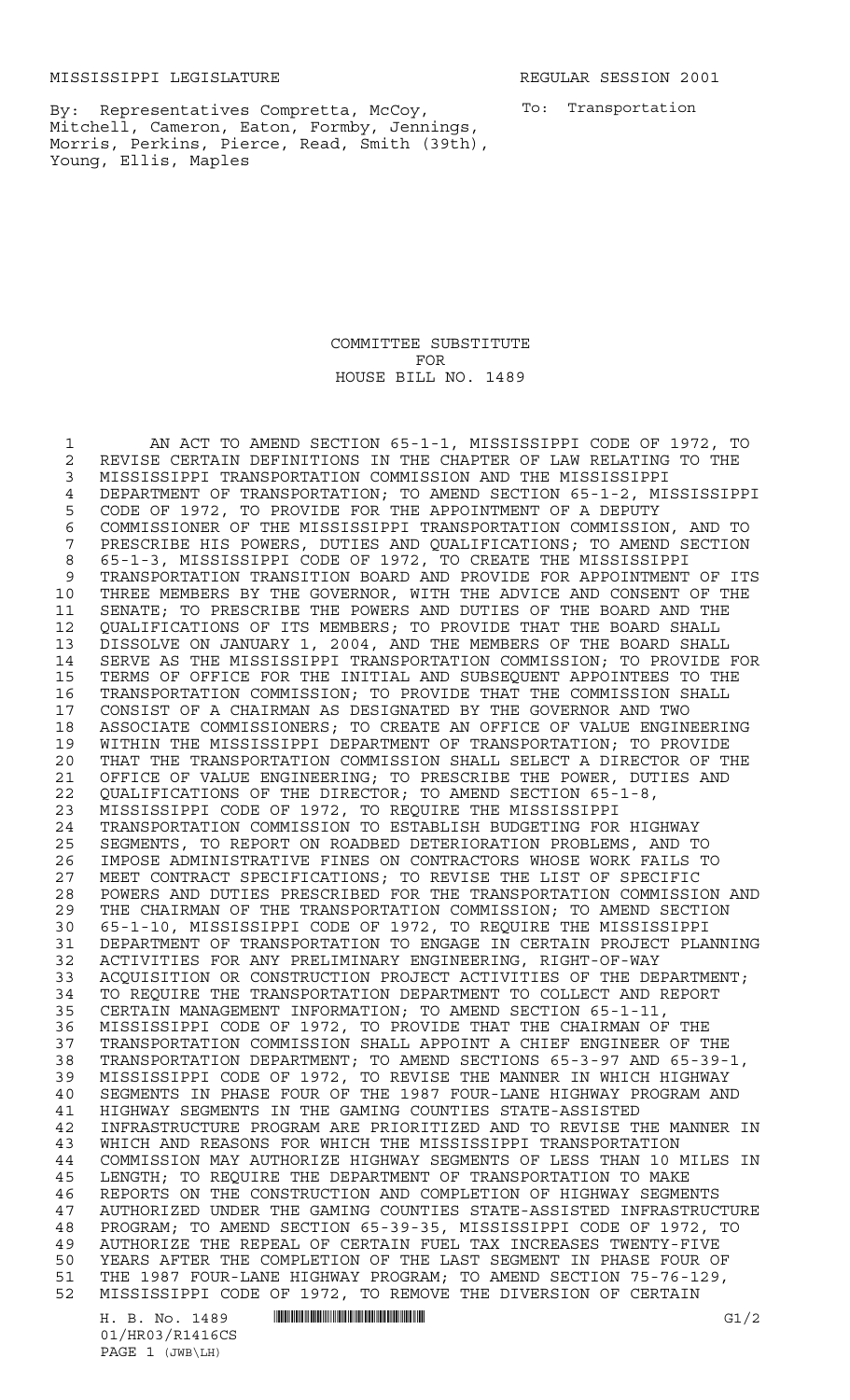GAMING FEES TO THE GAMING COUNTIES BOND SINKING FUND AND THE STATE HIGHWAY FUND UPON CERTIFICATION BY THE DEPARTMENT OF 55 TRANSPORTATION THAT THE HIGHWAY SEGMENTS AUTHORIZED IN THE GAMING<br>56 COUNTIES STATE-ASSISTED INFRASTRUCTURE PROGRAM ARE COMPLETE; TO COUNTIES STATE-ASSISTED INFRASTRUCTURE PROGRAM ARE COMPLETE; TO AMEND SECTION 25-3-33, MISSISSIPPI CODE OF 1972, TO PROVIDE FOR THE SALARIES OF THE CHAIRMAN OF THE MISSISSIPPI TRANSPORTATION COMMISSION AND ASSOCIATE COMMISSIONERS; TO AMEND SECTIONS 25-3-31, 23-15-193, 23-15-297, 23-15-881, 23-15-883, 23-15-887, 65-1-5 AND 65-1-21, MISSISSIPPI CODE OF 1972, IN CONFORMITY WITH THE PROVISIONS OF THIS ACT; TO REPEAL SECTION 65-1-9, MISSISSIPPI CODE OF 1972, WHICH CREATES THE OFFICE OF EXECUTIVE DIRECTOR OF THE DEPARTMENT OF TRANSPORTATION AND PRESCRIBES THE DIRECTOR'S POWERS AND DUTIES; AND FOR RELATED PURPOSES.

 BE IT ENACTED BY THE LEGISLATURE OF THE STATE OF MISSISSIPPI: SECTION 1. Section 65-1-1, Mississippi Code of 1972, is amended as follows:

 **[Until January 1, 2004, this section shall read as follows:]** 65-1-1. When used in this chapter and for the purposes of Sections 65-1-1 through 65-1-21, the following words shall have the meanings ascribed herein unless the context otherwise requires:

 (a) "Department" means the Mississippi Department of Transportation. Whenever the term "Mississippi State Highway Department," or the word "department" meaning the Mississippi State Highway Department, appears in the laws of the State of Mississippi, it shall mean the "Mississippi Department of Transportation."

 (b) "Office" means an administrative subdivision of the department.

 (c) "Bureau" means an administrative subdivision of an office.

 (d) "Commission" means the Mississippi Transportation Commission. Whenever the term "Mississippi State Highway Commission," or the word "commission" meaning the Mississippi State Highway Commission, appears in the laws of the State of Mississippi, it shall mean the Mississippi Transportation Commission.

 (e) "Executive director" means the chief administrative officer of the department. Whenever the term "director," meaning

 $H. \quad B. \quad NO. \quad 1489$  . HIROSHIPART IN THE ROSE OF A LABOR. 01/HR03/R1416CS PAGE 2 (JWB\LH)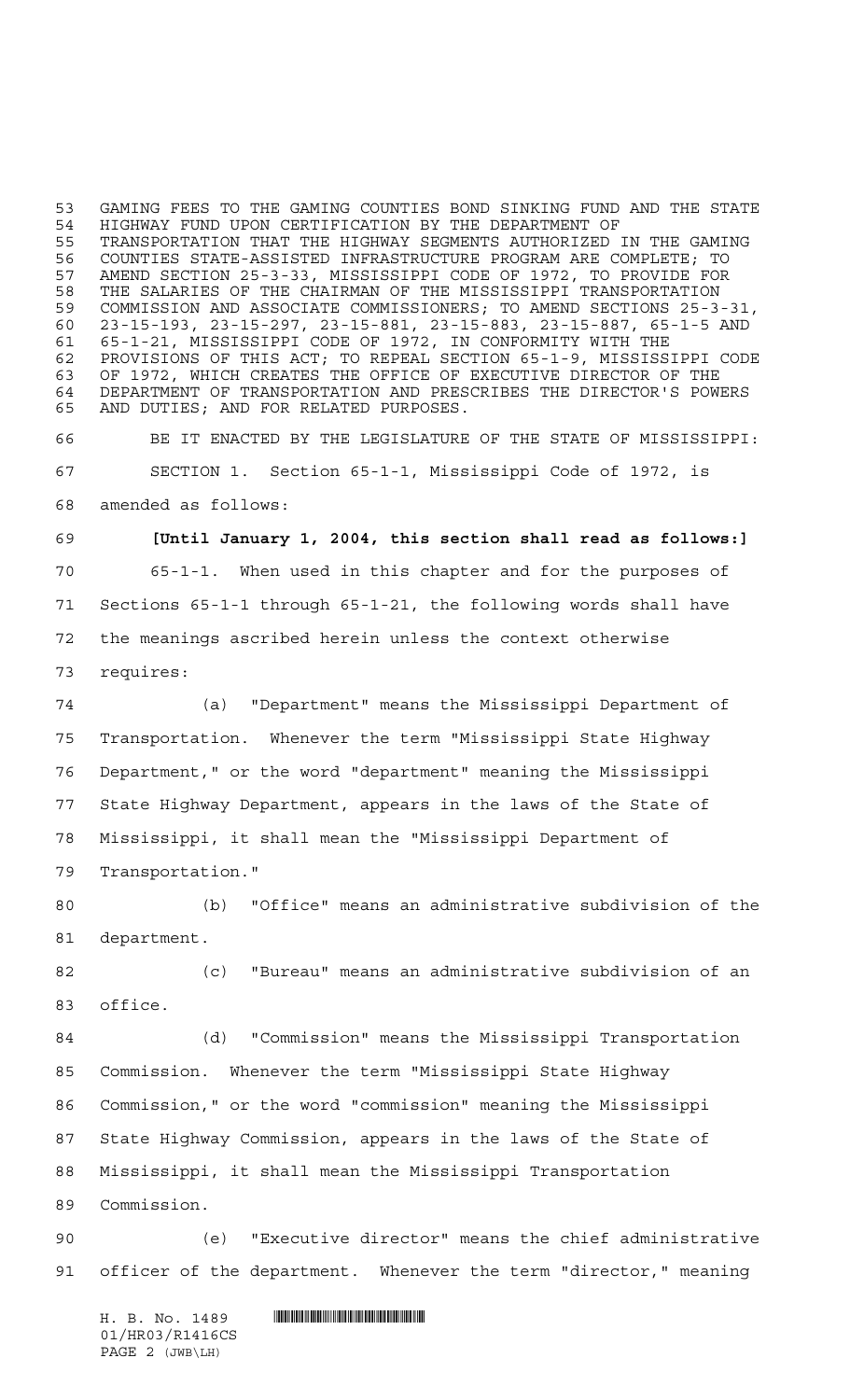appears in the laws of the State of Mississippi, it shall mean the Executive Director of the Mississippi Department of Transportation. (f) "Director" means the chief officer of an office. (g) "Administrator" means the chief officer of a bureau. (h) "Highway" or "road" includes rights-of-way, bridge and drainage structures, signs, guardrails and other structures made in connection with such highway or road. (i) "Construction" includes reconstruction. (j) "Maintenance" means the constant maintenance and repair to preserve a smooth surfaced highway. (k) "Pave" means to construct with a surface of either high-type or intermediate-type pavement. **[From and after January 1, 2004, this section shall read as follows:]** 65-1-1. When used in this chapter and for the purposes of

the Chief Administrative Officer of the State Highway Department,

 Sections 65-1-1 through 65-1-21, the following words shall have the meanings ascribed herein unless the context otherwise requires:

 (a) "Department" means the Mississippi Department of Transportation. Whenever the term "Mississippi State Highway Department," or the word "department" meaning the Mississippi State Highway Department, appears in the laws of the State of Mississippi, it shall mean the "Mississippi Department of Transportation."

 (b) "Office" means an administrative subdivision of the department.

 (c) "Bureau" means an administrative subdivision of an office.

 (d) "Commission" means the Mississippi Transportation Commission. Whenever the term "Mississippi State Highway

 $H. B. No. 1489$  . HENROICE THE SET OF A SET OF A SET OF A SET OF A SET OF A SET OF A SET OF A SET OF A SET OF A SET OF A SET OF A SET OF A SET OF A SET OF A SET OF A SET OF A SET OF A SET OF A SET OF A SET OF A SET OF A SET 01/HR03/R1416CS PAGE 3 (JWB\LH)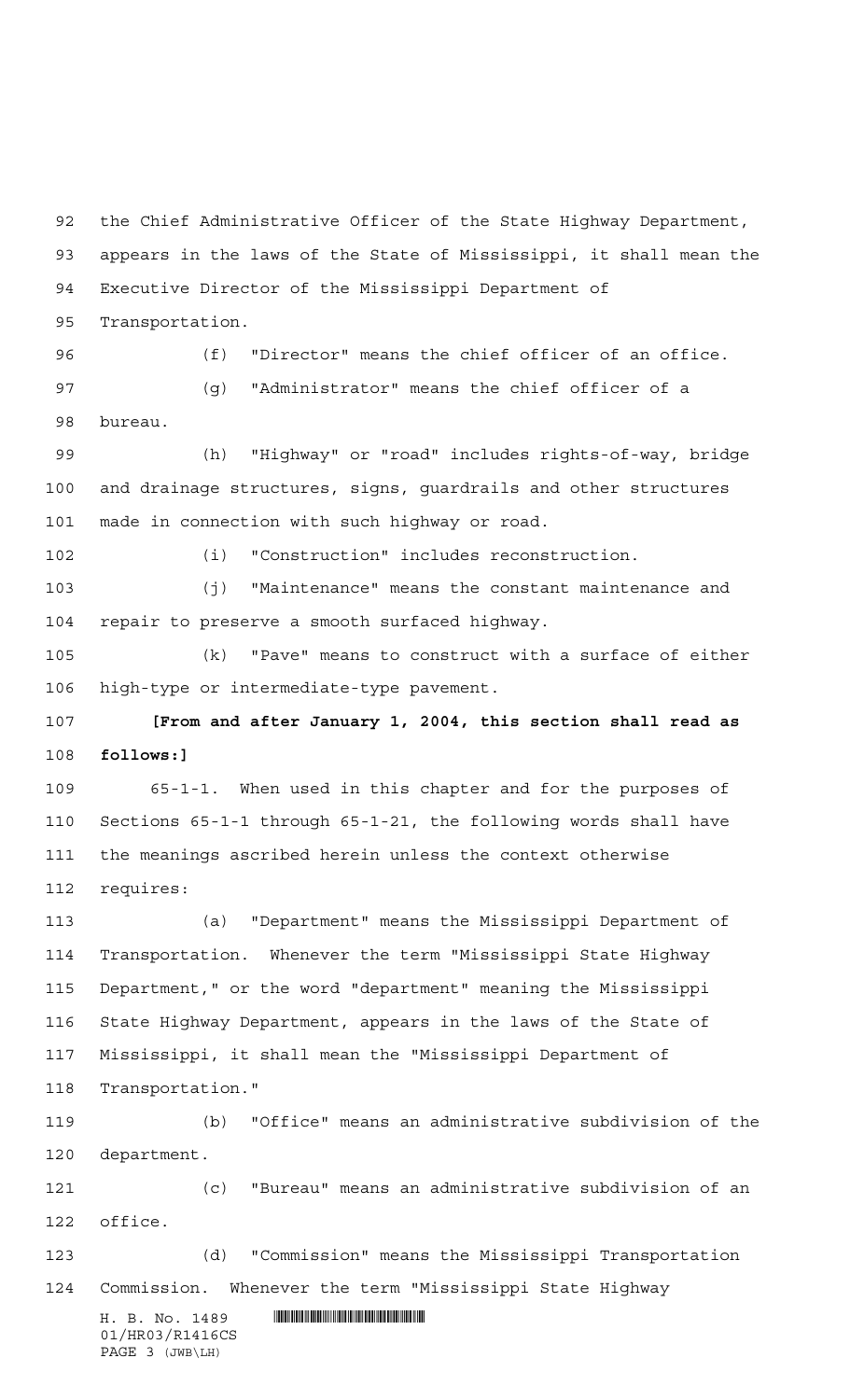Commission," or the word "commission" meaning the Mississippi State Highway Commission, appears in the laws of the State of Mississippi, it shall mean the Mississippi Transportation Commission.

 (e) "Chairman" means the Chairman of the Mississippi Transportation Commission.

 (f) "Executive director" means the chairman of the Mississippi Transportation Commission serving as the chief executive officer of the department. Whenever the term "executive director," meaning the chief administrative officer of the Mississippi Department of Transportation, appears in the laws of the State of Mississippi, it shall mean the Chairman of the Mississippi **\*\*\*** Transportation Commission.

 (g) "Director" means the chief officer of an office. (h) "Administrator" means the chief officer of a bureau.

 (i) "Highway" or "road" includes rights-of-way, bridge and drainage structures, signs, guardrails and other structures made in connection with such highway or road.

 (j) "Construction" includes reconstruction. (k) "Maintenance" means the constant maintenance and repair to preserve a smooth surfaced highway.

 (l) "Pave" means to construct with a surface of either high-type or intermediate-type pavement.

 SECTION 2. Section 65-1-2, Mississippi Code of 1972, is amended as follows:

 **[Until January 1, 2004, this section shall read as follows:]** 65-1-2. (1) There is hereby created the Mississippi Department of Transportation, which shall include the following offices:

(a) Office of Administrative Services.

(b) Office of Highways.

(c) Office of State Aid Road Construction.

 $H. B. No. 1489$  . HENDIFFERENTIAL SERVICE SERVICE SERVICE SERVICE SERVICE SERVICE SERVICE SERVICE SERVICE SERVICE SERVICE SERVICE SERVICE SERVICE SERVICE SERVICE SERVICE SERVICE SERVICE SERVICE SERVICE SERVICE SERVICE SERVI 01/HR03/R1416CS PAGE 4 (JWB\LH)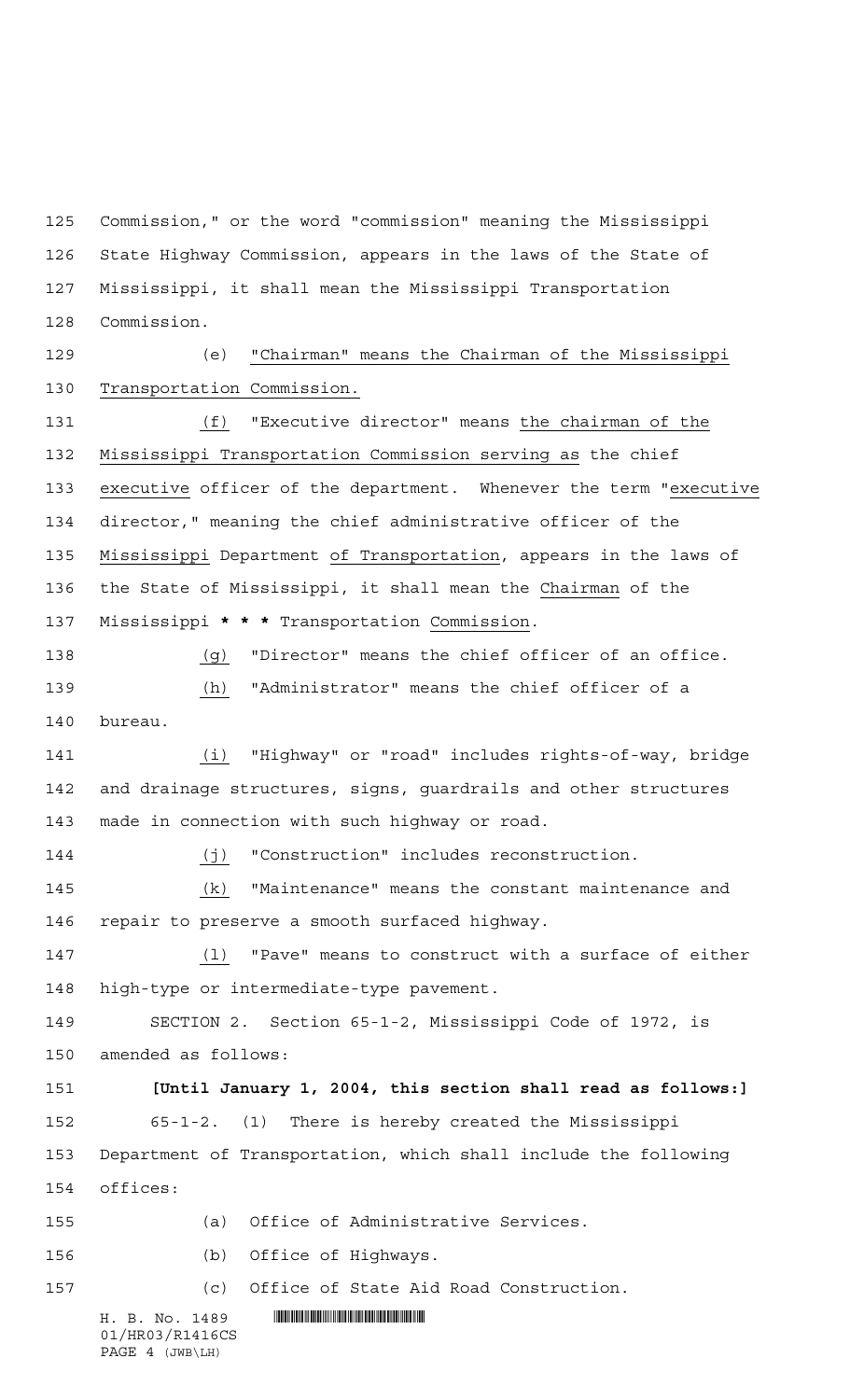(d) Office of Intermodal Planning.

(e) Office of Enforcement.

(f) Office of Value Engineering.

 (2) Each office shall be composed of such bureaus as deemed necessary by the executive director of the department.

 (3) The department is designated as the single state agency to receive and expend any funds made available by the United States Department of Transportation or any agency of the federal government for transportation purposes and to cooperate with federal, state, interstate and local agencies, organizations and persons performing activities relating to transportation. This subsection shall not apply to motor carrier safety assistance program funds made available by the federal government to the Public Service Commission.

 (4) The powers, duties and responsibilities of the State Highway Department with respect to the construction and maintenance of the state highway system are transferred to the Mississippi Department of Transportation.

 (5) The powers, duties and responsibilities of the Department of Economic and Community Development with respect to aeronautics are transferred to the Mississippi Department of Transportation.

 (6) The powers, duties and responsibilities of the State Tax Commission with respect to the weighing of motor vehicles along the highways of this state at inspection stations and by means of portable scales are transferred to the Mississippi Department of Transportation.

 (7) The powers, duties and responsibilities of the Department of Economic and Community Development with respect to transportation matters, except with respect to ports, are transferred to the Mississippi Department of Transportation.

01/HR03/R1416CS PAGE 5 (JWB\LH)

H. B. No. 1489 **HELLAND SERVICE SERVICE SERVICE SERVICE SERVICE SERVICE SERVICE SERVICE SERVICE SERVICE SERVICE SERVICE SERVICE SERVICE SERVICE SERVICE SERVICE SERVICE SERVICE SERVICE SERVICE SERVICE SERVICE SERVICE SERVIC**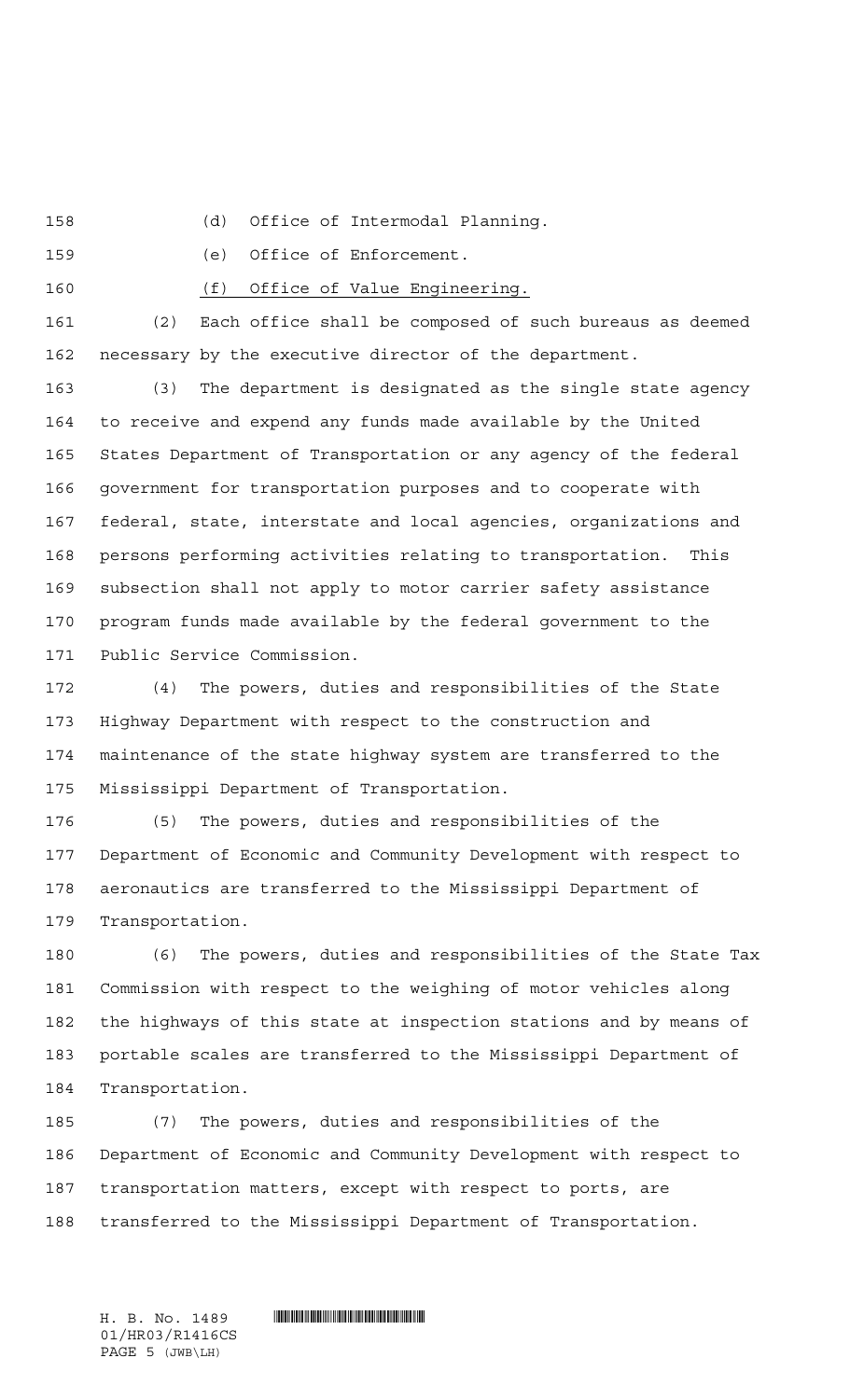(8) The powers, duties and responsibilities of the State Aid Engineer and the Office of State Aid Road Construction are transferred to the Mississippi Department of Transportation.

 (9) All powers, duties and responsibilities of the Public Service Commission with regard to railroads, except rate-making authority, are transferred to the Mississippi Department of Transportation. The Mississippi Transportation Commission may perform any act and issue any rule, regulation or order which the commission is permitted to do by the Federal Railroad Safety Act of 1970 (45 USCS et seq.). A copy of any new rule, regulation or order passed by the Mississippi Transportation Commission shall be furnished to members of the Transportation Committees of the Mississippi House of Representatives and the Mississippi Senate. Individuals, corporations or companies affected by the order, rule or regulation shall be notified in accordance with the Mississippi Administrative Procedures Law.

 (10) All records, personnel, property and unexpended balances of appropriations, allocation or other funds of all those agencies, boards, commissions, departments, offices, bureaus and divisions that are transferred by Laws, 1992, Chapter 496 shall be transferred to the Mississippi Department of Transportation. The transfer of segregated or special funds shall be made in such a manner that the relation between program and revenue source as provided by law shall be retained.

**\*\*\***

 **[From and after January 1, 2004, this section shall read as follows:]**

 65-1-2. (1) There is hereby created the Mississippi Department of Transportation, which shall include the following offices:

- (a) Office of Administrative Services.
- 

(b) Office of Highways.

(c) Office of State Aid Road Construction.

01/HR03/R1416CS PAGE 6 (JWB\LH)

 $H. B. No. 1489$  . HENDER THE SET OF STATE SET OF STATE SET OF STATE SET OF STATE SET OF STATE SET OF STATE SET OF STATE SET OF STATE SET OF STATE SET OF STATE SET OF STATE SET OF STATE SET OF STATE SET OF STATE SET OF STATE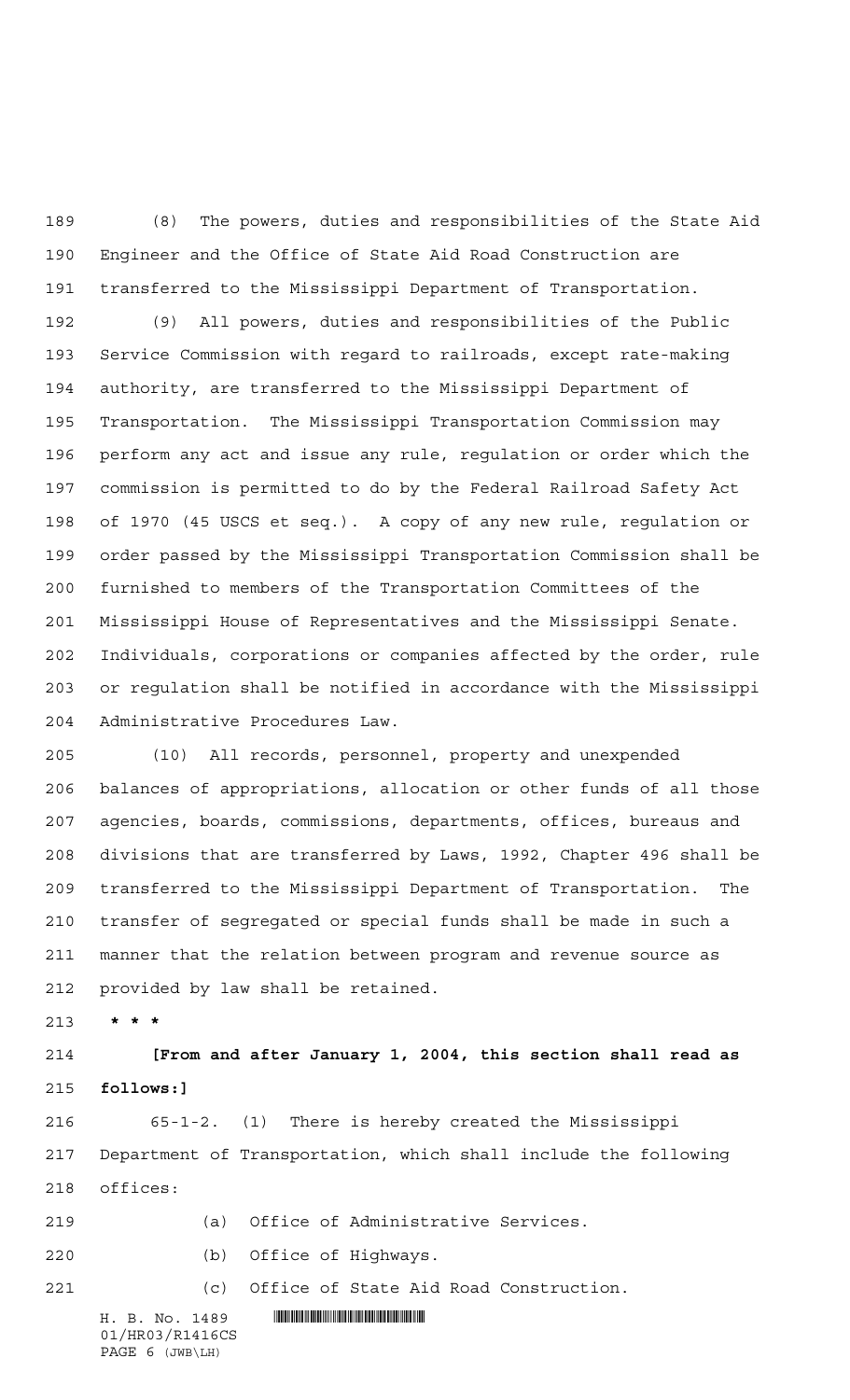(d) Office of Intermodal Planning.

 (e) Office of Enforcement. (f) Office of Value Engineering. (2) The Chairman of the Mississippi Transportation Commission shall appoint a Deputy Commissioner of the Mississippi Transportation Commission who shall serve at the will and pleasure of the chairman. The deputy commissioner shall perform such duties and responsibilities with regard to the operation and management of the Mississippi Department of Transportation as are 231 assigned to him by the chairman. The deputy commissioner shall have the following minimum qualifications: (a) Be a professional engineer eligible for registration in the State of Mississippi; (b) Possess a wide knowledge of the transportation system and transportation needs of Mississippi; (c) Possess a wide knowledge of the principles of transportation organization and administration; and (d) Possess special training or expertise in the field of transportation. (3) Each office shall be composed of such bureaus as deemed necessary by the executive director of the department.  $(4)$  The department is designated as the single state agency to receive and expend any funds made available by the United States Department of Transportation or any agency of the federal government for transportation purposes and to cooperate with federal, state, interstate and local agencies, organizations and persons performing activities relating to transportation. This subsection shall not apply to motor carrier safety assistance program funds made available by the federal government to the Public Service Commission. (5) The powers, duties and responsibilities of the State

Highway Department with respect to the construction and

 $H. B. No. 1489$  . HENDIFFERENTIAL SERVICE SERVICE SERVICE SERVICE SERVICE SERVICE SERVICE SERVICE SERVICE SERVICE SERVICE SERVICE SERVICE SERVICE SERVICE SERVICE SERVICE SERVICE SERVICE SERVICE SERVICE SERVICE SERVICE SERVI 01/HR03/R1416CS PAGE 7 (JWB\LH)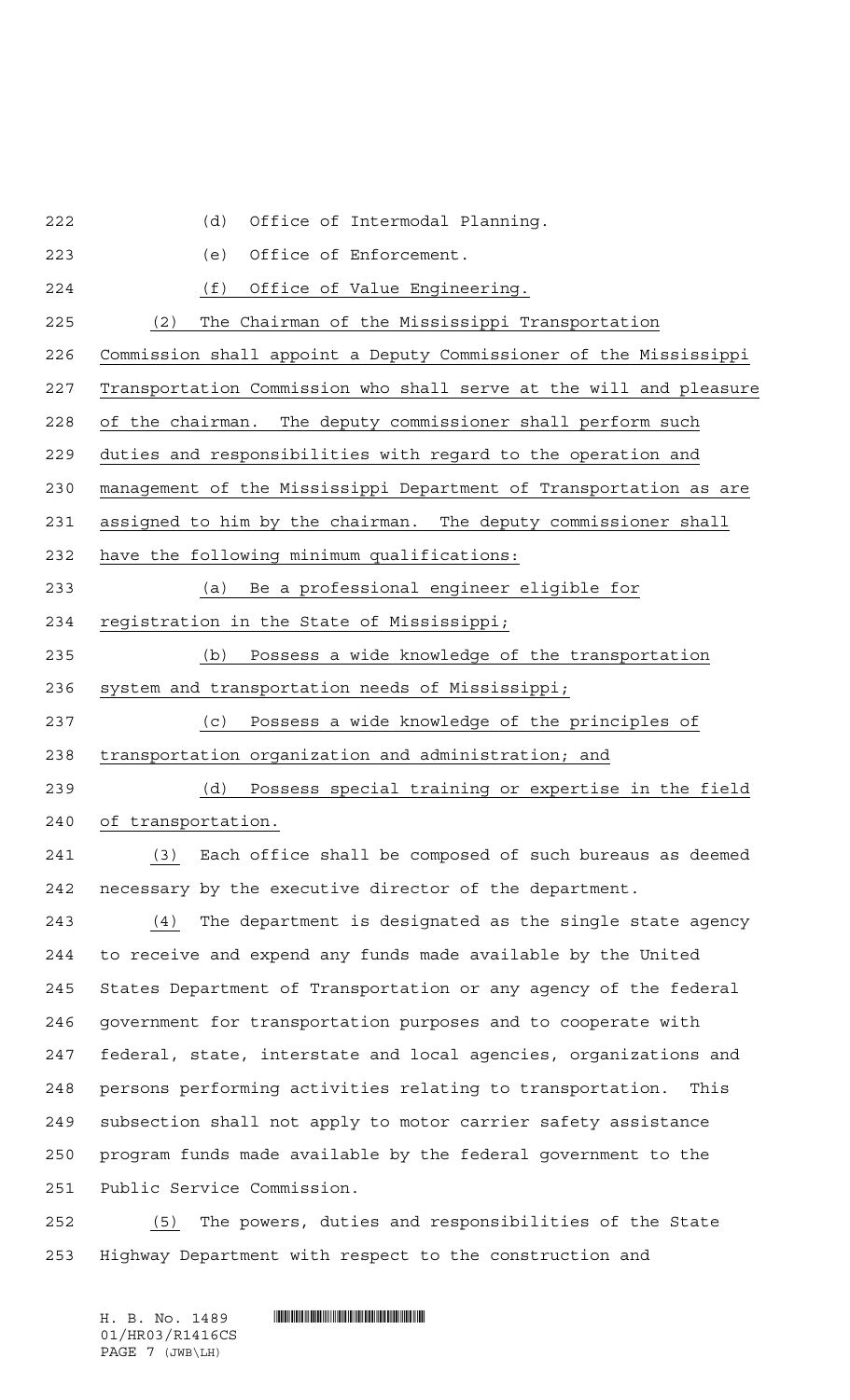maintenance of the state highway system are transferred to the Mississippi Department of Transportation.

 (6) The powers, duties and responsibilities of the Department of Economic and Community Development with respect to aeronautics are transferred to the Mississippi Department of Transportation.

 (7) The powers, duties and responsibilities of the State Tax Commission with respect to the weighing of motor vehicles along the highways of this state at inspection stations and by means of portable scales are transferred to the Mississippi Department of Transportation.

 (8) The powers, duties and responsibilities of the Department of Economic and Community Development with respect to transportation matters, except with respect to ports, are transferred to the Mississippi Department of Transportation.

 (9) The powers, duties and responsibilities of the State Aid Engineer and the Office of State Aid Road Construction are transferred to the Mississippi Department of Transportation.

 (10) All powers, duties and responsibilities of the Public Service Commission with regard to railroads, except rate-making authority, are transferred to the Mississippi Department of Transportation. The Mississippi Transportation Commission may perform any act and issue any rule, regulation or order which the commission is permitted to do by the Federal Railroad Safety Act of 1970 (45 USCS et seq.). A copy of any new rule, regulation or order passed by the Mississippi Transportation Commission shall be furnished to members of the Transportation Committees of the Mississippi House of Representatives and the Mississippi Senate. Individuals, corporations or companies affected by the order, rule or regulation shall be notified in accordance with the Mississippi Administrative Procedures Law.

 (11) All records, personnel, property and unexpended balances of appropriations, allocation or other funds of all those

 $H. B. No. 1489$  . HENDER THE SET OF A SET OF A SET OF A SET OF A SET OF A SET OF A SET OF A SET OF A SET OF A SET OF A SET OF A SET OF A SET OF A SET OF A SET OF A SET OF A SET OF A SET OF A SET OF A SET OF A SET OF A SET O 01/HR03/R1416CS PAGE 8 (JWB\LH)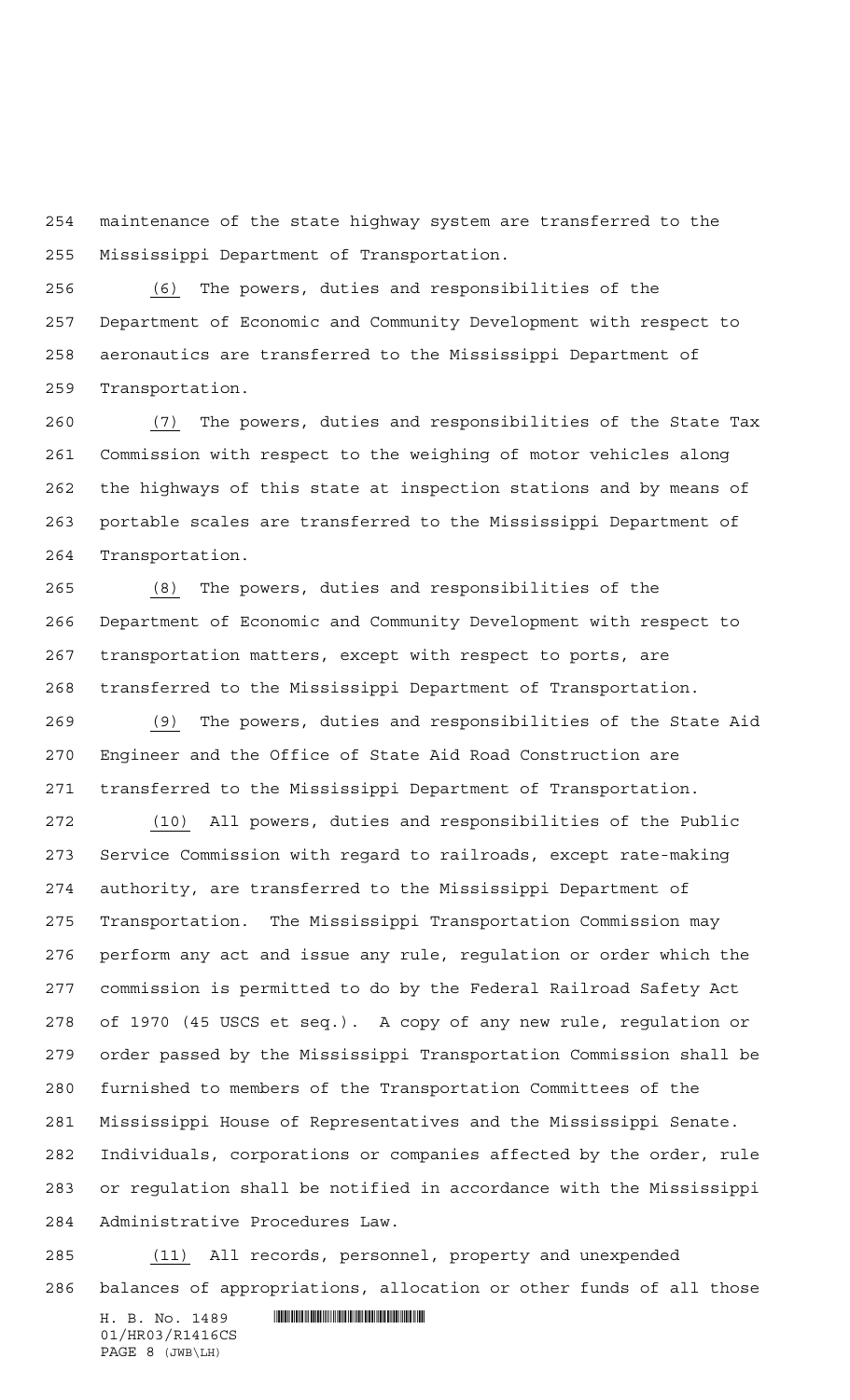agencies, boards, commissions, departments, offices, bureaus and divisions that are transferred by Laws, 1992, Chapter 496 shall be transferred to the Mississippi Department of Transportation. The transfer of segregated or special funds shall be made in such a manner that the relation between program and revenue source as provided by law shall be retained.

**\*\*\***

 SECTION 3. Section 65-1-3, Mississippi Code of 1972, is amended as follows:

 **[Until January 1, 2004, this section shall read as follows:]** 65-1-3. (1) There shall be a Mississippi Transportation Commission which, until January 1, 2004, shall consist of three (3) members, one (1) from each of the three (3) Supreme Court districts of the state. Until January 1, 2004, only qualified electors who are citizens of the Supreme Court district in which he or she offers for election shall be eligible for such office. (2) **\*\*\*** The transportation commissioners who were elected for a term beginning on the first Monday of January in the year 2000, shall continue to hold office and serve until expiration of their terms on January 1, 2004.

 (3) If any one or more of the transportation commissioners elected under the provisions of this chapter shall die, resign or be removed from office, the Governor shall fill the vacancy by appointment for the unexpired term **\*\*\***.

311 (4) Each of the transportation commissioners, before entering upon the discharge of the duties of his office, shall take and subscribe the oath of office required of other state officials and shall execute bond in the sum of Fifty Thousand Dollars (\$50,000.00), with some surety company authorized to do business in this state as surety, conditioned for the faithful performance of the duties of his office and for the faithful and true accounting of all funds or monies or property coming into his hands by virtue of his office, and conditioned further that all

01/HR03/R1416CS PAGE 9 (JWB\LH)

 $H. B. No. 1489$  . HENDER THE SET OF STATE SET OF STATE SET OF STATE SET OF STATE SET OF STATE SET OF STATE SET OF STATE SET OF STATE SET OF STATE SET OF STATE SET OF STATE SET OF STATE SET OF STATE SET OF STATE SET OF STATE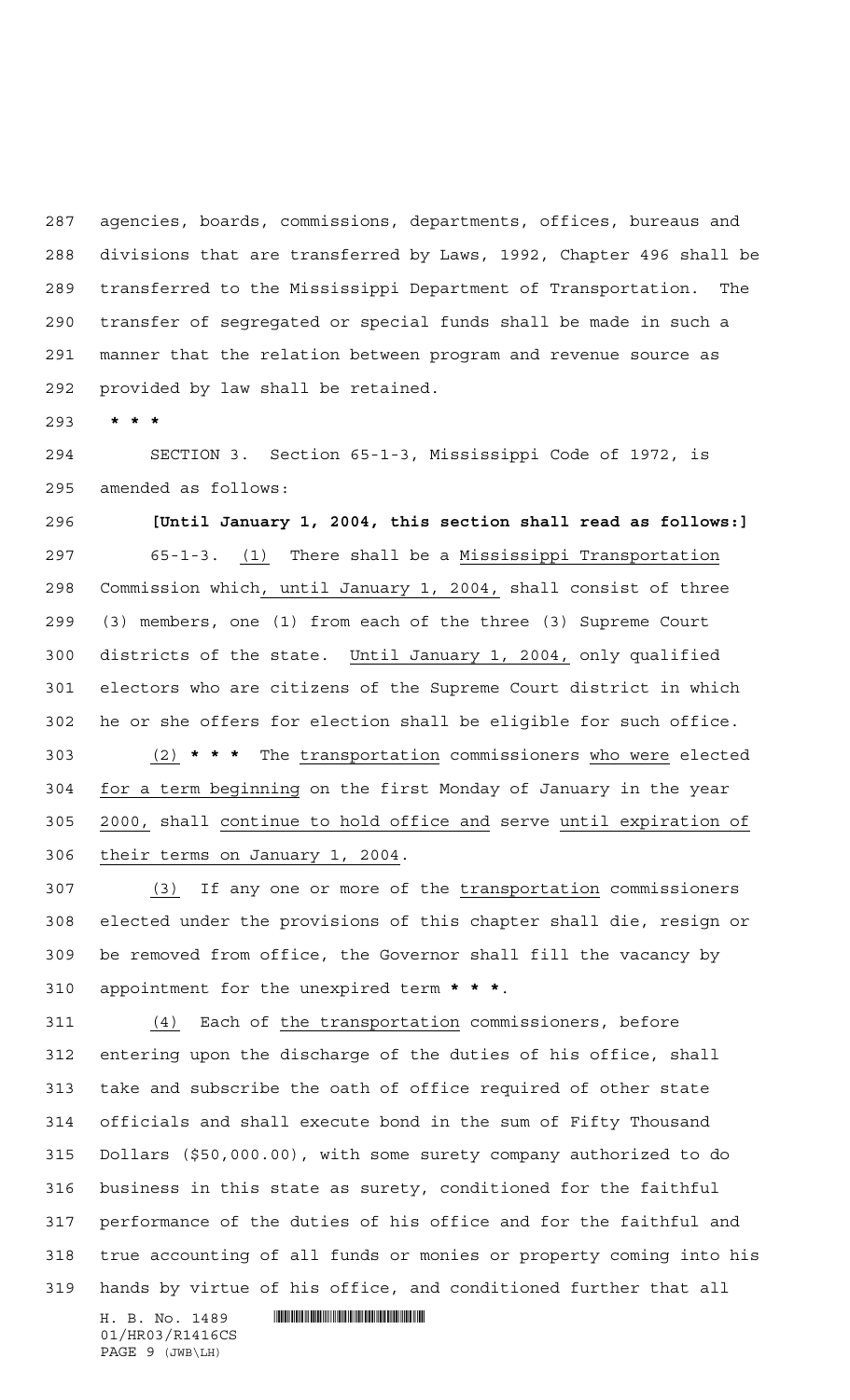such funds, monies and property will be expended and used by him only for purposes authorized by law, said bond to be approved by the Governor or Attorney General and to be filed in the office of the Secretary of State. The premium on such bonds shall be paid out of the funds of the Mississippi Department of Transportation.

 $H. B. No. 1489$  . HENDER THE SET OF STATE SET OF STATE SET OF STATE SET OF STATE SET OF STATE SET OF STATE SET OF STATE SET OF STATE SET OF STATE SET OF STATE SET OF STATE SET OF STATE SET OF STATE SET OF STATE SET OF STATE 01/HR03/R1416CS (5) Not later than January 1, 2003, the Governor shall appoint from the state-at-large, three (3) persons who shall serve as members of the Mississippi Transportation Transition Board created under subsection (6) of this section. One (1) of the members, who shall be designated by the Governor as the chairman of the board, shall be a person with at least ten (10) years of experience in management of public or private entities and shall have a master's degree in business administration, public administration or a related field. Of the two (2) remaining members, one (1) member shall be a professional engineer registered with the State of Mississippi who has at least ten (10) years of experience in the practice of civil engineering, and one (1) member shall be a user of transportation services who has not been involved in the construction or engineering of highways within five (5) years of his nomination for appointment. No person who has been under contract to the Mississippi Department of Transportation or who has been employed by a contractor of the Mississippi Department of Transportation within five (5) years of his nomination for appointment shall be eligible for appointment to the board. The members appointed to the board shall be submitted to the Senate for its advice and consent at the beginning of the 2003 Regular Session of the Legislature. (6) There is created, beginning July 1, 2003, the Mississippi Transportation Transition Board. Members appointed to the board who have been confirmed by the Senate shall commence their duties and responsibilities on the board from and after July 1, 2003. The board shall exist until January 1, 2004, at which time the board shall dissolve. If any one or more of the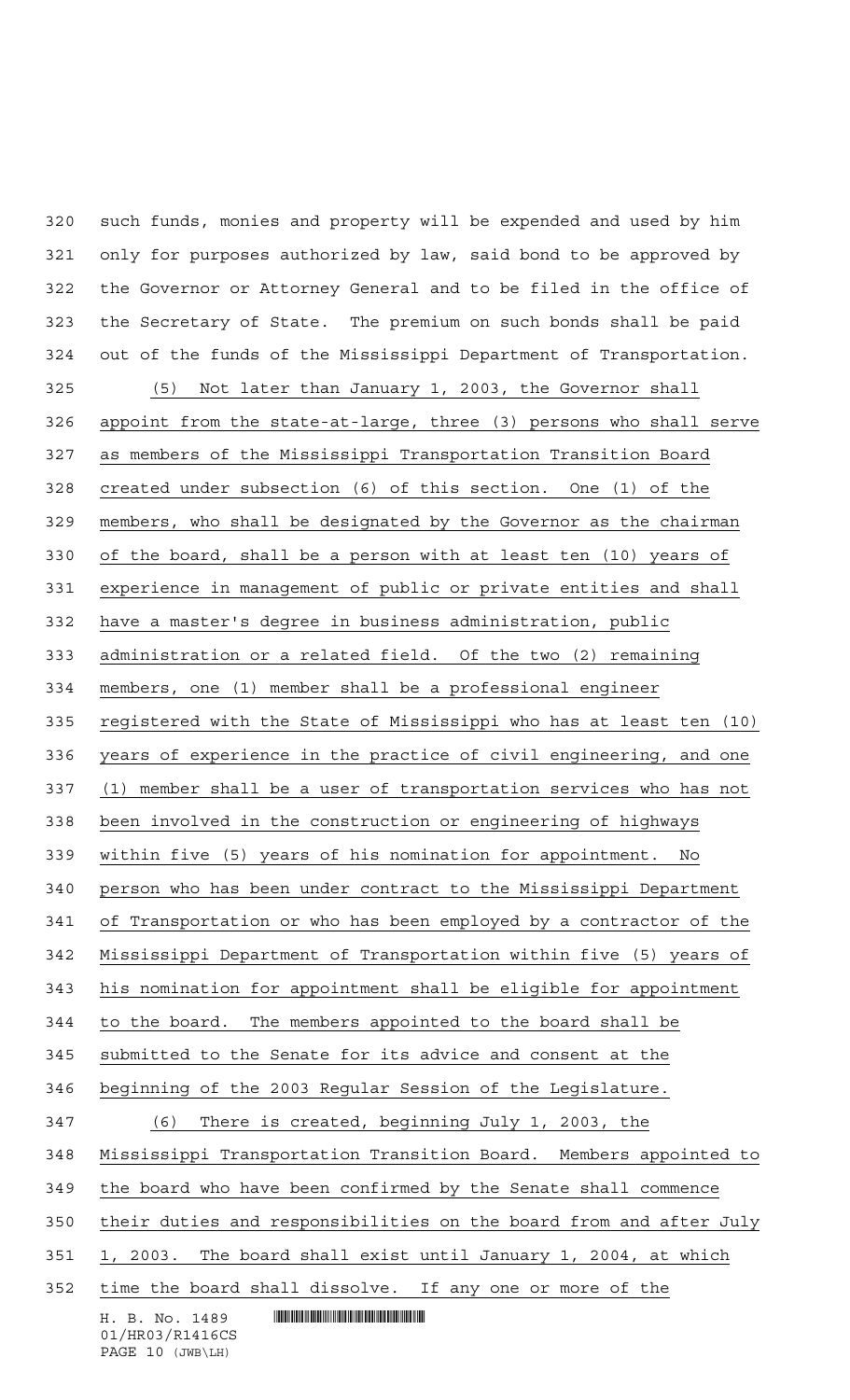transition board members dies, resigns or is removed from office before January 1, 2004, the Governor shall fill the vacancy by appointment for the unexpired term. The board shall have the following powers and duties: (a) To study the highway and transportation systems and needs of the state; (b) To acquaint itself with the laws of the state that govern and relate to transportation management; and (c) To make preparation to assume its duties as the Mississippi Transportation Commission on January 1, 2004. (7) For each day or part of a day spent in the performance of their duties, members of the board shall receive the compensation authorized under Section 25-3-69, and shall be reimbursed for travel and mileage as provided under Section 25-3-41. (8) The Mississippi Transportation Transition Board may hire a staff director and such additional employees as the Legislature authorizes to assist the board in the performance of its duties. The number of employees and salaries of such employees shall be subject to such number as the Legislature may authorize and such 373 sums as the Legislature may appropriate therefor. The staff director shall have the following minimum qualifications: (a) Be a professional engineer eligible for registration in the State of Mississippi; (b) Possess a wide knowledge of the transportation system and transportation needs of Mississippi; (c) Possess a wide knowledge of the principles of transportation organization and administration; and (d) Possess special training or expertise in the field of transportation. (9) The Mississippi Department of Transportation shall provide the Mississippi Transportation Transition Board with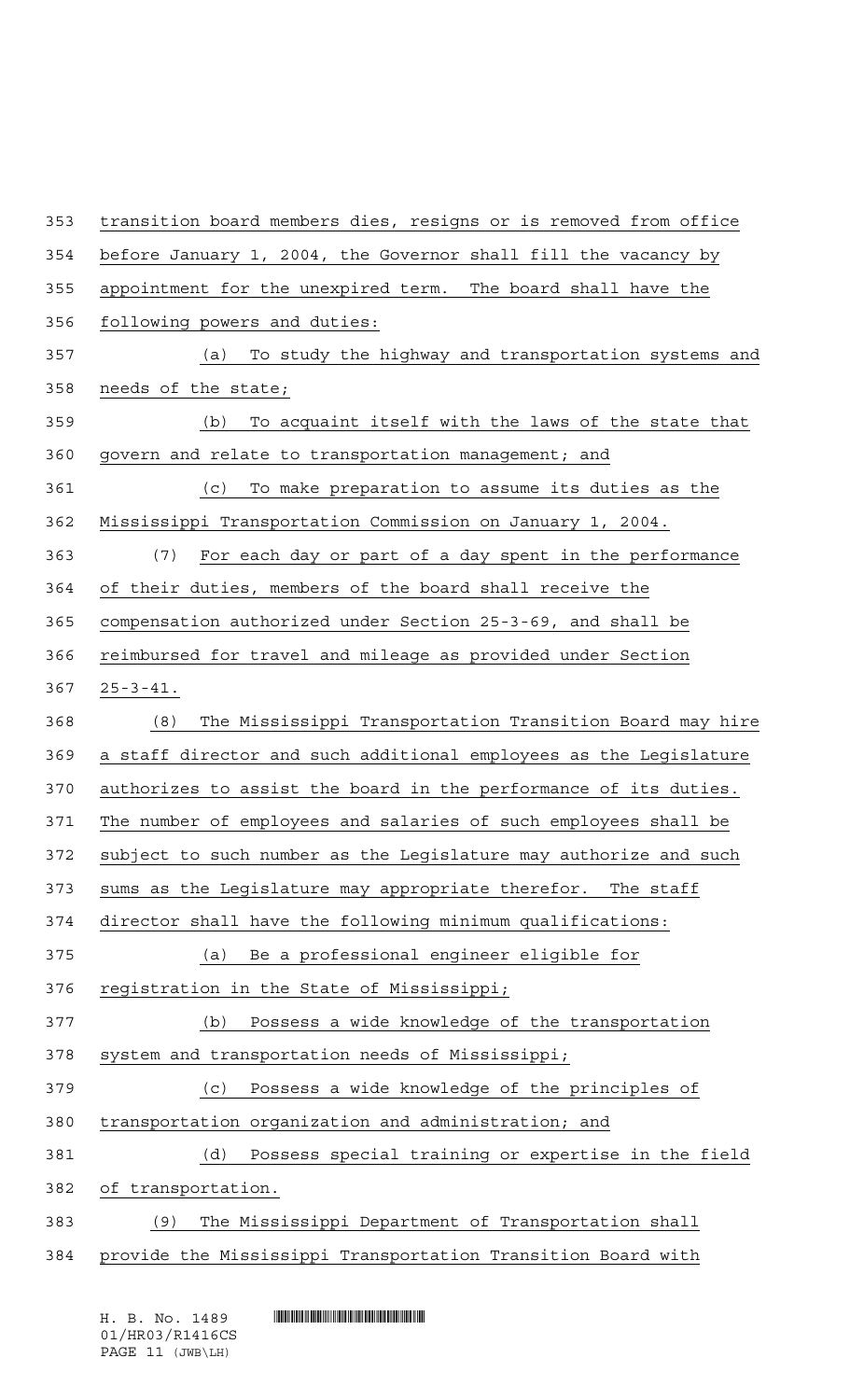suitable office space, supplies and equipment as the board

determines necessary to carry out it duties and responsibilities.

 **[From and after January 1, 2004, this section shall read as follows:]**

 $H. B. No. 1489$  . HENDER THE SET OF STATE SET OF STATE SET OF STATE SET OF STATE SET OF STATE SET OF STATE SET OF STATE SET OF STATE SET OF STATE SET OF STATE SET OF STATE SET OF STATE SET OF STATE SET OF STATE SET OF STATE 01/HR03/R1416CS 65-1-3. (1) There shall be a Mississippi Transportation Commission which shall consist of three (3) members. The members appointed to the Mississippi Transportation Transition Board created on July 1, 2003, shall serve as the initial members of the board. The person appointed as Chairman of the Mississippi Transportation Transition Board shall serve as Chairman of the Mississippi Transportation Commission and as Executive Director of the Mississippi Department of Transportation, with the other two (2) members of the Mississippi Transportation Transition Board serving as Associate Commissioners of the Mississippi Transportation Commission. The member initially serving as chairman of the commission shall serve for a term of six (6) years. The member initially serving as an associate commissioner who served as the consumer of transportation services appointee to the Mississippi Transportation Transition Board shall serve for a 404 term of four (4) years. The member initially serving as an associate commissioner who served as the professional engineer appointee to the Mississippi Transportation Transition Board shall serve for a term of two (2) years. (2) All members appointed to the Mississippi Transportation Commission subsequent to the initial appointees shall be appointed by the Governor from the state-at-large, with the advice and consent of the Senate, for a term of six (6) years, and each member shall meet the same qualifications for appointment to the office as required of the member previously appointed to that office. One (1) of the members, who shall be designated by the Governor as the chairman of the commission, shall be a person with at least ten (10) years of experience in management of public or private entities and shall have a master's degree in business

PAGE 12 (JWB\LH)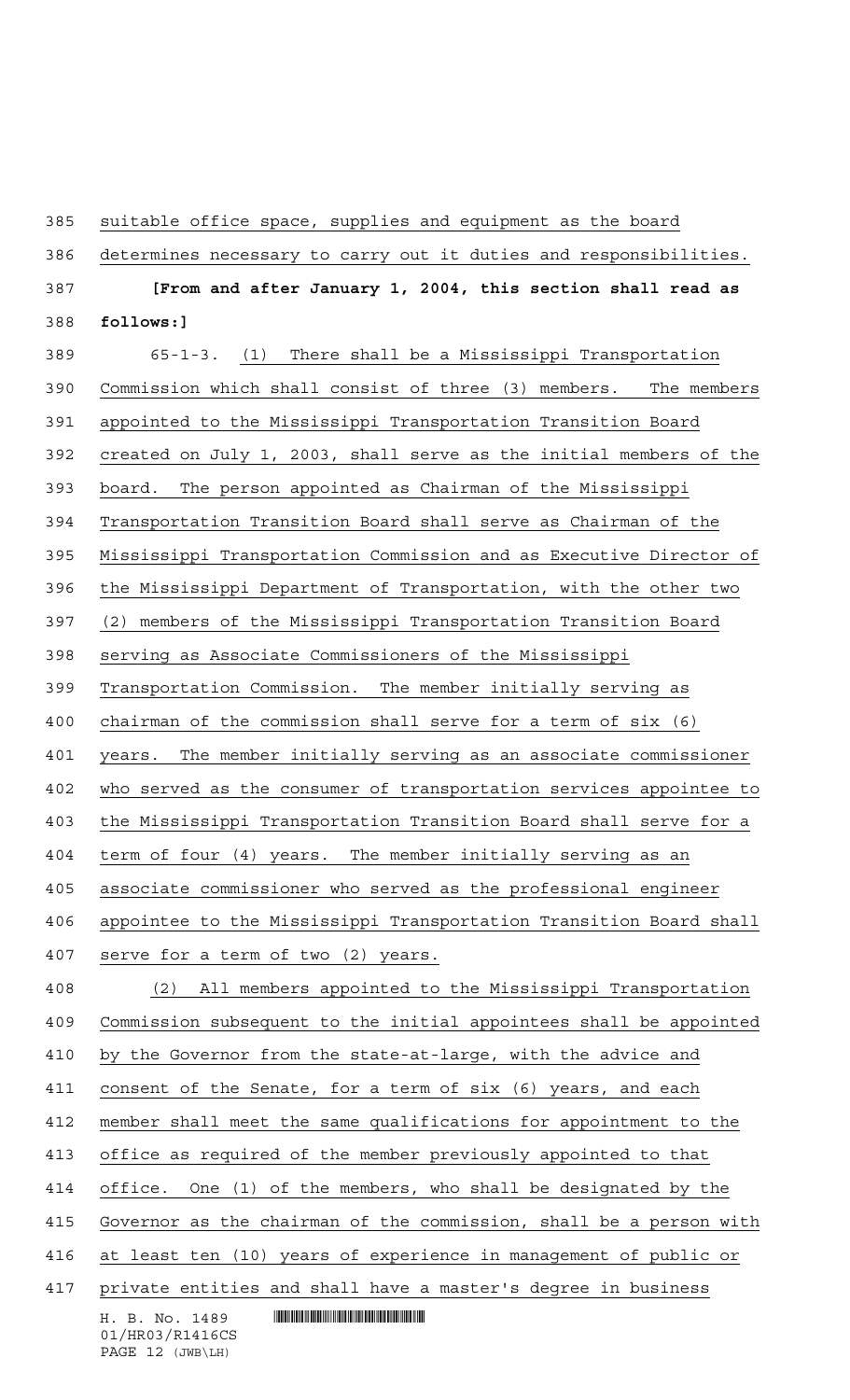$H. B. No. 1489$  . HENDER THE SET OF STATE SET OF STATE SET OF STATE SET OF STATE SET OF STATE SET OF STATE SET OF STATE SET OF STATE SET OF STATE SET OF STATE SET OF STATE SET OF STATE SET OF STATE SET OF STATE SET OF STATE administration, public administration or a related field. Of the two (2) remaining members, who shall be designated by the Governor as associate commissioners, one (1) member shall be a professional engineer registered with the State of Mississippi who has at least ten (10) years of experience in the practice of civil engineering, and one (1) member shall be a user of transportation services who has not been involved in the construction or engineering of highways within five (5) years of his nomination for appointment. No person who has been under contract to the Mississippi Department of Transportation or who has been employed by a contractor of the Mississippi Department of Transportation within five (5) years of his nomination for appointment shall be eligible for appointment to the commission. If any one or more of the transportation commissioners dies, resigns or is removed from 432 office during his term of office, the Governor shall fill the vacancy by appointment for the unexpired term. (3) Each of the transportation commissioners, before entering upon the discharge of the duties of his office, shall take and subscribe the oath of office required of other state officials and shall execute bond in the sum of Fifty Thousand Dollars (\$50,000.00), with some surety company authorized to do business in this state as surety, conditioned for the faithful performance of the duties of his office and for the faithful and true accounting of all funds or monies or property coming into his hands by virtue of his office, and conditioned further that all such funds, monies and property will be expended and used by him only for purposes authorized by law, the bond to be approved by the Governor or Attorney General and to be filed in the Office of 446 the Secretary of State. The premium on such bonds shall be paid out of the funds of the Mississippi Department of Transportation. (4) Members of the Transportation Commission shall receive such compensation as the Legislature, by law, may prescribe. (5) The Chairman of the Mississippi Transportation

01/HR03/R1416CS PAGE 13 (JWB\LH)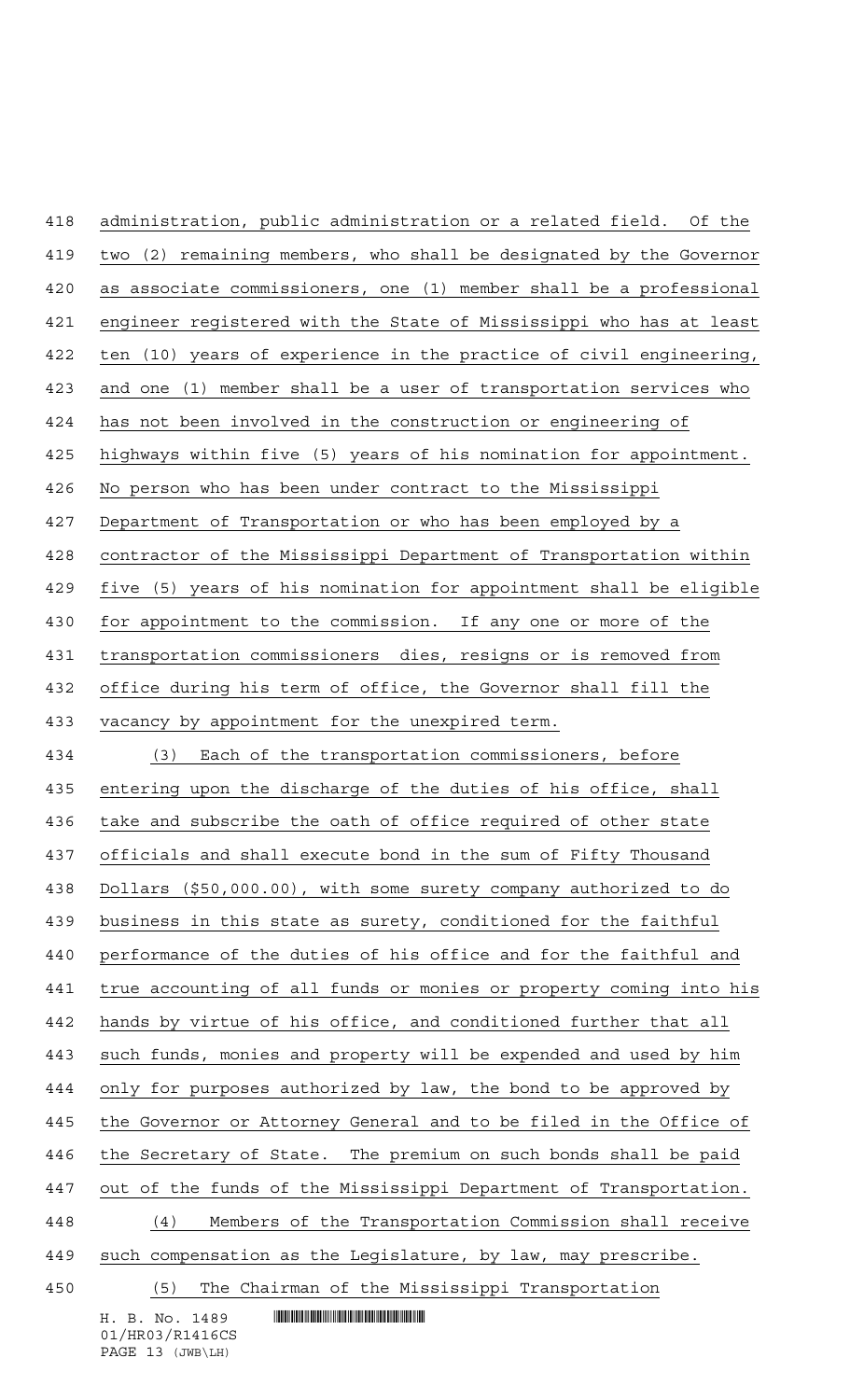Commission shall be the chief executive officer of the Mississippi Department of Transportation and shall be responsible for 453 directing the activities of the department. The chairman shall devote his full efforts to the position of chairman and may not have any other employment. The associate commissioners of the Mississippi Transportation Commission, along with the chairman of the commission, shall serve as the policy-making body for the department. Associate commissioners shall not be prohibited from being employed or engaged in any other occupation or profession 460 that does not conflict or interfere with their duties as members of the commission.

 SECTION 4. (1) There is created within the Mississippi Department of Transportation an office to be known as the Office of Value Engineering. This office shall be directed by a person who is a professional engineer registered in the State of Mississippi and who has ten (10) years of experience in civil engineering. The director of the office shall be selected by the Mississippi Transportation Commission and shall not be supervised by the executive director of the department. The director of the office shall have the authority to hire staff who shall be subject to the director's management and control. The Transportation Department shall be responsible for providing equipment, supplies and office space as required by the office.

(2) The Office of Value Engineering shall:

 (a) Review all plans and specifications for preliminary engineering, right-of-way acquisition and construction projects of the department and make reports on such plans to the Mississippi Transportation Commission;

 (b) Audit and evaluate the construction processes of the Mississippi Department of Transportation and report on these activities to the Mississippi Transportation Commission; and

 (c) Conduct any inspection or investigation necessary to assist the commission in carrying out its duties under law.

 $H. B. No. 1489$  . HENDER THE SET OF STATE SET OF STATE SET OF STATE SET OF STATE SET OF STATE SET OF STATE SET OF STATE SET OF STATE SET OF STATE SET OF STATE SET OF STATE SET OF STATE SET OF STATE SET OF STATE SET OF STATE 01/HR03/R1416CS PAGE 14 (JWB\LH)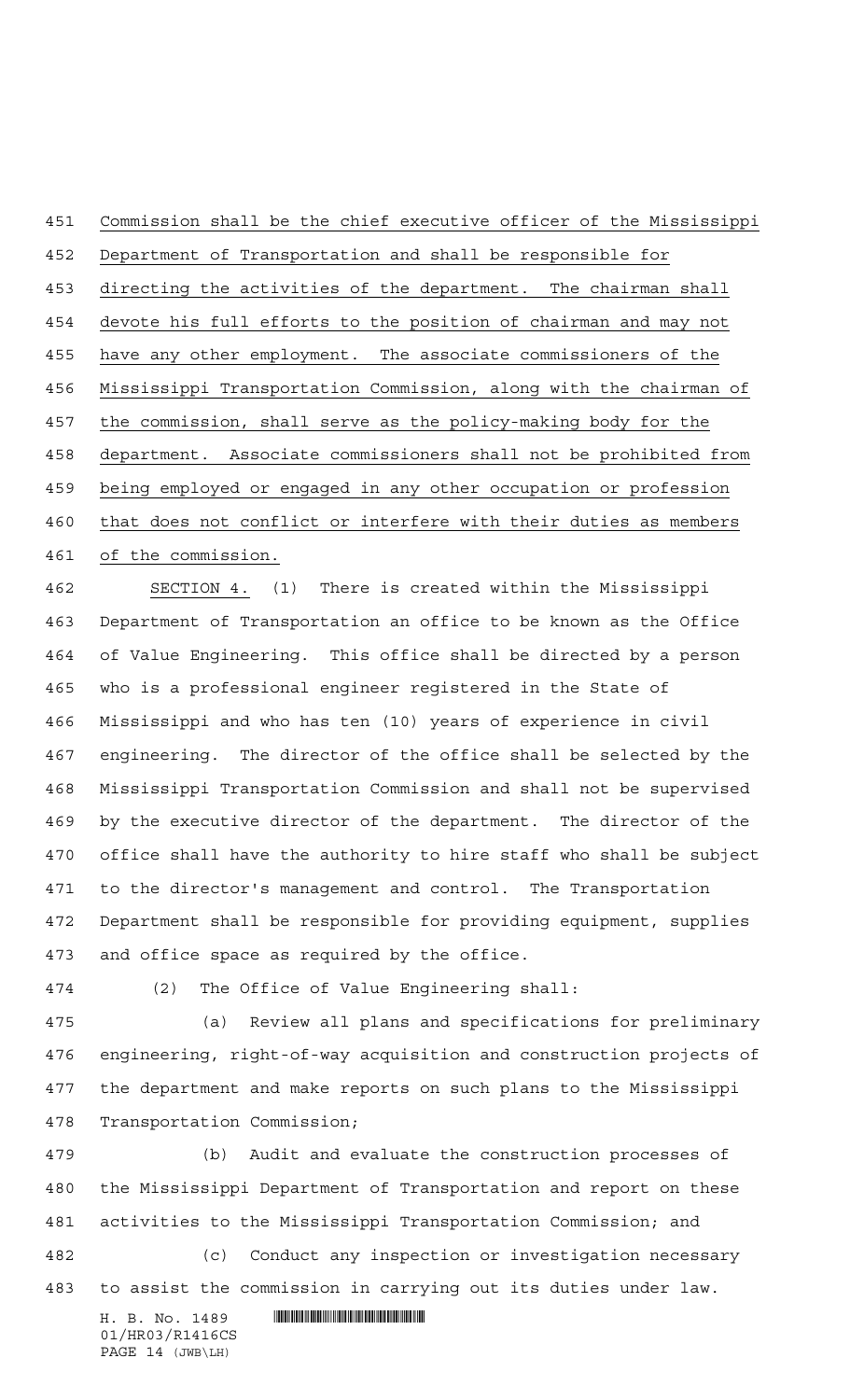SECTION 5. Section 65-1-8, Mississippi Code of 1972, is amended as follows:

 **[Until January 1, 2004, this section shall read as follows:]** 65-1-8. (1) The Mississippi Transportation Commission shall have the following general powers, duties and responsibilities:

 (a) To coordinate and develop a comprehensive, balanced transportation policy for the State of Mississippi;

 (b) To promote the coordinated and efficient use of all available and future modes of transportation;

 (c) To make recommendations to the Legislature regarding alterations or modifications in any existing transportation policies;

 (d) To study means of encouraging travel and transportation of goods by the combination of motor vehicle and other modes of transportation;

**\*\*\***

 (e) To receive and provide for the expenditure of any funds made available to it by the Legislature, the federal government, or any other source.

 (2) In addition to the general powers, duties and responsibilities listed in subsection (1) of this section, the Mississippi Transportation Commission shall have the following specific powers:

 (a) To make rules and regulations whereby the transportation department shall change or relocate any and all highways herein or hereafter fixed as constituting a part of the state highway system, as may be deemed necessary or economical in the construction or maintenance thereof; to acquire by gift, purchase, condemnation, or otherwise, land or other property whatsoever that may be necessary for a state highway system as herein provided, with full consideration to be given to the stimulation of local public and private investment when acquiring

01/HR03/R1416CS PAGE 15 (JWB\LH)

H. B. No. 1489 **HELLAND SERVICE SERVICE SERVICE SERVICE SERVICE SERVICE SERVICE SERVICE SERVICE SERVICE SERVICE SERVICE SERVICE SERVICE SERVICE SERVICE SERVICE SERVICE SERVICE SERVICE SERVICE SERVICE SERVICE SERVICE SERVIC**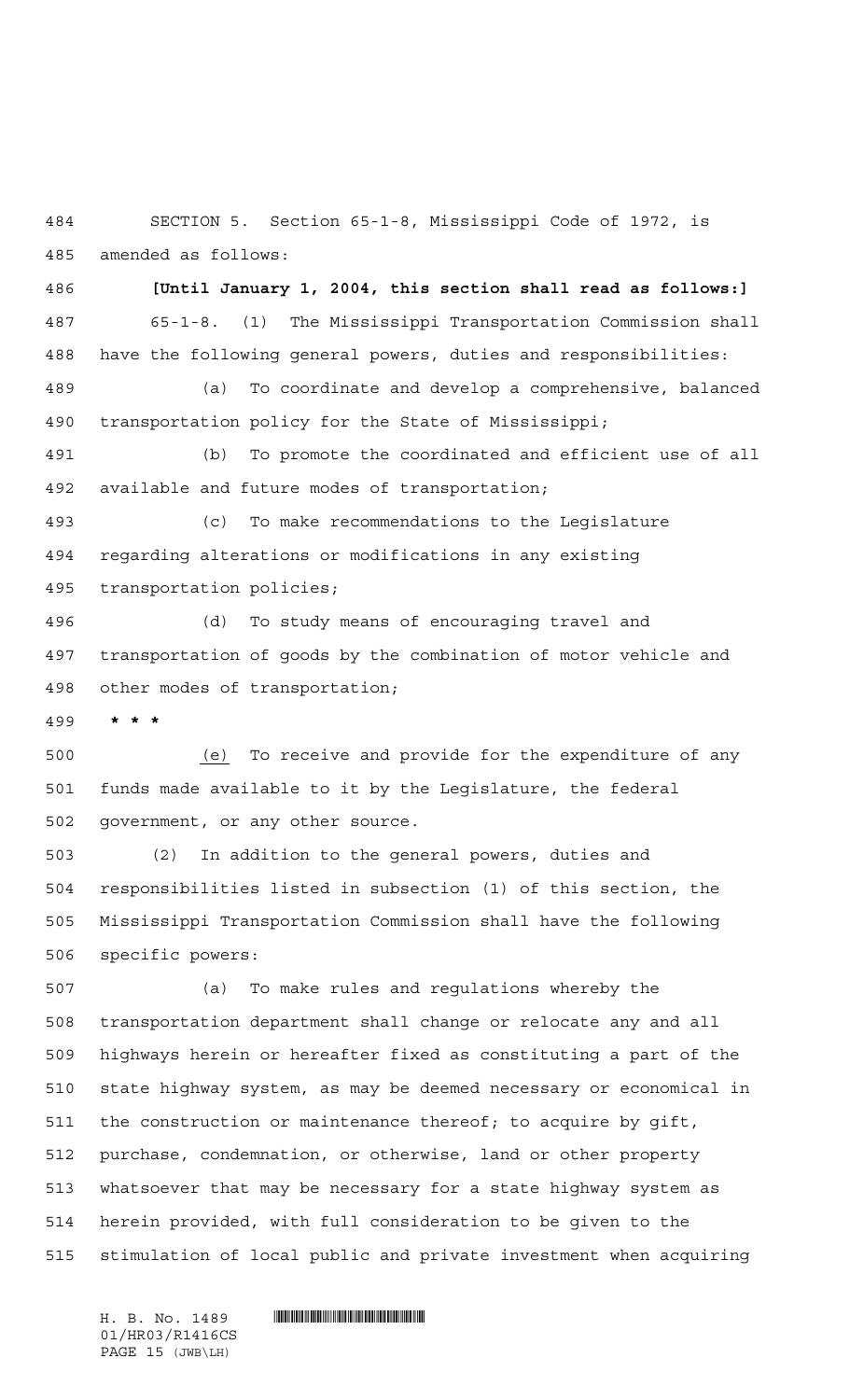such property in the vicinity of Mississippi towns, cities and population centers;

 (b) To enforce by mandamus, or other proper legal remedies, all legal rights or rights of action of the Mississippi Transportation Commission with other public bodies, corporations or persons;

 (c) To make and publish rules, regulations and ordinances for the control of and the policing of the traffic on the state highways, and to prevent their abuse by any or all persons, natural or artificial, by trucks, tractors, trailers or any other heavy or destructive vehicles or machines, or by any other means whatsoever, by establishing weights of loads or of vehicles, types of tires, width of tire surfaces, length and width of vehicles, with reasonable variations to meet approximate weather conditions, and all other proper police and protective regulations, and to provide ample means for the enforcement of same. The violation of any of the rules, regulations or ordinances so prescribed by the commission shall constitute a misdemeanor. No rule, regulation or ordinance shall be made that conflicts with any statute now in force or which may hereafter be enacted, or with any ordinance of municipalities. A monthly publication giving general information to the boards of supervisors, employees and the public may be issued under such rules and regulations as the commission may determine;

 (d) To give suitable numbers to highways and to change the number of any highway that shall become a part of the state highway system. However, nothing herein shall authorize the number of any highway to be changed so as to conflict with any designation thereof as a U.S. numbered highway. Where, by a specific act of the Legislature, the commission has been directed to give a certain number to a highway, the commission shall not have the authority to change such number;

01/HR03/R1416CS PAGE 16 (JWB\LH)

 $H. B. No. 1489$  . HENDER THE SET OF A SET OF A SET OF A SET OF A SET OF A SET OF A SET OF A SET OF A SET OF A SET OF A SET OF A SET OF A SET OF A SET OF A SET OF A SET OF A SET OF A SET OF A SET OF A SET OF A SET OF A SET O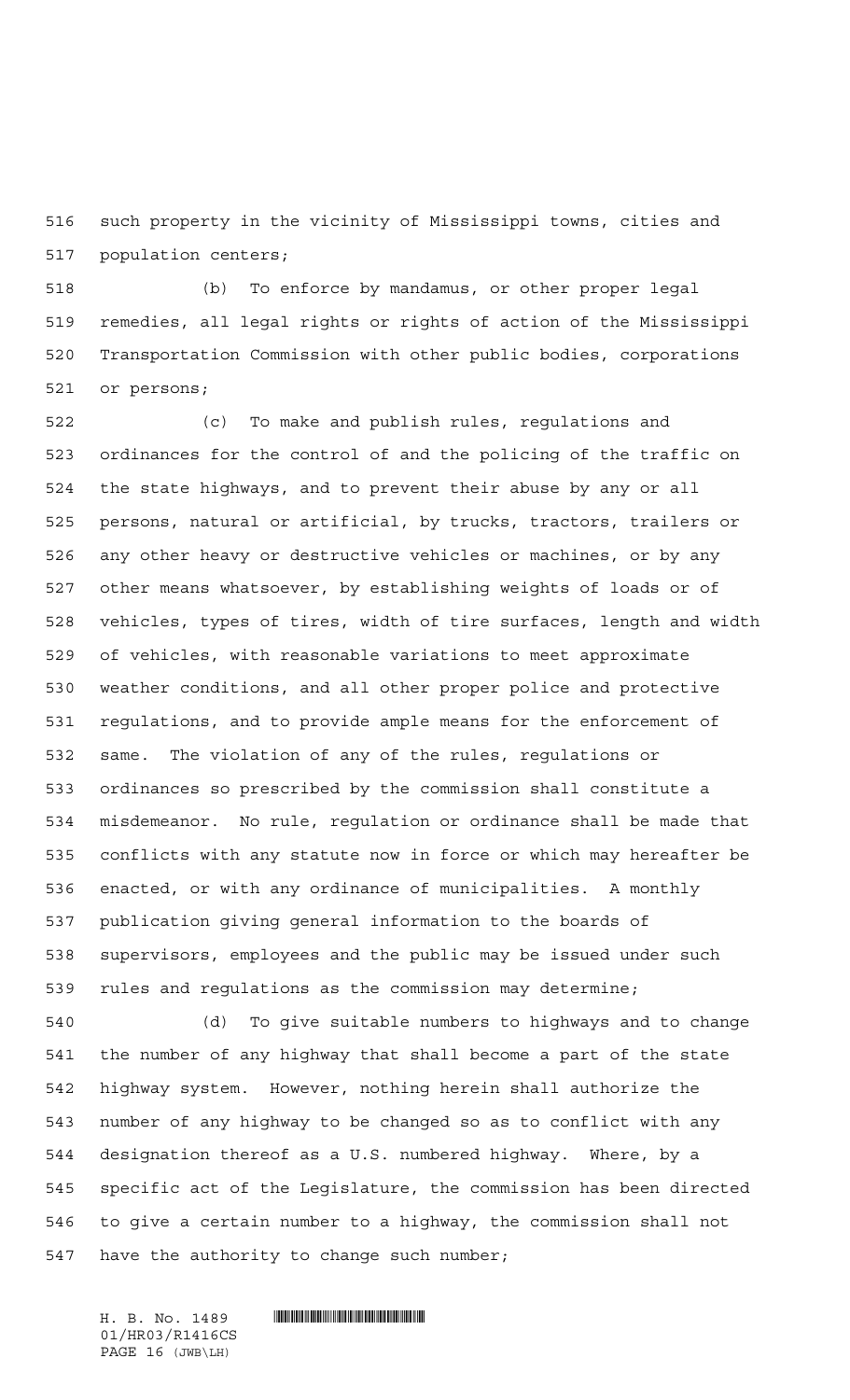(e) To make proper and reasonable rules, regulations, and ordinances for the placing, erection, removal or relocation of telephone, telegraph or other poles, signboards, fences, gas, water, sewerage, oil or other pipelines, and other obstructions that may, in the opinion of the commission, contribute to the hazards upon any of the state highways, or in any way interfere with the ordinary travel upon such highways, or the construction, reconstruction or maintenance thereof, and to make reasonable rules and regulations for the proper control thereof. Any violation of such rules or regulations or noncompliance with such ordinances shall constitute a misdemeanor.

 Whenever the order of the commission shall require the removal of, or other changes in the location of telephone, telegraph, or other poles, signboards, gas, water, sewerage, oil or other pipelines; or other similar obstructions on the right-of-way or such other places where removal is required by law, the owners thereof shall at their own expense move or change the same to conform to the order of the commission. Any violation of such rules or regulations or noncompliance with such orders shall constitute a misdemeanor;

 (f) To regulate and abandon grade crossings on any road fixed as a part of the state highway system, and whenever the commission, in order to avoid a grade crossing with the railroad, locates or constructs said road on one side of the railroad, the commission shall have the power to abandon and close such grade crossing, and whenever an underpass or overhead bridge is substituted for a grade crossing, the commission shall have power to abandon such grade crossing and any other crossing adjacent thereto. Included in the powers herein granted shall be the power to require the railroad at grade crossings, where any road of the state highway system crosses the same, to place signal posts with lights or other warning devices at such crossings at the expense of the railroad, and to regulate and abandon underpass or overhead

 $H. B. No. 1489$  . HENDIFFERENTIAL SERVICE SERVICE SERVICE SERVICE SERVICE SERVICE SERVICE SERVICE SERVICE SERVICE SERVICE SERVICE SERVICE SERVICE SERVICE SERVICE SERVICE SERVICE SERVICE SERVICE SERVICE SERVICE SERVICE SERVI 01/HR03/R1416CS PAGE 17 (JWB\LH)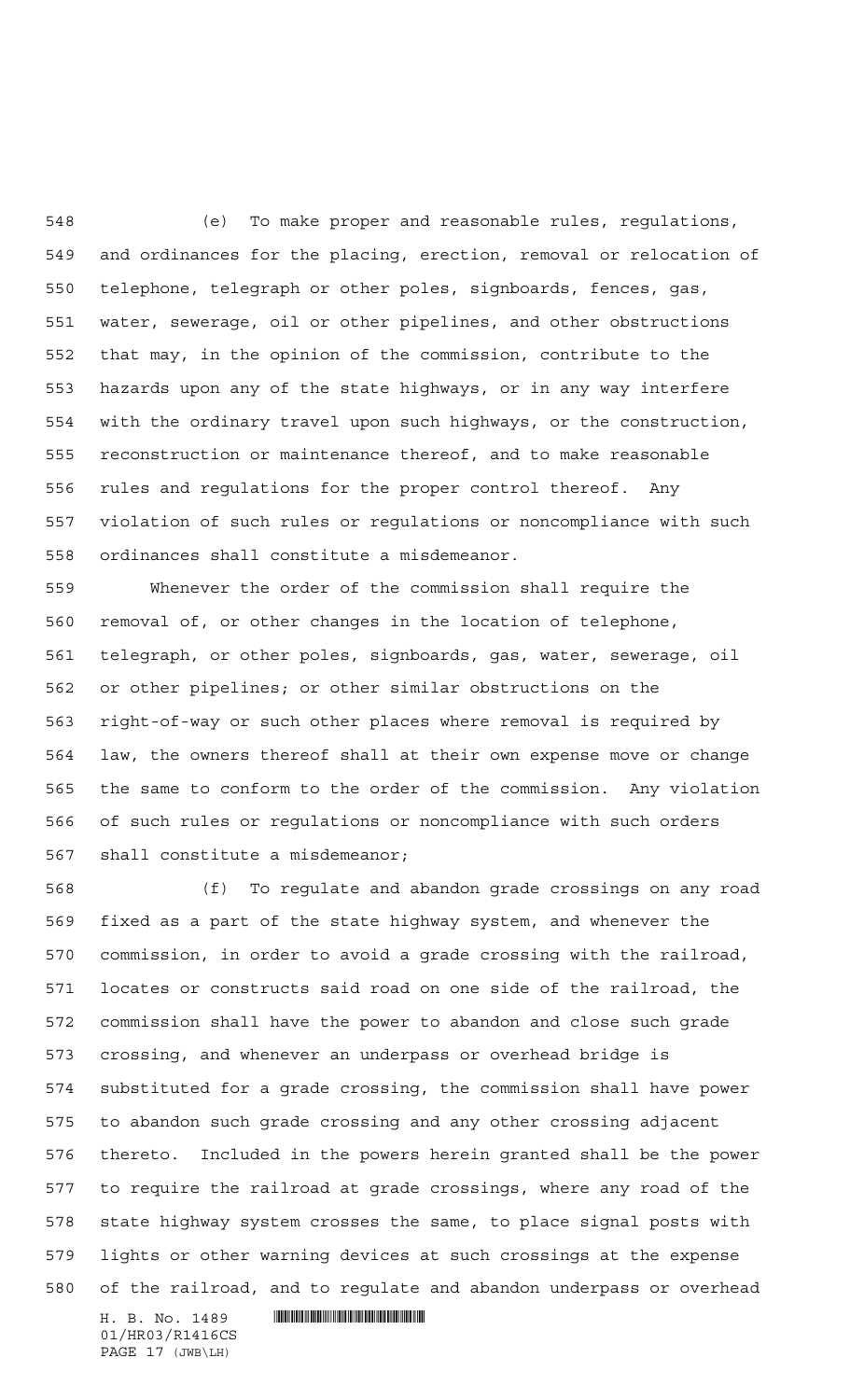bridges and, where abandoned because of the construction of a new underpass or overhead bridge, to close such old underpass or overhead bridge, or, in its discretion, to return the same to the jurisdiction of the county board of supervisors;

 (g) To make proper and reasonable rules and regulations to control the cutting or opening of the road surfaces for subsurface installations;

 (h) To make proper and reasonable rules and regulations for the removal from the public rights-of-way of any form of obstruction, to cooperate in improving their appearance, and to prescribe minimum clearance heights for seed conveyors, pipes, passageways or other structure of private or other ownership above the highways;

 (i) To establish, and have the transportation department maintain and operate, and to cooperate with the state educational institutions in establishing, enlarging, maintaining and operating a laboratory or laboratories for testing materials and for other proper highway purposes;

 (j) To provide, under the direction and with the approval of the Department of Finance and Administration, suitable offices, shops and barns in the City of Jackson;

 (k) To establish and have enforced set-back regulations;

 (l) To cooperate with proper state authorities in producing limerock for highway purposes and to purchase same at cost;

 $H. B. No. 1489$  . HENDER THE SET OF STATE SET OF STATE SET OF STATE SET OF STATE SET OF STATE SET OF STATE SET OF STATE SET OF STATE SET OF STATE SET OF STATE SET OF STATE SET OF STATE SET OF STATE SET OF STATE SET OF STATE (m) To provide for the purchase of necessary equipment and vehicles and to provide for the repair and housing of same, to acquire by gift, purchase, condemnation or otherwise, land or lands and buildings in fee simple, and to authorize the Transportation Department to construct, lease or otherwise provide necessary and proper permanent district offices for the construction and maintenance divisions of the department, and for

01/HR03/R1416CS PAGE 18 (JWB\LH)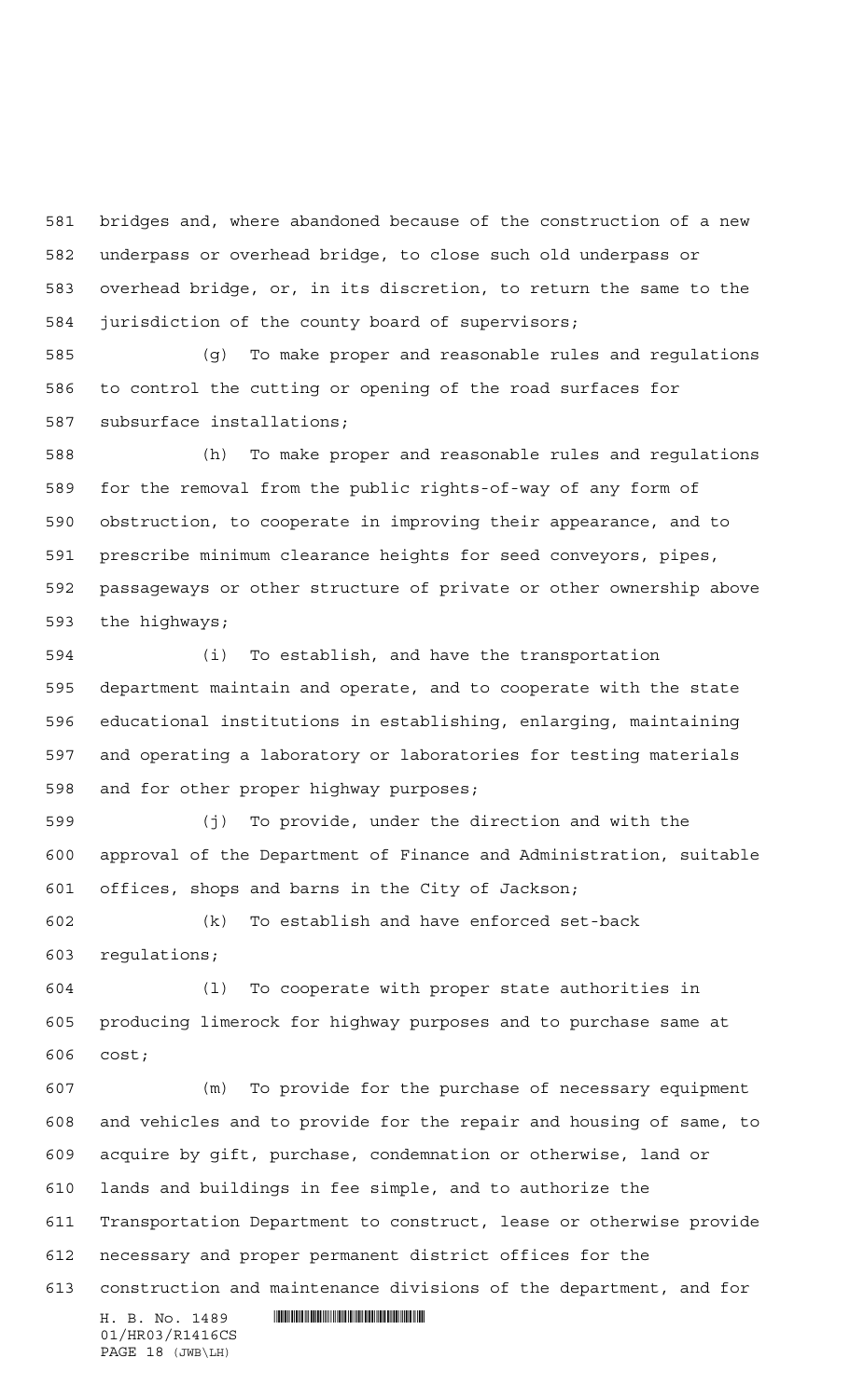the repair and housing of the equipment and vehicles of the department; however, in each Supreme Court district only two (2) permanent district offices shall be set up, but a permanent status shall not be given to any such offices until so provided by act of the Legislature and in the meantime, all shops of the department shall be retained at their present location. As many local or subdistrict offices, shops or barns may be provided as is essential and proper to economical maintenance of the state highway system;

 (n) To cooperate with the Department of Archives and History in having placed and maintained suitable historical markers, including those which have been approved and purchased by the State Historical Commission, along state highways, and to have constructed and maintained roadside driveways for convenience and safety in viewing them when necessary; however, no highway or bridge shall ever be memorialized to a man while living;

 (o) To cooperate, in its discretion, with the Mississippi Department of Wildlife, Fisheries and Parks in planning and constructing roadside parks upon the right-of-way of state highways, whether constructed, under construction, or planned; said parks to utilize where practical barrow pits used in construction of state highways for use as fishing ponds. Said parks shall be named for abundant flora and fauna existing in the area or for the first flora or fauna found on the site;

 (p) Unless otherwise prohibited by law, to make such contracts and execute such instruments containing such reasonable and necessary appropriate terms, provisions and conditions as in its absolute discretion it may deem necessary, proper or advisable, for the purpose of obtaining or securing financial assistance, grants or loans from the United States of America or any department or agency thereof, including contracts with several counties of the state pertaining to the expenditure of such funds;

01/HR03/R1416CS PAGE 19 (JWB\LH)

 $H. B. No. 1489$  . HENDER THE SET OF A SET OF A SET OF A SET OF A SET OF A SET OF A SET OF A SET OF A SET OF A SET OF A SET OF A SET OF A SET OF A SET OF A SET OF A SET OF A SET OF A SET OF A SET OF A SET OF A SET OF A SET O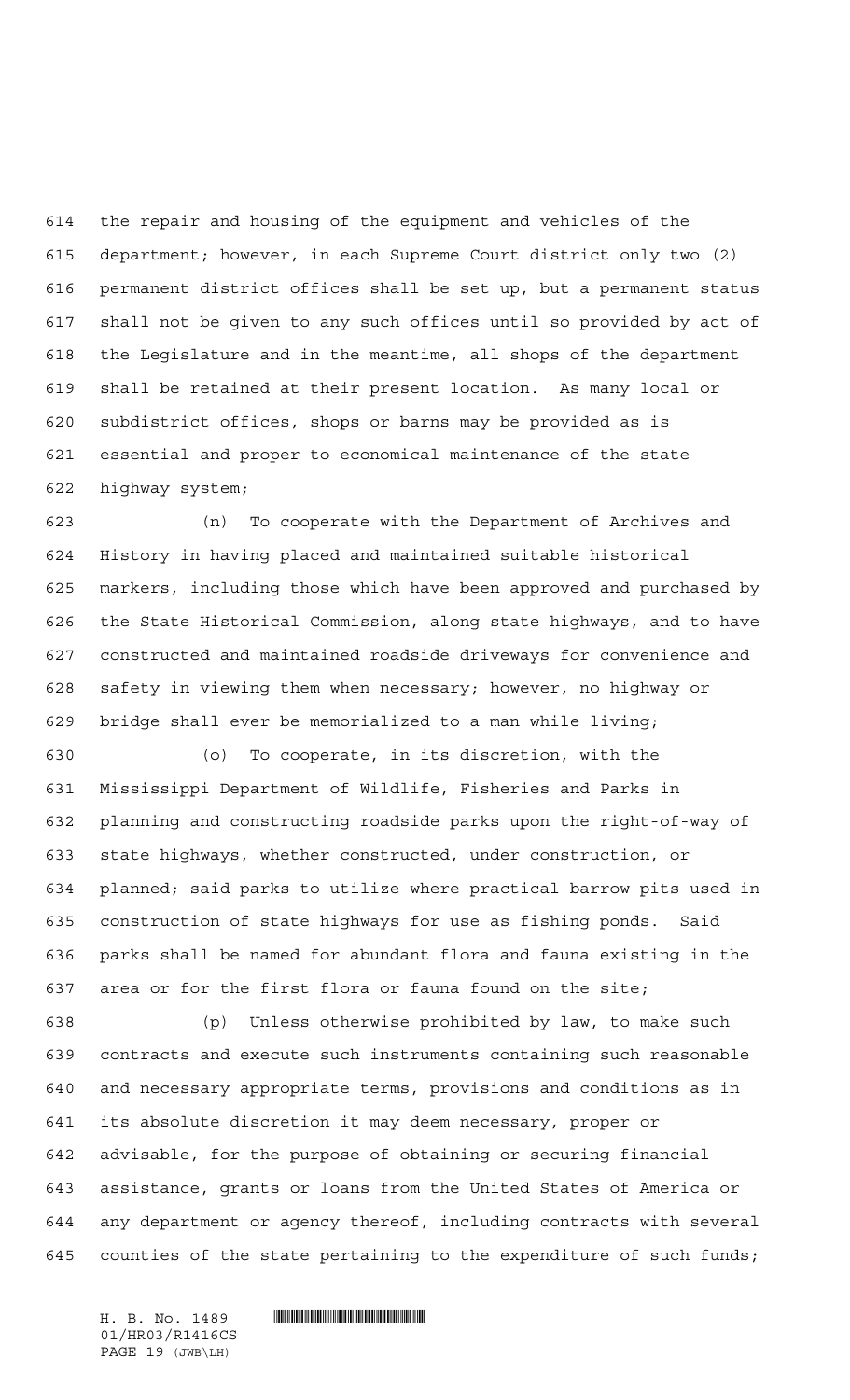(q) To cooperate with the Federal Highway Administration in the matter of location, construction and maintenance of the Great River Road, to expend such funds paid to the commission by the Federal Highway Administration or other federal agency, and to authorize the Transportation Department to erect suitable signs marking this highway, the cost of such signs to be paid from state highway funds other than earmarked construction funds;

 (r) To cooperate, in its discretion, with the Mississippi Forestry Commission and the School of Forestry, Mississippi State University, in a forestry management program, including planting, thinning, cutting and selling, upon the right-of-way of any highway, constructed, acquired or maintained by the Transportation Department, and to sell and dispose of any and all growing timber standing, lying or being on any right-of-way acquired by the commission for highway purposes in the future; such sale or sales to be made in accordance with the sale of personal property which has become unnecessary for public use as provided for in Section 65-1-123, Mississippi Code of 1972;

 (s) To expend funds in cooperation with the Division of Plant Industry, Mississippi Department of Agriculture and Commerce, the United States government or any department or agency thereof, or with any department or agency of this state, to control, suppress or eradicate serious insect pests, rodents, plant parasites and plant diseases on the state highway rights-of-way;

 (t) To provide for the placement, erection and maintenance of motorist services business signs and supports within state highway rights-of-way in accordance with current state and federal laws and regulations governing the placement of traffic control devices on state highways, and to establish and collect reasonable fees from the businesses having information on

such signs;

01/HR03/R1416CS PAGE 20 (JWB\LH)

H. B. No. 1489 **HELLAND SERVICE SERVICE SERVICE SERVICE SERVICE SERVICE SERVICE SERVICE SERVICE SERVICE SERVICE SERVICE SERVICE SERVICE SERVICE SERVICE SERVICE SERVICE SERVICE SERVICE SERVICE SERVICE SERVICE SERVICE SERVIC**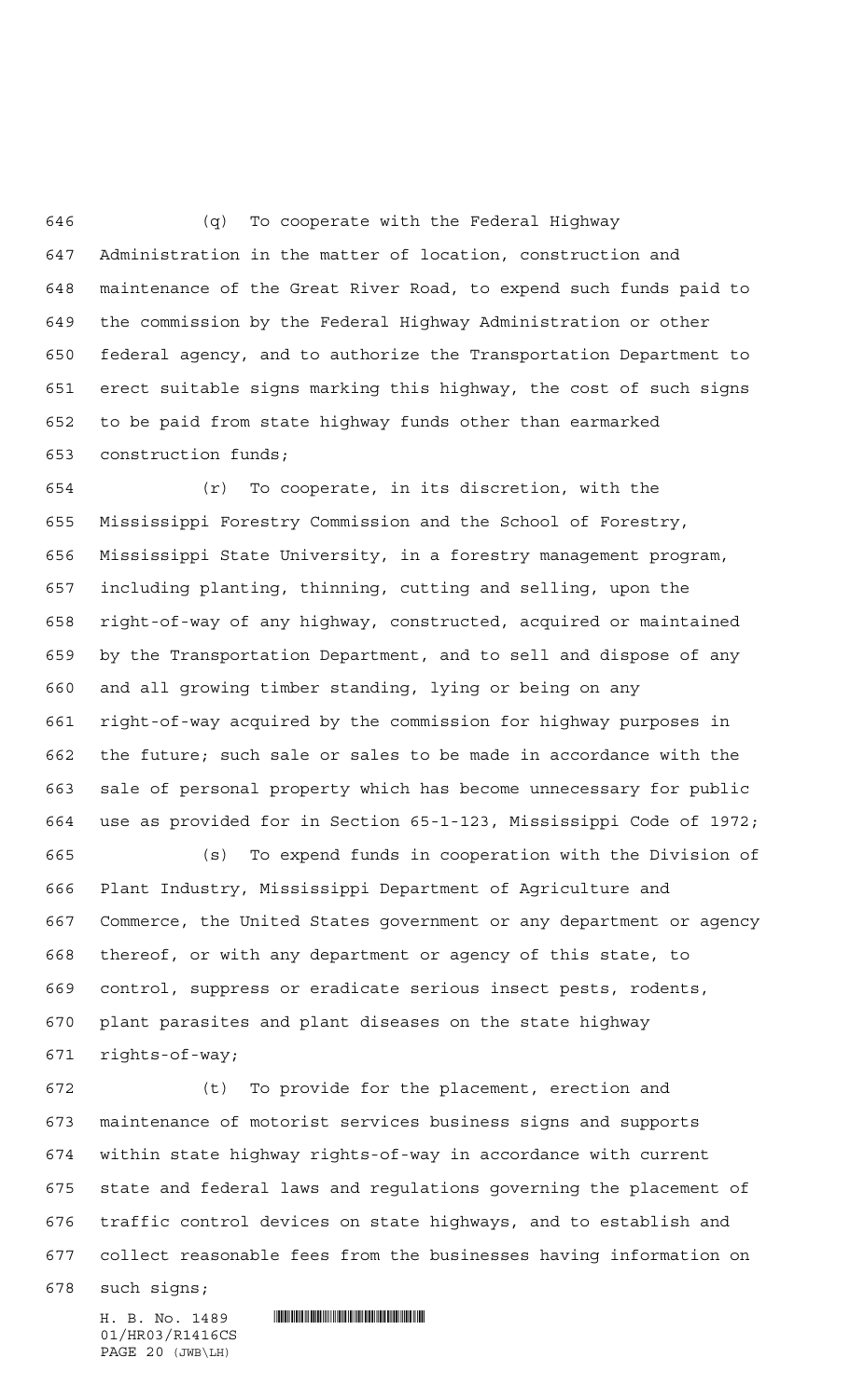(u) To request and to accept the use of persons convicted of an offense, whether a felony or a misdemeanor, for work on any road construction, repair or other project of the Transportation Department. The commission is also authorized to request and to accept the use of persons who have not been convicted of an offense but who are required to fulfill certain court-imposed conditions pursuant to Section 41-29-150(d)(1) or 99-15-26, Mississippi Code of 1972, or the Pretrial Intervention Act, being Sections 99-15-101 through 99-15-127, Mississippi Code of 1972. The commission is authorized to enter into any agreements with the Department of Corrections, the State Parole Board, any criminal court of this state, and any other proper official regarding the working, guarding, safekeeping, clothing and subsistence of such persons performing work for the Transportation Department. Such persons shall not be deemed agents, employees or involuntary servants of the Transportation Department while performing such work or while going to and from work or other specified areas;

 (v) To provide for the administration of the railroad revitalization program pursuant to Section 57-43-1 et seq.;

 (w) The Mississippi Transportation Commission is further authorized, in its discretion, to expend funds for the purchase of service pins for employees of the Mississippi Transportation Department;

 (x) To cooperate with the State Tax Commission by providing for weight enforcement field personnel to collect and assess taxes, fees and penalties and to perform all duties as required pursuant to Section 27-55-501 et seq., Sections 27-19-1 et seq., 27-55-1 et seq., 27-59-1 et seq. and 27-61-1 et seq., Mississippi Code of 1972, with regard to vehicles subject to the jurisdiction of the Office of Weight Enforcement. All collections and assessments shall be transferred daily to the State Tax

Commission;

 $H. B. No. 1489$  . HENROICE THE SET OF A SET OF A SET OF A SET OF A SET OF A SET OF A SET OF A SET OF A SET OF A SET OF A SET OF A SET OF A SET OF A SET OF A SET OF A SET OF A SET OF A SET OF A SET OF A SET OF A SET OF A SET

01/HR03/R1416CS PAGE 21 (JWB\LH)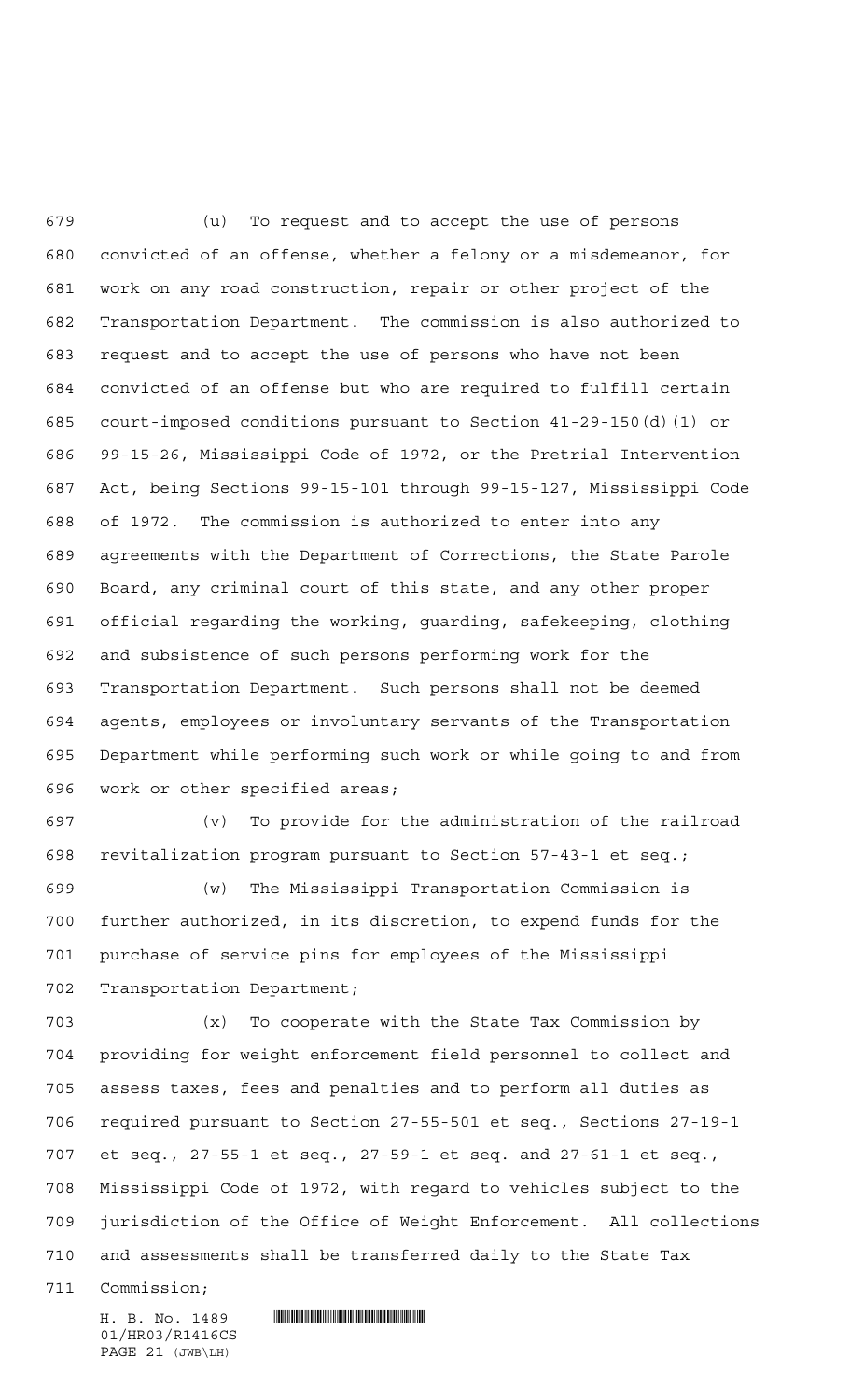(y) The Mississippi Transportation Commission may delegate the authority to enter into a supplemental agreement to a contract previously approved by the commission if the supplemental agreement involves an additional expenditure not to exceed One Hundred Thousand Dollars (\$100,000.00);

 (z) (i) The Mississippi Transportation Commission, in its discretion, may enter into agreements with any county, municipality, county transportation commission, business, corporation, partnership, association, individual or other legal entity, for the purpose of accelerating the completion date of scheduled highway construction projects.

 (ii) Such an agreement may permit the cost of a highway construction project to be advanced to the commission by a county, municipality, county transportation commission, business, corporation, partnership, association, individual or other legal entity, and repaid to such entity by the commission when highway construction funds become available; provided, however, that repayment of funds advanced to the Mississippi Transportation Commission shall be made no sooner than the commission's identified projected revenue schedule for funding of that particular construction project, and no other scheduled highway construction project established by statute or by the commission may be delayed by an advanced funding project authorized under this paragraph (z). Repayments to an entity that advances funds to the Mississippi Transportation Commission under this paragraph (z) may not include interest or other fees or charges, and the total amount repaid shall not exceed the total amount of funds advanced to the commission by the entity.

 (iii) In considering whether to enter into such an agreement, the commission shall consider the availability of financial resources, the effect of such agreement on other ongoing highway construction, the urgency of the public's need for swift completion of the project and any other relevant factors.

01/HR03/R1416CS PAGE 22 (JWB\LH)

 $H. B. No. 1489$  . HENDER THE SET OF STATE SET OF STATE SET OF STATE SET OF STATE SET OF STATE SET OF STATE SET OF STATE SET OF STATE SET OF STATE SET OF STATE SET OF STATE SET OF STATE SET OF STATE SET OF STATE SET OF STATE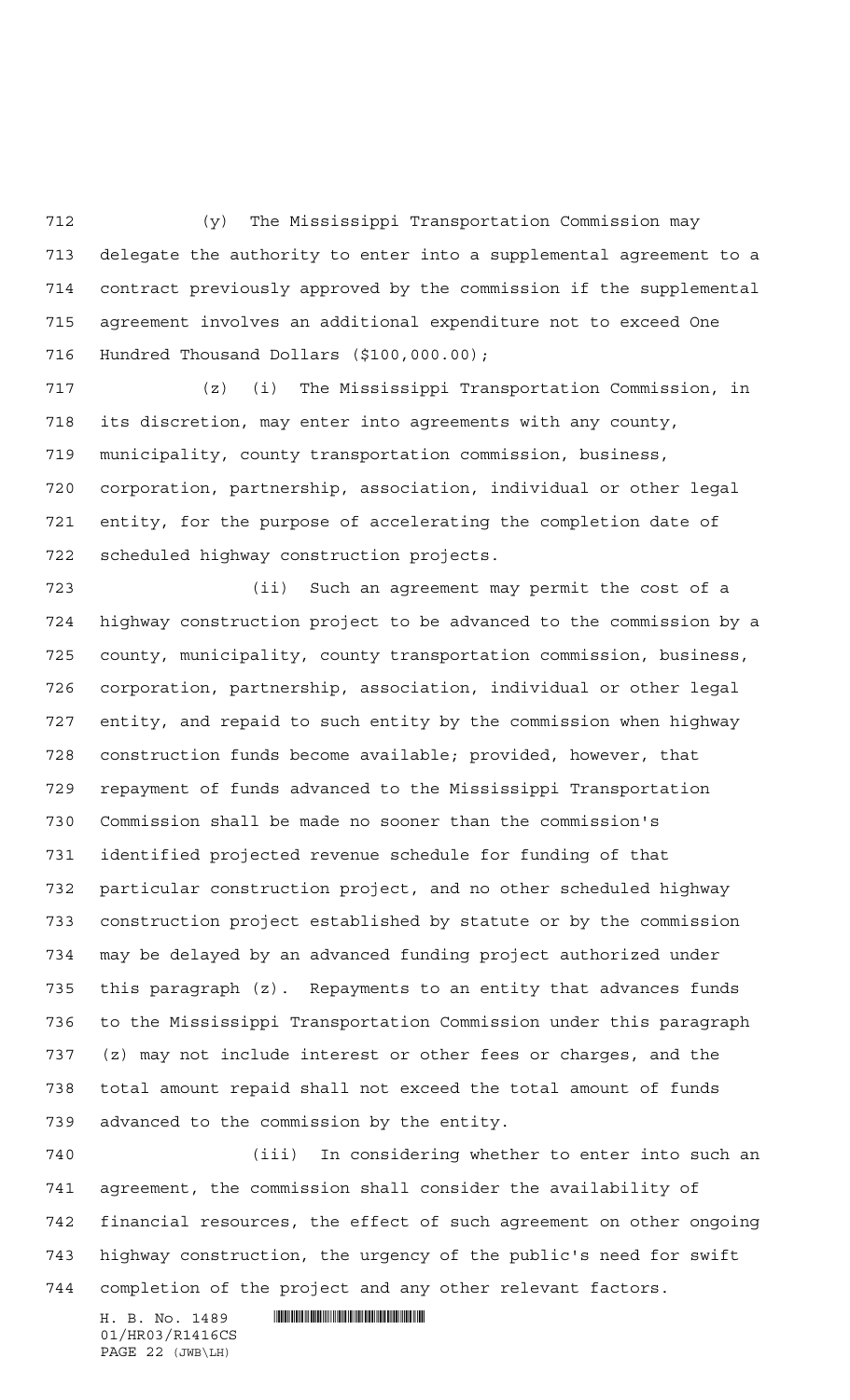$H. B. No. 1489$  . HENDER THE SET OF STATE SET OF STATE SET OF STATE SET OF STATE SET OF STATE SET OF STATE SET OF STATE SET OF STATE SET OF STATE SET OF STATE SET OF STATE SET OF STATE SET OF STATE SET OF STATE SET OF STATE 01/HR03/R1416CS (iv) Such an agreement shall be executed only upon a finding by the commission, spread upon its minutes, that the acceleration of the scheduled project is both feasible and beneficial. The commission shall also spread upon its minutes its findings with regard to the factors required to be considered pursuant to item (iii) of this paragraph (z). (3) The Mississippi Transportation Commission shall require the executive director to carry out project planning as required under Section 65-1-10 for any preliminary engineering, right-of-way acquisition or construction project activities of the department. (4) The Mississippi Transportation Commission shall establish, as provided for in Section 4 of this act, an Office of Value Engineering whose director shall report and be subordinate to the commission. The commission shall not delegate to the executive director the authority to hire, direct, manage, discipline, or terminate the director of this office or any personnel assigned to the office. (5) The Mississippi Transportation Commission shall report to the Legislature no later than June 30, 2002, on causes of roadbed deterioration for all highways in the state highway system and include proposed remedies for these problems. (6) In addition to its other powers and duties, the Mississippi Transportation Commission shall institute a procedure for the post-acceptance inspection and investigation of new segments built in the state highway system, including, but not limited to, segments authorized in Sections 65-3-97 and 65-39-1. If the commission finds that a segment was accepted by the department that did not conform to construction specifications, the commission may fine the contractor, after notice and hearing, an amount equal to ten percent (10%) of the contract amount paid to the contractor. Any administrative proceedings authorized under this subsection must be brought within three (3) years after

PAGE 23 (JWB\LH)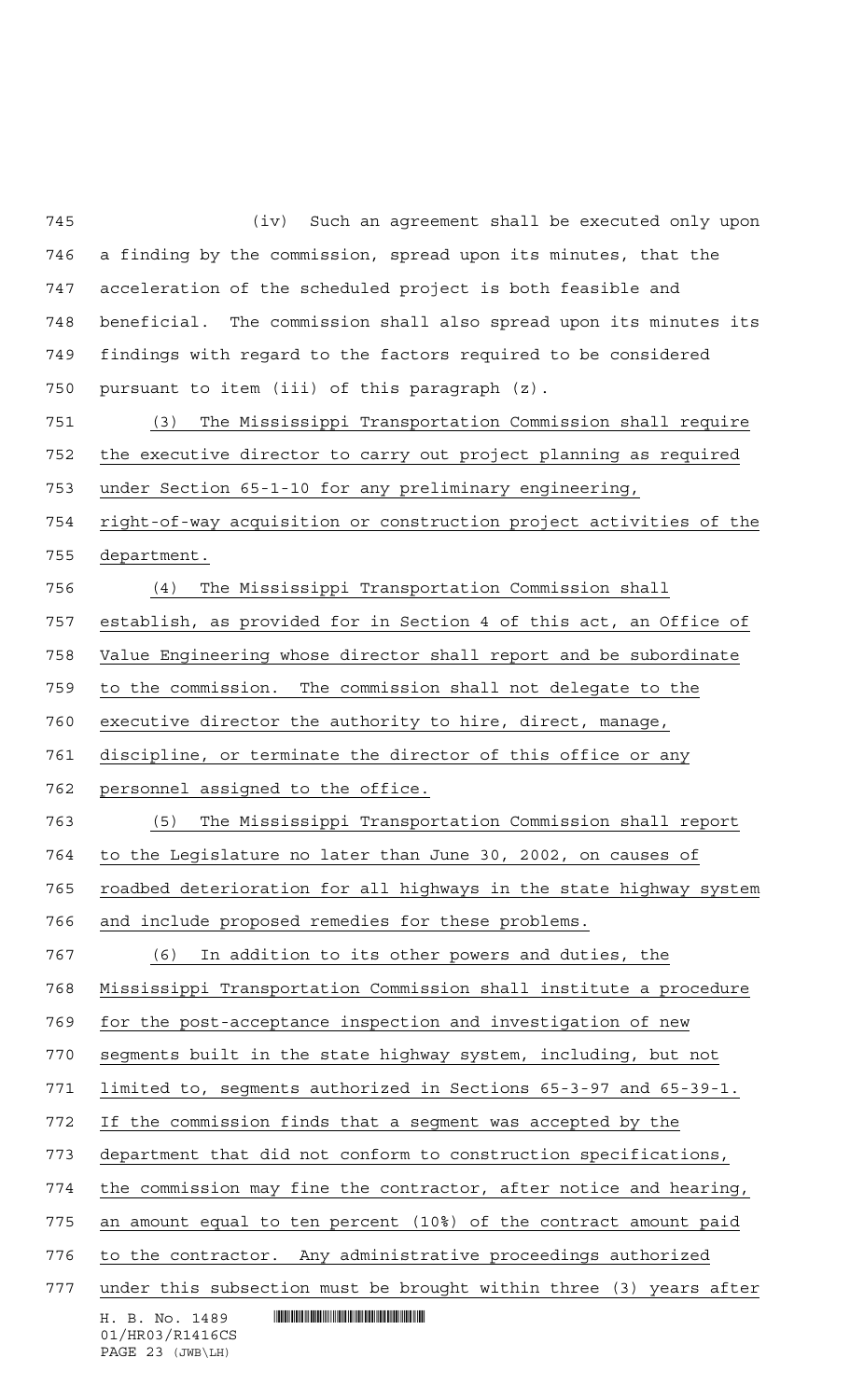acceptance by the Department of Transportation of the highway

segment.

 (7) The commission may not let paving contracts for a segment separately from grade, drain or bridge contracts. **[From and after January 1, 2004, this section shall read as follows:]** 65-1-8. (1) The Mississippi Transportation Commission shall have the following general powers, duties and responsibilities: (a) To coordinate and develop a comprehensive, balanced transportation policy for the State of Mississippi; (b) To promote the coordinated and efficient use of all available and future modes of transportation; (c) To make recommendations to the Legislature regarding alterations or modifications in any existing

transportation policies;

 (d) To study means of encouraging travel and transportation of goods by the combination of motor vehicle and other modes of transportation;

**\*\*\***

 (e) To receive and provide for the expenditure of any funds made available to it by the Legislature, the federal government, or any other source.

 (2) In addition to the general powers, duties and responsibilities listed in subsection (1) of this section, the Mississippi Transportation Commission shall have the following specific powers:

 (a) To make rules and regulations whereby the transportation department shall change or relocate any and all highways herein or hereafter fixed as constituting a part of the state highway system, as may be deemed necessary or economical in the construction or maintenance thereof; to acquire by gift, purchase, condemnation, or otherwise, land or other property whatsoever that may be necessary for a state highway system as

 $H. B. No. 1489$  . HENDIFFERENTIAL SERVICE SERVICE SERVICE SERVICE SERVICE SERVICE SERVICE SERVICE SERVICE SERVICE SERVICE SERVICE SERVICE SERVICE SERVICE SERVICE SERVICE SERVICE SERVICE SERVICE SERVICE SERVICE SERVICE SERVI 01/HR03/R1416CS PAGE 24 (JWB\LH)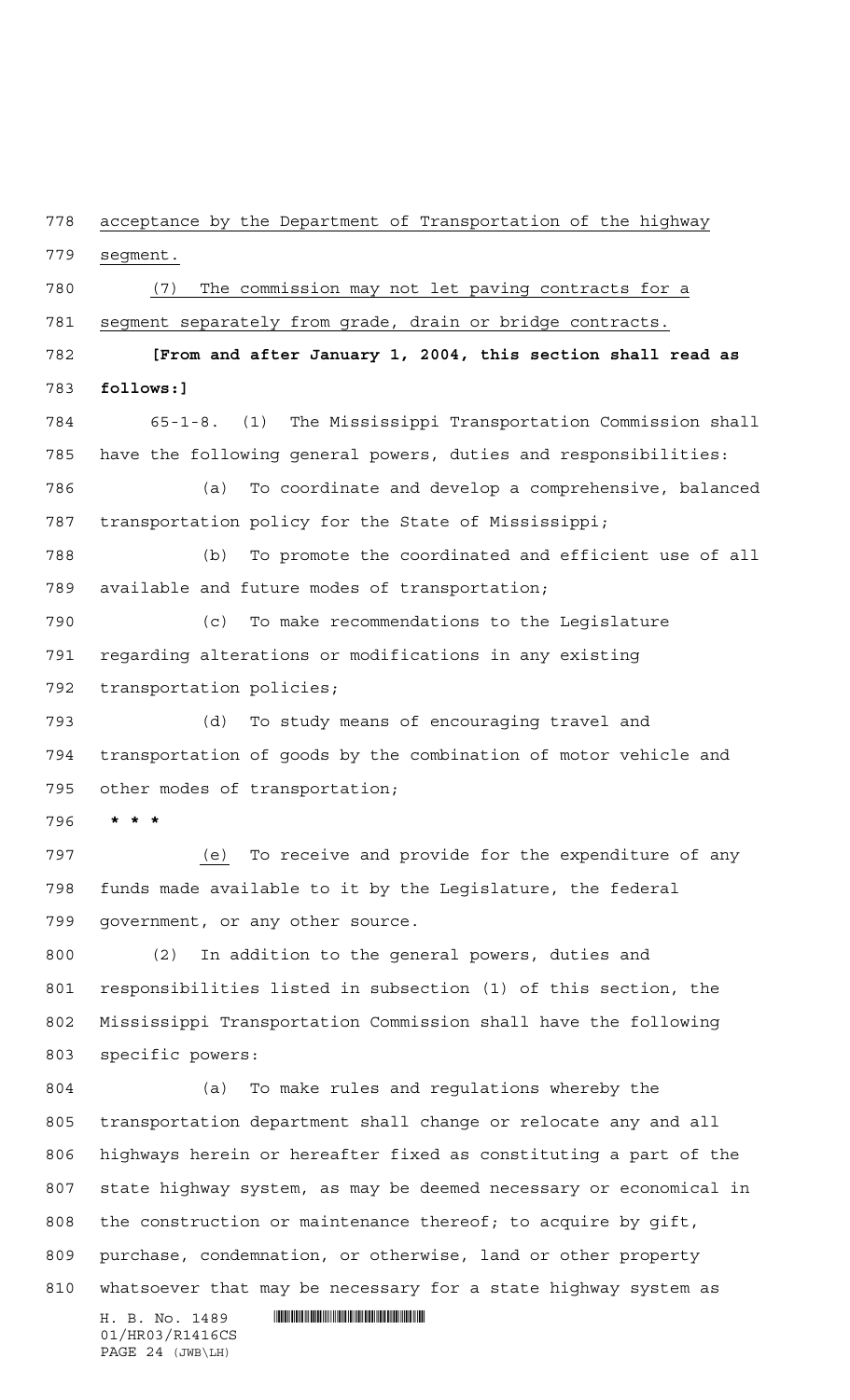herein provided, with full consideration to be given to the stimulation of local public and private investment when acquiring such property in the vicinity of Mississippi towns, cities and population centers;

 (b) To enforce by mandamus, or other proper legal remedies, all legal rights or rights of action of the Mississippi Transportation Commission with other public bodies, corporations or persons;

 (c) To make and publish rules, regulations and ordinances for the control of and the policing of the traffic on the state highways, and to prevent their abuse by any or all persons, natural or artificial, by trucks, tractors, trailers or any other heavy or destructive vehicles or machines, or by any other means whatsoever, by establishing weights of loads or of vehicles, types of tires, width of tire surfaces, length and width of vehicles, with reasonable variations to meet approximate weather conditions, and all other proper police and protective regulations, and to provide ample means for the enforcement of same. The violation of any of the rules, regulations or ordinances so prescribed by the commission shall constitute a misdemeanor. No rule, regulation or ordinance shall be made that conflicts with any statute now in force or which may hereafter be enacted, or with any ordinance of municipalities. A monthly publication giving general information to the boards of supervisors, employees and the public may be issued under such rules and regulations as the commission may determine;

**\*\*\***

 $H. B. No. 1489$  . HENDER THE SET OF STATE SET OF STATE SET OF STATE SET OF STATE SET OF STATE SET OF STATE SET OF STATE SET OF STATE SET OF STATE SET OF STATE SET OF STATE SET OF STATE SET OF STATE SET OF STATE SET OF STATE (d) To make proper and reasonable rules, regulations, and ordinances for the placing, erection, removal or relocation of telephone, telegraph or other poles, signboards, fences, gas, water, sewerage, oil or other pipelines, and other obstructions that may, in the opinion of the commission, contribute to the hazards upon any of the state highways, or in any way interfere

01/HR03/R1416CS PAGE 25 (JWB\LH)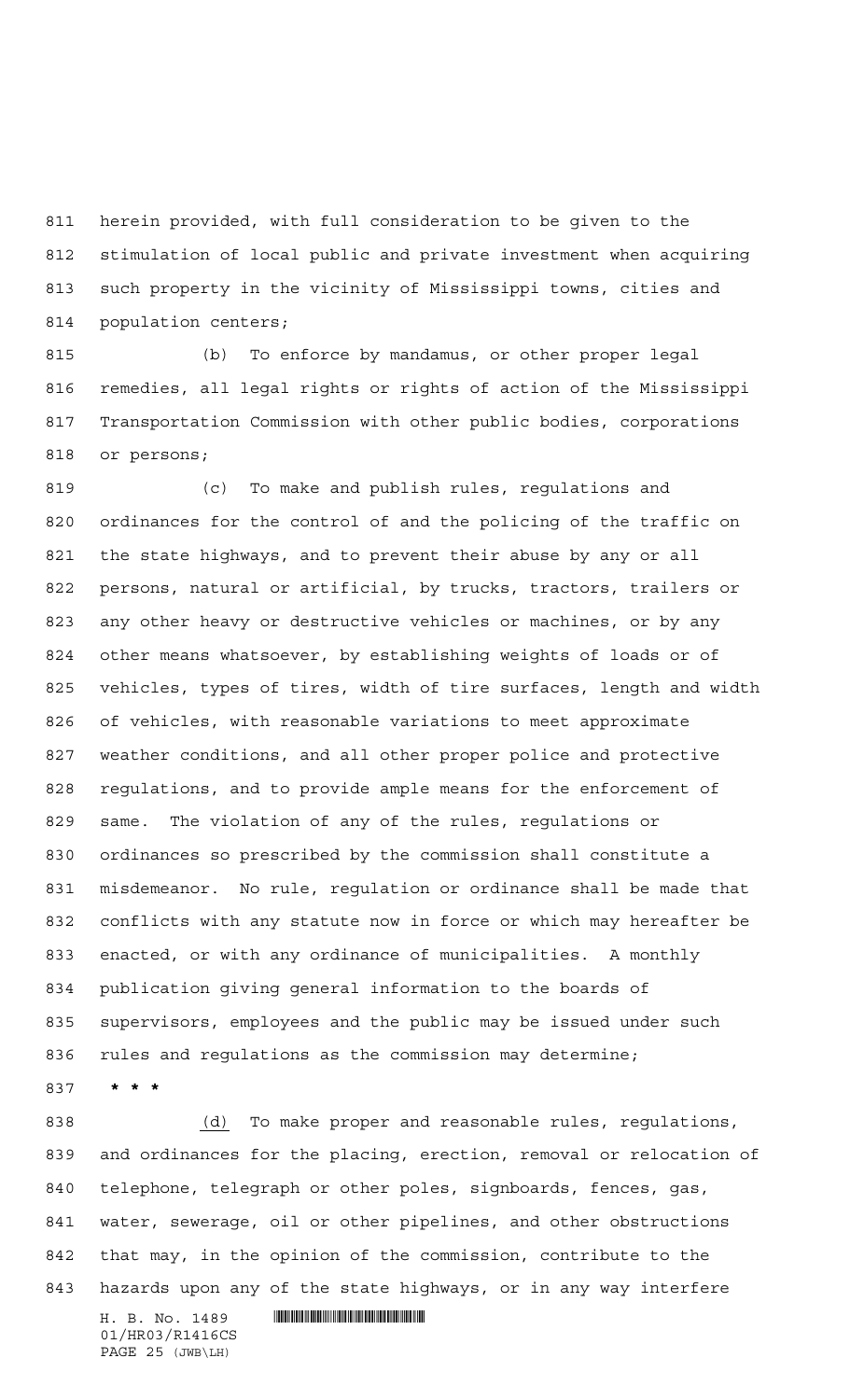with the ordinary travel upon such highways, or the construction, reconstruction or maintenance thereof, and to make reasonable rules and regulations for the proper control thereof. Any violation of such rules or regulations or noncompliance with such ordinances shall constitute a misdemeanor.

 Whenever the order of the commission shall require the removal of, or other changes in the location of telephone, telegraph, or other poles, signboards, gas, water, sewerage, oil or other pipelines; or other similar obstructions on the right-of-way or such other places where removal is required by law, the owners thereof shall at their own expense move or change the same to conform to the order of the commission. Any violation of such rules or regulations or noncompliance with such orders shall constitute a misdemeanor;

 (f) To regulate and abandon grade crossings on any road fixed as a part of the state highway system, and whenever the commission, in order to avoid a grade crossing with the railroad, locates or constructs said road on one side of the railroad, the commission shall have the power to abandon and close such grade crossing, and whenever an underpass or overhead bridge is substituted for a grade crossing, the commission shall have power to abandon such grade crossing and any other crossing adjacent thereto. Included in the powers herein granted shall be the power to require the railroad at grade crossings, where any road of the state highway system crosses the same, to place signal posts with lights or other warning devices at such crossings at the expense of the railroad, and to regulate and abandon underpass or overhead bridges and, where abandoned because of the construction of a new underpass or overhead bridge, to close such old underpass or overhead bridge, or, in its discretion, to return the same to the jurisdiction of the county board of supervisors;

01/HR03/R1416CS PAGE 26 (JWB\LH)

 $H. B. No. 1489$  . HENDER THE SET OF A SET OF A SET OF A SET OF A SET OF A SET OF A SET OF A SET OF A SET OF A SET OF A SET OF A SET OF A SET OF A SET OF A SET OF A SET OF A SET OF A SET OF A SET OF A SET OF A SET OF A SET O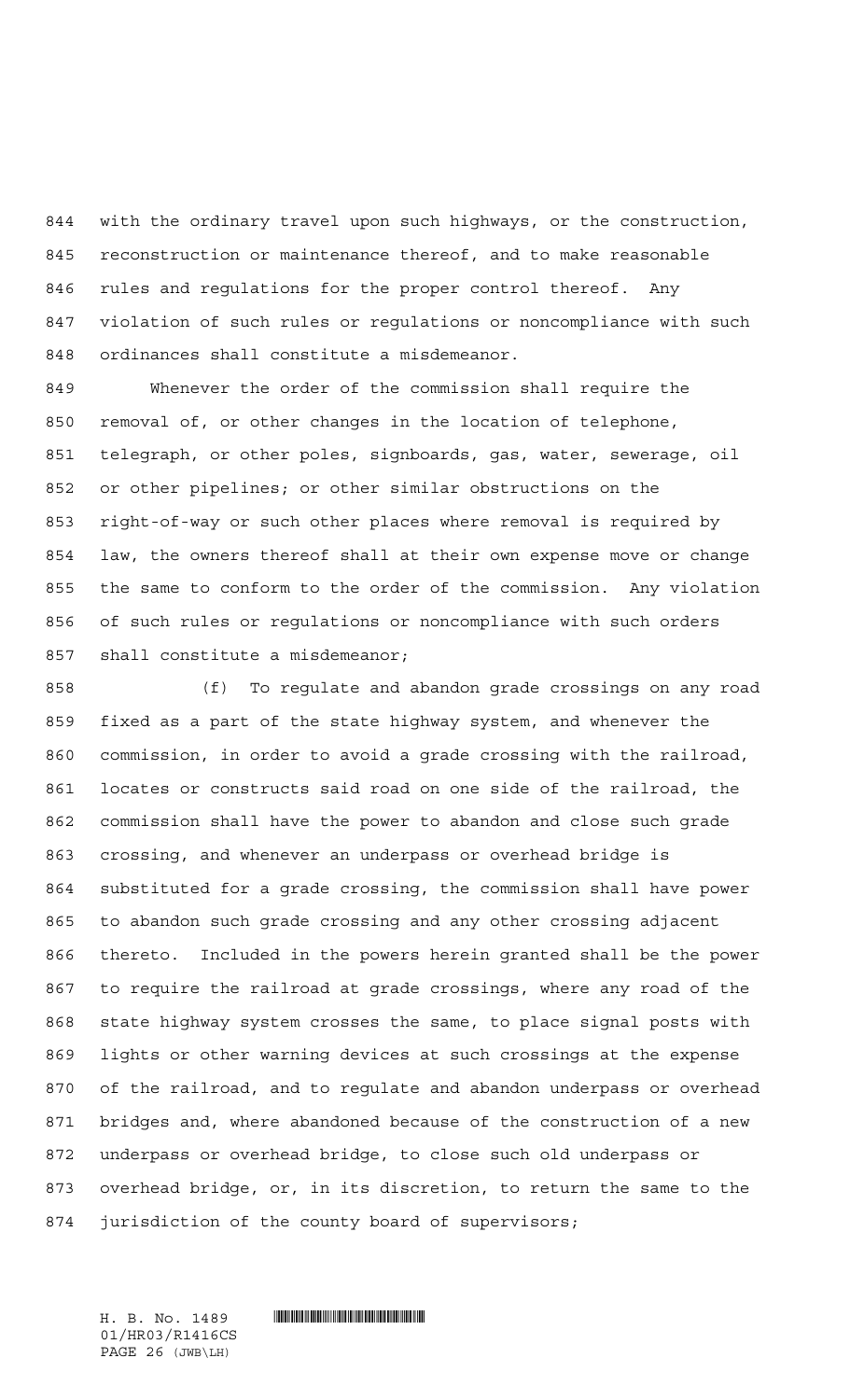(g) To make proper and reasonable rules and regulations to control the cutting or opening of the road surfaces for subsurface installations;

 (h) To make proper and reasonable rules and regulations for the removal from the public rights-of-way of any form of obstruction, to cooperate in improving their appearance, and to prescribe minimum clearance heights for seed conveyors, pipes, passageways or other structure of private or other ownership above the highways;

**\*\*\***

 (i) To establish and have enforced set-back regulations;

**\*\*\***

 (j) **\*\*\*** To acquire by gift, purchase, condemnation or otherwise, land or lands and buildings in fee simple **\*\*\***; **\*\*\***

 (k) Unless otherwise prohibited by law, to make such contracts and execute such instruments containing such reasonable and necessary appropriate terms, provisions and conditions as in its absolute discretion it may deem necessary, proper or advisable, for the purpose of obtaining or securing financial assistance, grants or loans from the United States of America or any department or agency thereof, including contracts with several counties of the state pertaining to the expenditure of such funds; (l) To cooperate with the Federal Highway Administration in the matter of location, construction and maintenance of the Great River Road, to expend such funds paid to the commission by the Federal Highway Administration or other federal agency, and to authorize the Transportation Department to erect suitable signs marking this highway, the cost of such signs to be paid from state highway funds other than earmarked construction funds;

**\*\*\***

01/HR03/R1416CS PAGE 27 (JWB\LH)

H. B. No. 1489 **HELLAND SERVICE SERVICE SERVICE SERVICE SERVICE SERVICE SERVICE SERVICE SERVICE SERVICE SERVICE SERVICE SERVICE SERVICE SERVICE SERVICE SERVICE SERVICE SERVICE SERVICE SERVICE SERVICE SERVICE SERVICE SERVIC**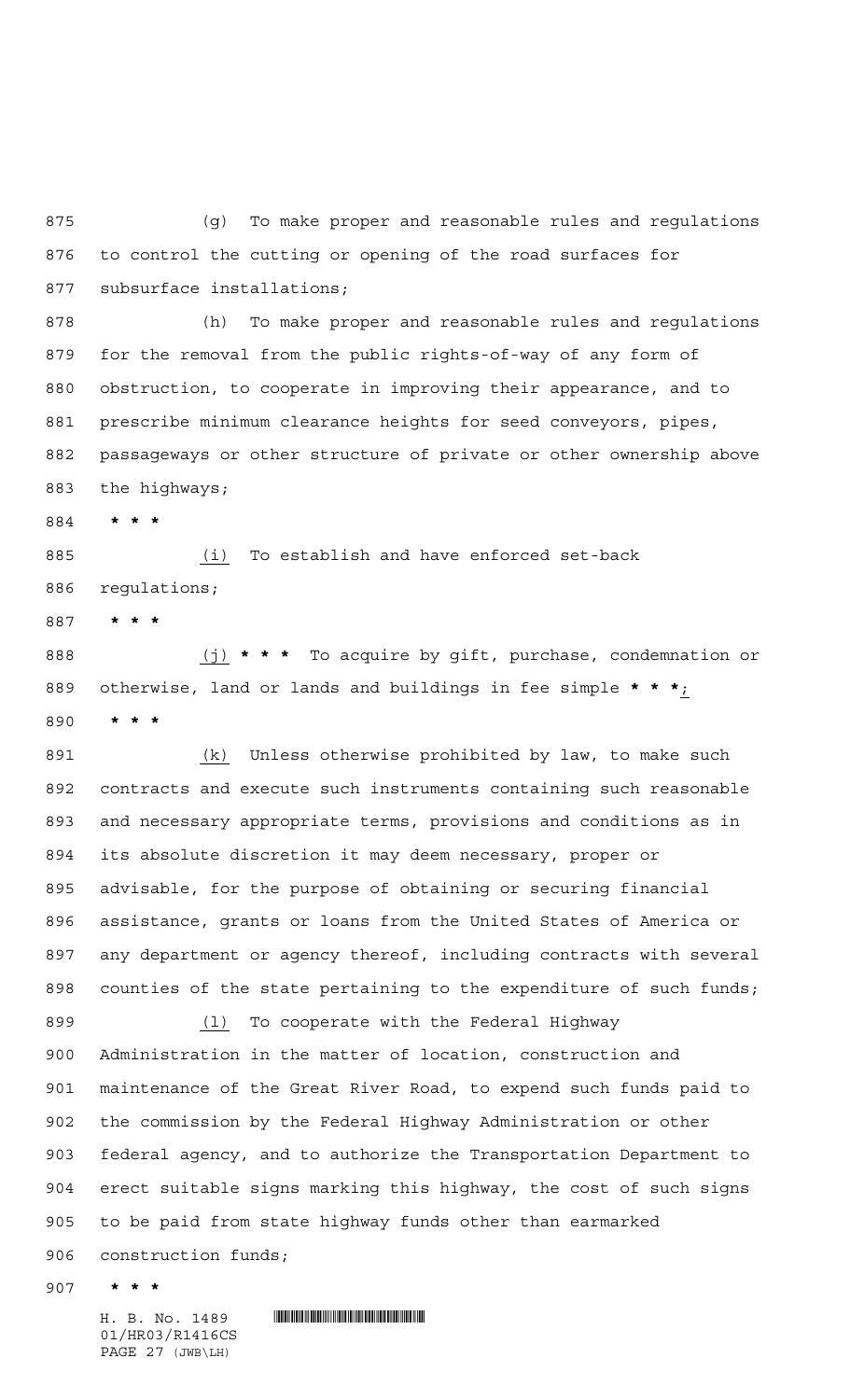(m) To provide for the administration of the railroad revitalization program pursuant to Section 57-43-1 et seq.; **\*\*\***

 (n) To cooperate with the State Tax Commission by providing for weight enforcement field personnel to collect and assess taxes, fees and penalties and to perform all duties as required pursuant to Section 27-55-501 et seq., Sections 27-19-1 et seq., 27-55-1 et seq., 27-59-1 et seq. and 27-61-1 et seq., Mississippi Code of 1972, with regard to vehicles subject to the jurisdiction of the Office of Weight Enforcement. All collections and assessments shall be transferred daily to the State Tax Commission;

 (o) The Mississippi Transportation Commission may delegate the authority to enter into a supplemental agreement to a contract previously approved by the commission if the supplemental agreement involves an additional expenditure not to exceed One Hundred Thousand Dollars (\$100,000.00);

 (p) (i) The Mississippi Transportation Commission, in its discretion, may enter into agreements with any county, municipality, county transportation commission, business, corporation, partnership, association, individual or other legal entity, for the purpose of accelerating the completion date of scheduled highway construction projects.

 (ii) Such an agreement may permit the cost of a highway construction project to be advanced to the commission by a county, municipality, county transportation commission, business, corporation, partnership, association, individual or other legal entity, and repaid to such entity by the commission when highway construction funds become available; provided, however, that repayment of funds advanced to the Mississippi Transportation Commission shall be made no sooner than the commission's identified projected revenue schedule for funding of that particular construction project, and no other scheduled highway

 $H. B. No. 1489$  . HENDIFFERENTIAL SERVICE SERVICE SERVICE SERVICE SERVICE SERVICE SERVICE SERVICE SERVICE SERVICE SERVICE SERVICE SERVICE SERVICE SERVICE SERVICE SERVICE SERVICE SERVICE SERVICE SERVICE SERVICE SERVICE SERVI 01/HR03/R1416CS PAGE 28 (JWB\LH)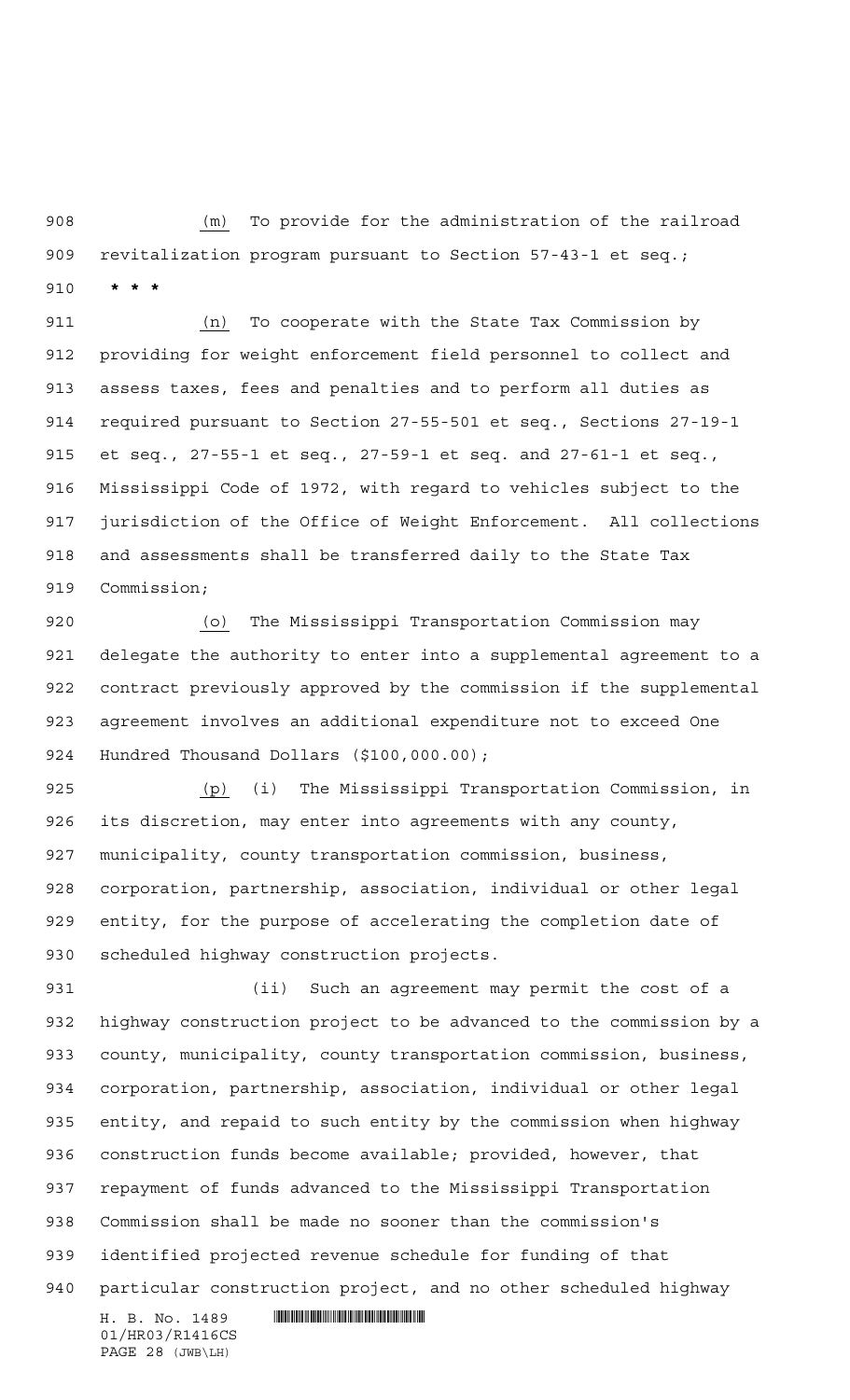construction project established by statute or by the commission may be delayed by an advanced funding project authorized under this paragraph (p). Repayments to an entity that advances funds to the Mississippi Transportation Commission under this paragraph (z) may not include interest or other fees or charges, and the total amount repaid shall not exceed the total amount of funds advanced to the commission by the entity.

 (iii) In considering whether to enter into such an agreement, the commission shall consider the availability of financial resources, the effect of such agreement on other ongoing highway construction, the urgency of the public's need for swift completion of the project and any other relevant factors.

 (iv) Such an agreement shall be executed only upon a finding by the commission, spread upon its minutes, that the acceleration of the scheduled project is both feasible and beneficial. The commission shall also spread upon its minutes its findings with regard to the factors required to be considered pursuant to item (iii) of this paragraph (p).

 (3) The Chairman of the Mississippi Transportation Commission shall carry out project planning as required under 961 Section 65-1-10 for any preliminary engineering, right-of-way acquisition or construction project activities of the department. (4) The Mississippi Transportation Commission shall 964 establish, as provided for in Section 4 of this act, an Office of Value Engineering whose director shall report and be subordinate to the commission. The commission shall not delegate to the

chairman the authority to hire, direct, manage, discipline, or

terminate the director of this office or any personnel assigned to

the office.

 $H. B. No. 1489$  . HENDER THE SET OF STATE SET OF STATE SET OF STATE SET OF STATE SET OF STATE SET OF STATE SET OF STATE SET OF STATE SET OF STATE SET OF STATE SET OF STATE SET OF STATE SET OF STATE SET OF STATE SET OF STATE (5) In addition to its other powers and duties, the Mississippi Transportation Commission shall institute a procedure 972 for the post-acceptance inspection and investigation of new 973 segments built in the state highway system, including, but not

01/HR03/R1416CS PAGE 29 (JWB\LH)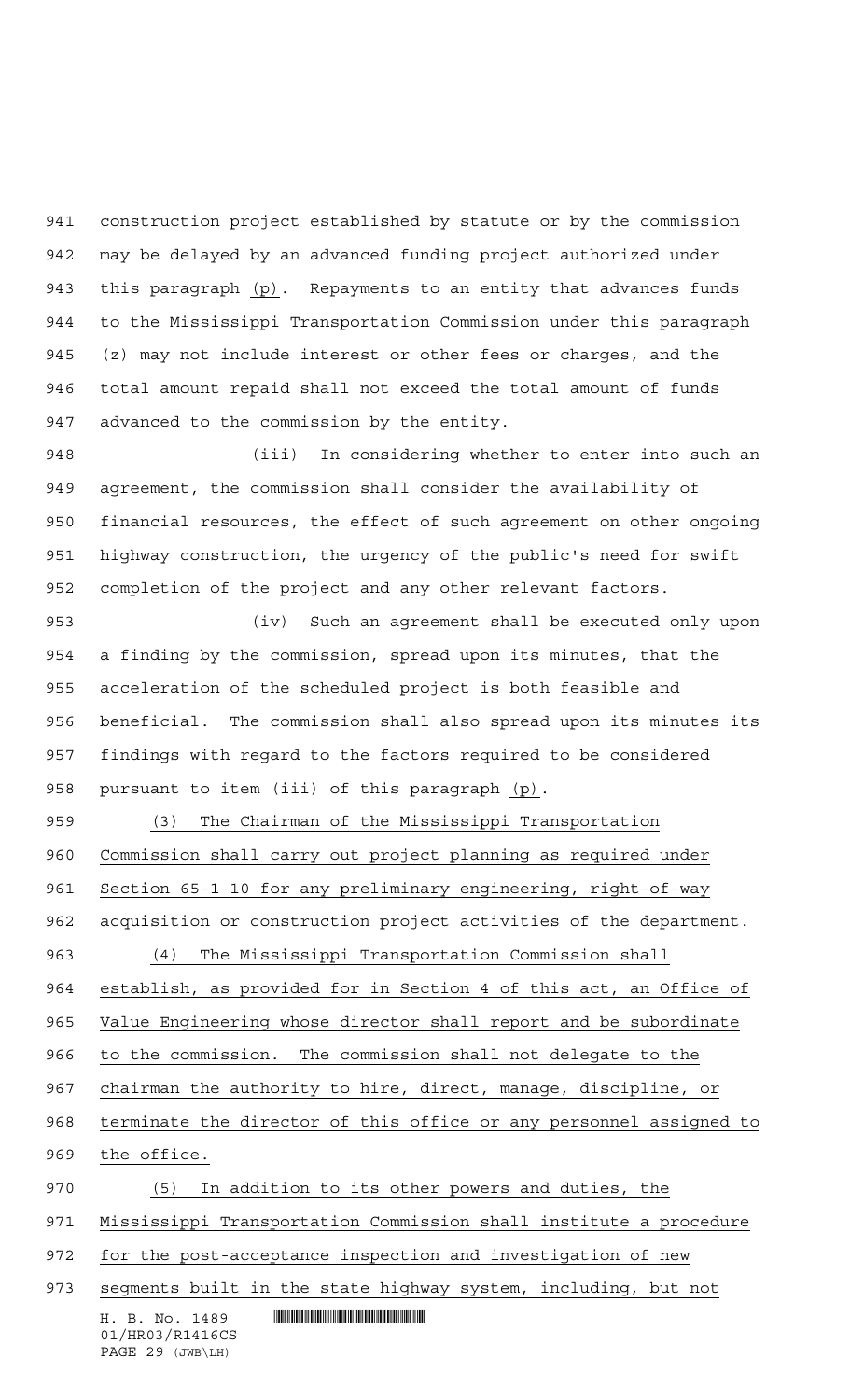$H. B. No. 1489$  . HENDER THE SET OF A SET OF A SET OF A SET OF A SET OF A SET OF A SET OF A SET OF A SET OF A SET OF A SET OF A SET OF A SET OF A SET OF A SET OF A SET OF A SET OF A SET OF A SET OF A SET OF A SET OF A SET O 01/HR03/R1416CS PAGE 30 (JWB\LH) limited to, segments authorized in Sections 65-3-97 and 65-39-1. If the commission finds that a segment was accepted by the department that did not conform to construction specifications, 977 the commission may fine the contractor, after notice and hearing, an amount equal to ten percent (10%) of the contract amount paid to the contractor. Any administrative proceedings authorized under this subsection must be brought within three (3) years after acceptance by the department of the highway segment. (6) The commission may not let paving contracts for a segment separately from grade, drain or bridge contracts. SECTION 6. Section 65-1-10, Mississippi Code of 1972, is amended as follows: **[Until January 1, 2004, this section shall read as follows:]** 65-1-10. Under the authority of the Mississippi Transportation Commission, and in conformity with its orders as spread on its minutes, the executive director shall: (a) Unless otherwise provided by law, appoint a director in charge of each operating office of the department who shall be responsible to the executive director for the operation of such office. Each such director shall be qualified and experienced in the functions performed by the office under his charge; (b) Administer the policies promulgated by the commission; (c) Supervise and direct all administrative and 999 technical activities of the department; (d) Organize the offices and bureaus of the department; (e) Coordinate the activities of the various offices of the department; (f) Fix the compensation of employees of the department and require any employee to give bond to the State of Mississippi for the faithful performance of his duties in an amount the executive director deems appropriate. Premiums on all bonds so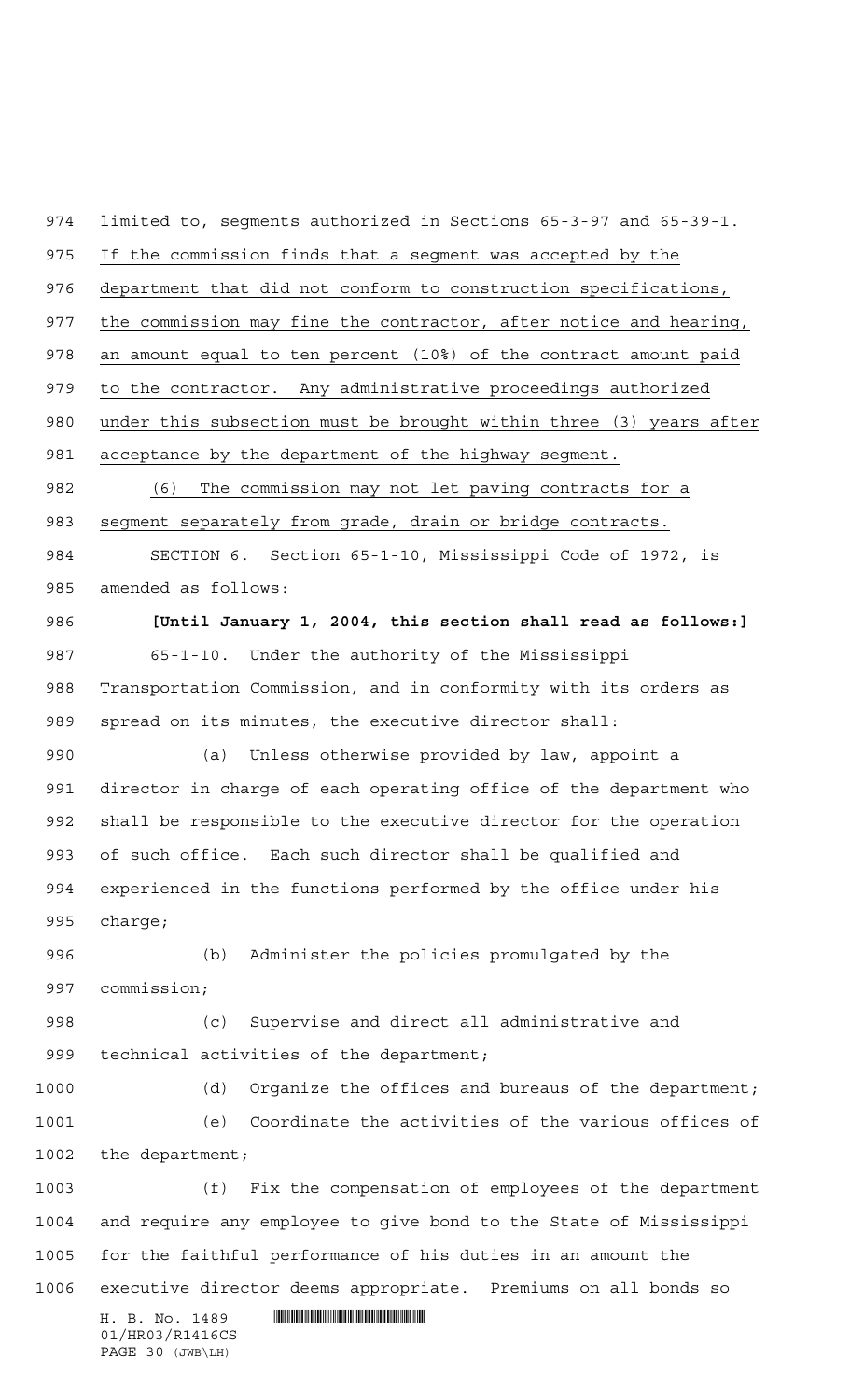required shall be paid out of any funds available to the department;

 (g) Recommend such studies and investigations as he may deem appropriate and carry out the approved recommendations in 1011 conjunction with the various offices;

 (h) Prepare and deliver to the Legislature and the Governor on or before January 1 of each year, and at such other times as may be required by the Legislature or Governor, a full report of the work of the department and the offices thereof, including a detailed statement of expenditures of the department and any recommendations the department may have;

 (i) Have full and general supervision over all matters relating to the construction or maintenance of the state highways, letting of contracts therefor, and the selection of materials to be used in the construction of state highways under the authority conferred by this chapter as herein set forth and the employment, promotion, demotion, reprimand, suspension, termination, reassignment, transfer, moving or relocation of all personnel not specifically authorized by statute to be employed by the commission. The executive director may authorize the payment of expenses of any personnel reassigned, transferred, moved or relocated in accordance with such rules and regulations as are promulgated by the commission;

 (j) Approve all bids, sign all vouchers and requisitions, issue all orders for supplies and materials, sign all contracts and agreements in the name of the State of Mississippi, and subscribe to all other matters which may arise in the carrying out of the intent and purpose of this chapter;

 (k) Receive and assume control, for the benefit of the state, of any and all highways herein or hereafter fixed as roads constituting a part of the state highway system;

 (l) Provide for boulevard stops, restricted entrances to main highways and access driveways, neutral grounds, and

 $H. B. No. 1489$  . HENROICE THE SET OF A SET OF A SET OF A SET OF A SET OF A SET OF A SET OF A SET OF A SET OF A SET OF A SET OF A SET OF A SET OF A SET OF A SET OF A SET OF A SET OF A SET OF A SET OF A SET OF A SET OF A SET 01/HR03/R1416CS PAGE 31 (JWB\LH)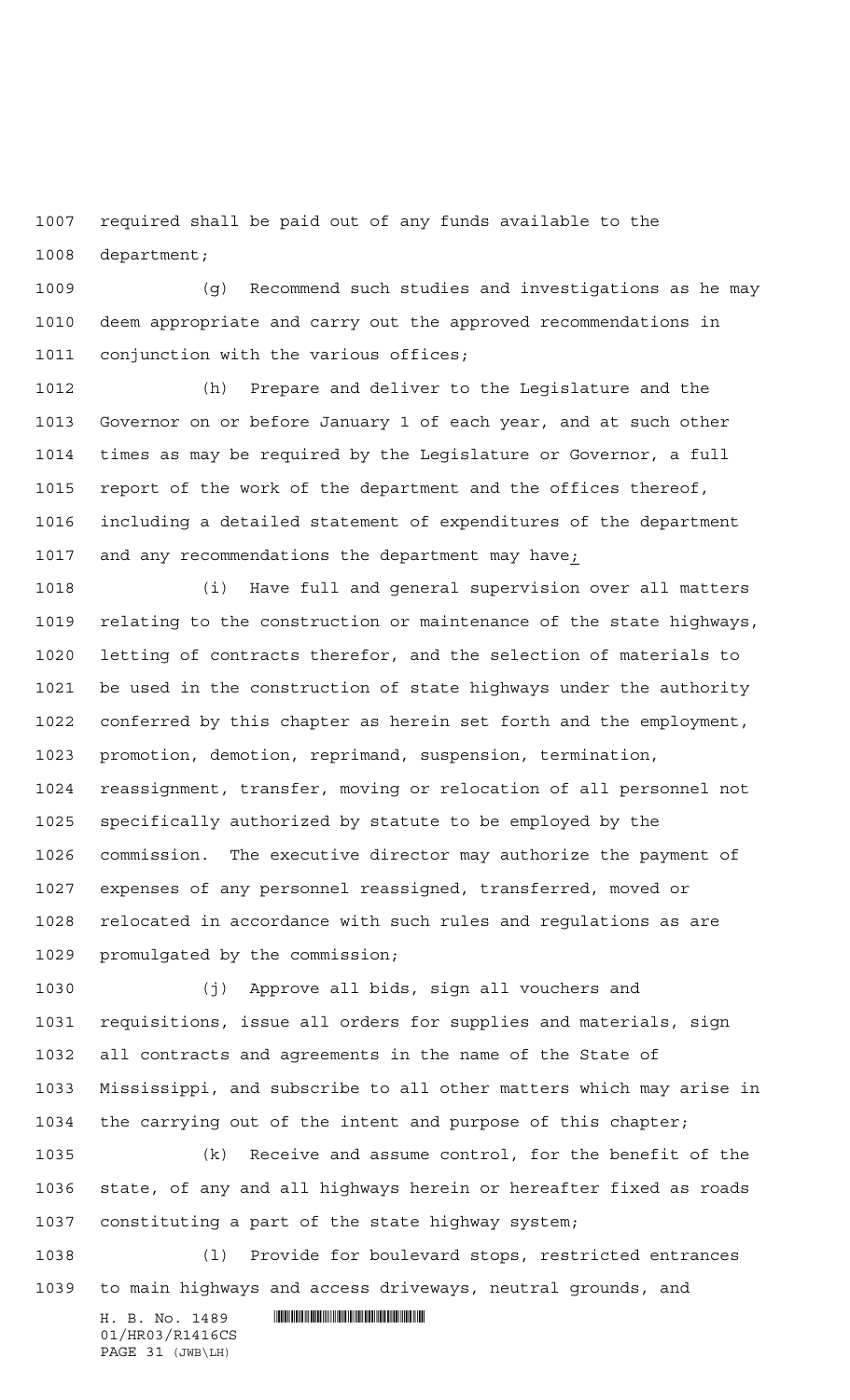roadside parks, erect all suitable direction and warning signs, and provide access roads in or to municipalities where necessary; provide limited access facilities when and where deemed necessary, such a facility being defined as a highway or street especially designed or designated for through traffic and over, from or to which owners or occupants of abutting land or other persons have only such limited right or easement of access as may be prescribed by the commission, and provide that certain highways or streets may be parkways from which trucks, buses and other commercial vehicles shall be excluded or may be freeways open to customary forms of highway and street traffic and use, and such limited access facilities or parkways may be planned, designated, established, regulated, vacated, altered, improved, constructed and maintained and rights-of-way therefor specifically obtained, either by purchase, gift, condemnation or other form of acquisition;

 (m) Construct bridges with or without footways, and sidewalks where deemed essential to decrease hazards;

 (n) Perform services for the Department of Finance and Administration on state property, including, but not limited to, engineering services, and to advance such funds to defray the cost of the expenses incurred in performing such services from out of transportation department funds until such department is reimbursed by the Department of Finance and Administration;

 (o) Perform all duties authorized by Section 27-19-136, Mississippi Code of 1972, concerning the assessment and collection of permit fees, fines and penalties;

 $H. B. No. 1489$  . HENDER THE SET OF STATE SET OF STATE SET OF STATE SET OF STATE SET OF STATE SET OF STATE SET OF STATE SET OF STATE SET OF STATE SET OF STATE SET OF STATE SET OF STATE SET OF STATE SET OF STATE SET OF STATE 01/HR03/R1416CS (p) Conduct project planning as provided for in this paragraph (p). Such project planning shall apply to all preliminary engineering, right-of-way acquisition and construction projects of the department and, at a minimum, shall consist of: (i) Establishment of a master budget for each segment of highway to be constructed, reconstructed or repaired.

PAGE 32 (JWB\LH)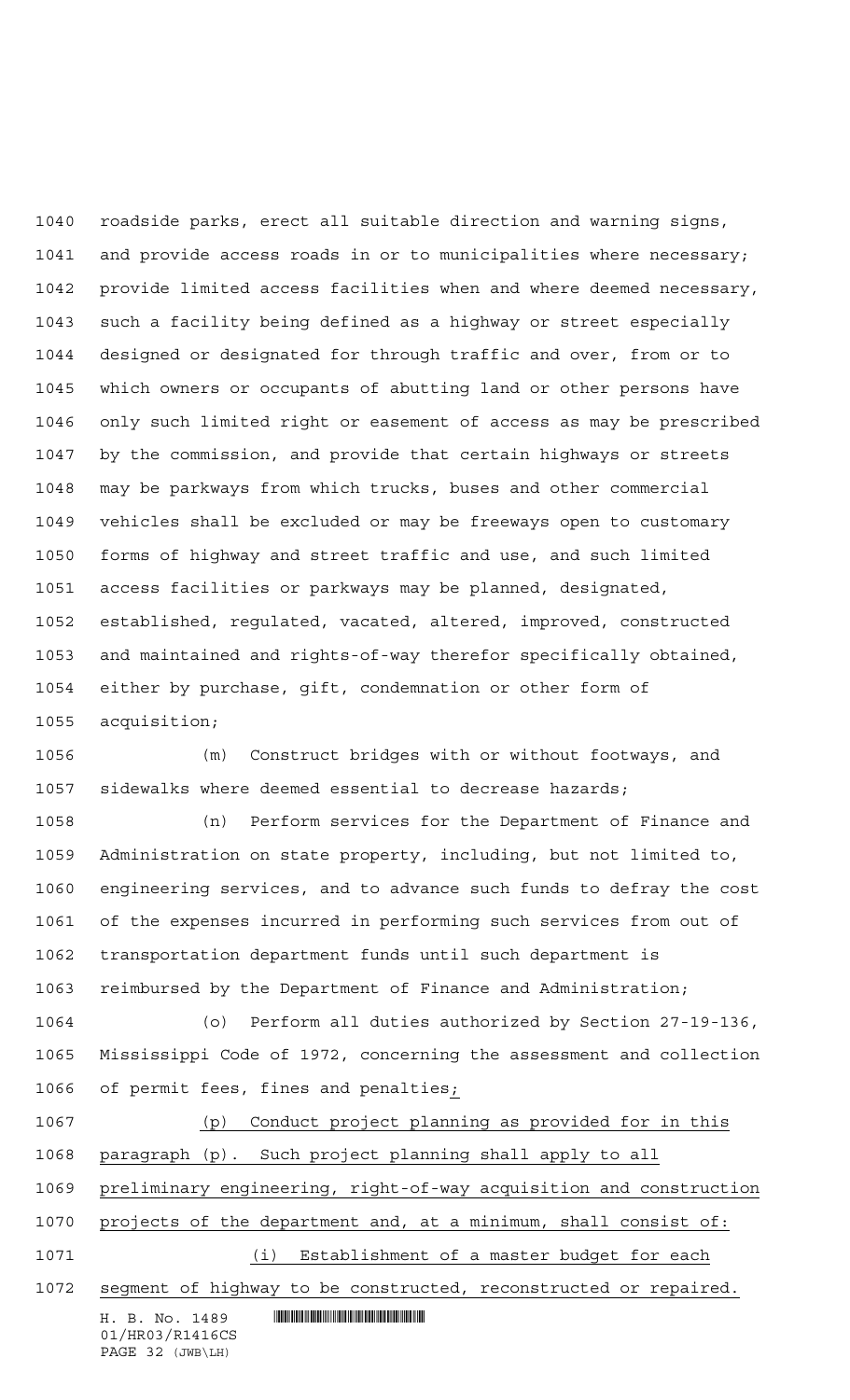| 1073 | For purposes of this requirement, no segment shall be less than      |
|------|----------------------------------------------------------------------|
| 1074 | (10) miles in length unless a shorter segment is specifically<br>ten |
| 1075 | authorized or required by law; and                                   |
| 1076 | (iii)<br>Policies for the oversight and management of                |
| 1077 | the master budget for segments which:                                |
| 1078 | 1. Establish a reasonable cost estimate to                           |
| 1079 | serve as a budget for each project within a segment. For purposes    |
| 1080 | of this provision, projects include preliminary engineering,         |
| 1081 | right-of-way acquisition and construction;                           |
| 1082 | Capture and retain the initial project<br>$2$ .                      |
| 1083 | budgets for comparison with final actual expenditures;               |
| 1084 | Capture and retain the initial segment<br>3.                         |
| 1085 | budget for comparison with final segment actual expenditures;        |
| 1086 | Require that any changes to a budget for a<br>4.                     |
| 1087 | project will be reviewed and approved by district or central         |
| 1088 | office personnel. Such personnel shall be responsible for signing    |
| 1089 | any revision, and providing a narrative description of the reasons   |
| 1090 | for approving a revision and the reasons for rejecting other         |
| 1091 | alternatives;                                                        |
| 1092 | 5.<br>With existing resources, develop an                            |
| 1093 | information system to provide the Legislature, managers and the      |
| 1094 | public with up-to-date segment cost information;                     |
| 1095 | Capture the cost of consultants,<br>6.                               |
| 1096 | engineers, attorneys, contract appraisers and other technical and    |
| 1097 | professional contractors used in preliminary engineering,            |
| 1098 | right-of-way acquisition and construction projects;                  |
| 1099 | Ensure that projects for preliminary<br>7.                           |
| 1100 | engineering, right-of-way acquisition and construction do not        |
| 1101 | overlap segments;                                                    |
| 1102 | Track and report the final segment cost<br>8.                        |
| 1103 | and a comparison to the bid cost;                                    |
| 1104 | Track and compare actual completion dates<br>9.                      |
| 1105 | with the bid completion date; and                                    |
|      | H. B. No. 1489<br>01/HR03/R1416CS<br>PAGE 33 (JWB\LH)                |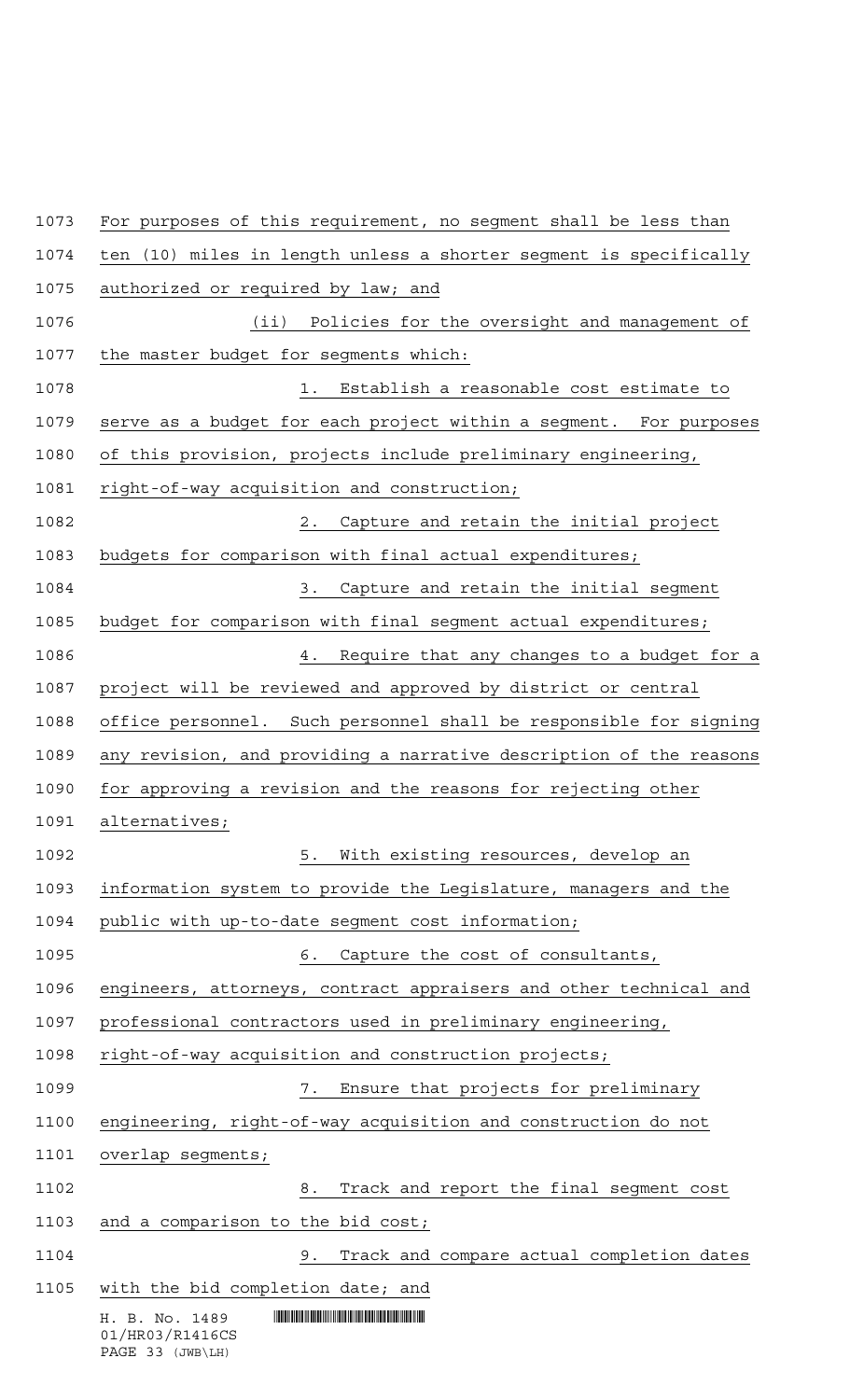10. Track and report all change orders and the impact they have had on the bid price for a segment. (q) Annually report to the Legislature, on or before December 15 of each year, all preapproved contractors who subsequently receive contracts from the department. The reports must include the name of the contractor, the amount paid and the project on which the contractor worked. **[From and after January 1, 2004, this section shall read as follows:]** 65-1-10. **\*\*\*** The Chairman of the Mississippi Transportation Commission shall have the power and duty to: (a) **\*\*\*** Appoint a director in charge of each operating office of the department who shall be responsible to the executive director for the operation of such office. Each such director shall be qualified and experienced in the functions performed by the office under his charge; (b) Administer the policies promulgated by the commission; (c) Supervise and direct all administrative and technical activities of the department; (d) Organize the offices and bureaus of the department; (e) Coordinate the activities of the various offices of the department; (f) Fix the compensation of employees of the department, subject to approval by the State Personnel Board, and require any employee to give bond to the State of Mississippi for the faithful performance of his duties in an amount the chairman deems appropriate. Premiums on all bonds so required shall be paid out of any funds available to the department; (g) Recommend such studies and investigations as he may deem appropriate and carry out the approved recommendations in conjunction with the various offices;

 $H. B. No. 1489$  . HENDER THE SET OF A SET OF A SET OF A SET OF A SET OF A SET OF A SET OF A SET OF A SET OF A SET OF A SET OF A SET OF A SET OF A SET OF A SET OF A SET OF A SET OF A SET OF A SET OF A SET OF A SET OF A SET O 01/HR03/R1416CS PAGE 34 (JWB\LH)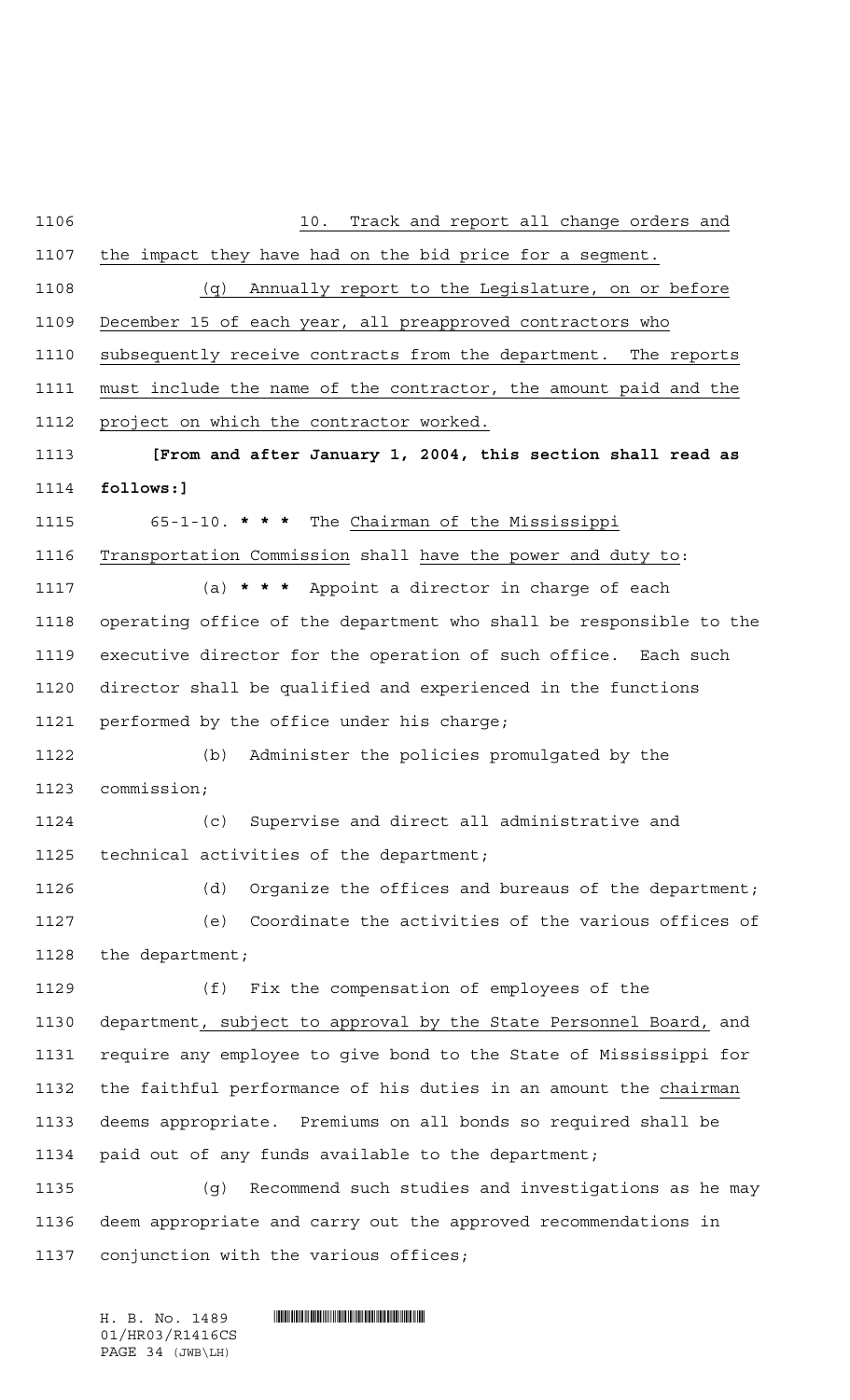(h) Prepare and deliver to the Legislature and the Governor on or before January 1 of each year, and at such other times as may be required by the Legislature or Governor, a full report of the work of the department and the offices thereof, including a detailed statement of expenditures of the department and any recommendations the department may have;

 (i) Have full and general supervision over all matters relating to the construction or maintenance of the state highways, letting of contracts therefor, and the selection of materials to be used in the construction of state highways under the authority conferred by this chapter as herein set forth and the employment, promotion, demotion, reprimand, suspension, termination, reassignment, transfer, moving or relocation of all personnel not specifically authorized by statute to be employed by the commission. The chairman may authorize the payment of expenses of any personnel reassigned, transferred, moved or relocated in accordance with such rules and regulations as are promulgated by the commission;

 (j) Approve all bids, sign all vouchers and requisitions, issue all orders for supplies and materials, sign all contracts and agreements in the name of the State of Mississippi, and subscribe to all other matters which may arise in the carrying out of the intent and purpose of this chapter;

 (k) Receive and assume control, for the benefit of the state, of any and all highways herein or hereafter fixed as roads constituting a part of the state highway system;

 (l) Provide for boulevard stops, restricted entrances to main highways and access driveways, neutral grounds, and roadside parks, erect all suitable direction and warning signs, and provide access roads in or to municipalities where necessary; provide limited access facilities when and where deemed necessary, such a facility being defined as a highway or street especially designed or designated for through traffic and over, from or to

01/HR03/R1416CS PAGE 35 (JWB\LH)

H. B. No. 1489 **HELLAND SERVICE SERVICE SERVICE SERVICE SERVICE SERVICE SERVICE SERVICE SERVICE SERVICE SERVICE SERVICE SERVICE SERVICE SERVICE SERVICE SERVICE SERVICE SERVICE SERVICE SERVICE SERVICE SERVICE SERVICE SERVIC**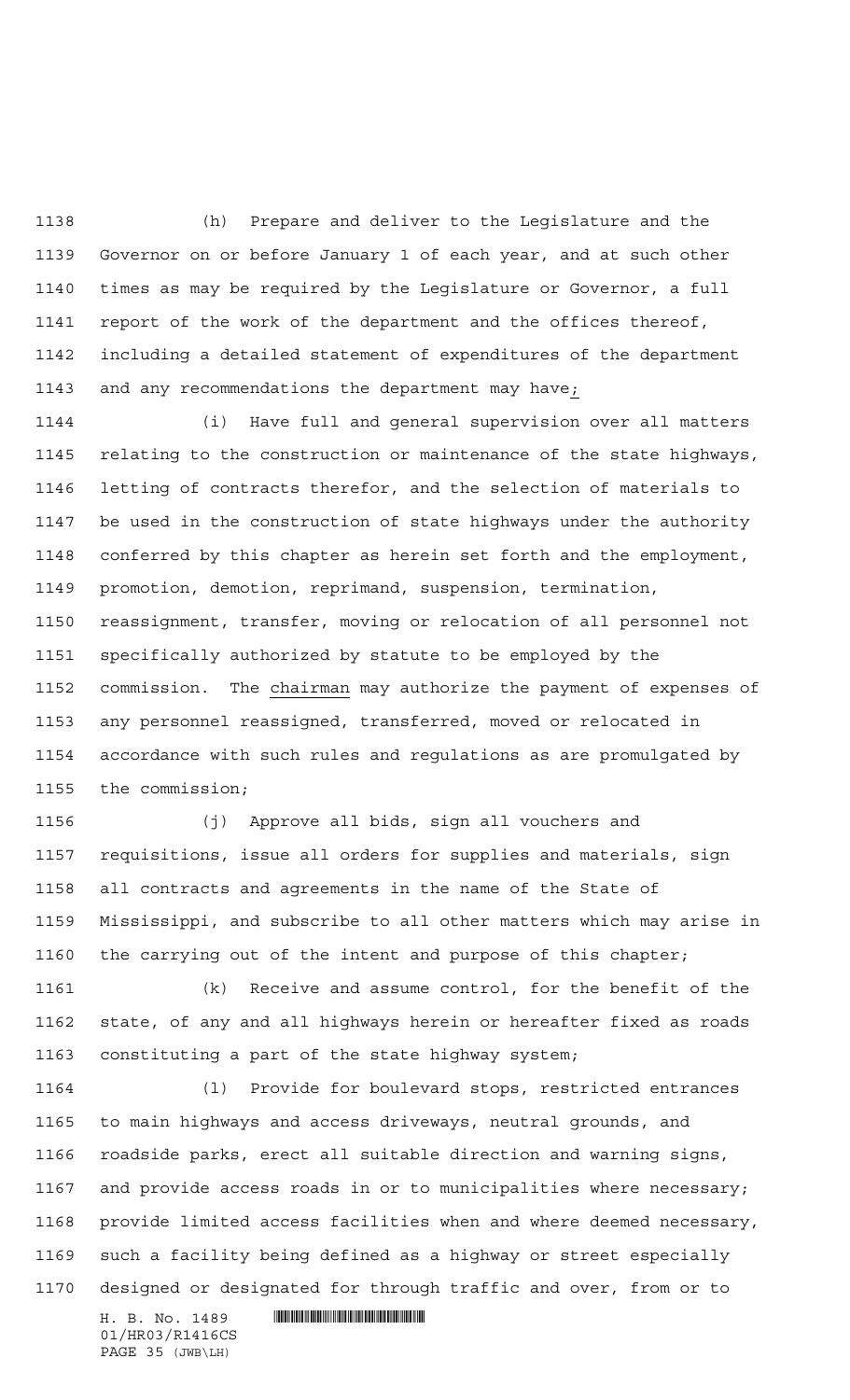which owners or occupants of abutting land or other persons have only such limited right or easement of access as may be prescribed by the commission, and provide that certain highways or streets may be parkways from which trucks, buses and other commercial vehicles shall be excluded or may be freeways open to customary forms of highway and street traffic and use, and such limited access facilities or parkways may be planned, designated, established, regulated, vacated, altered, improved, constructed and maintained and rights-of-way therefor specifically obtained, either by purchase, gift, condemnation or other form of acquisition;

 (m) Construct bridges with or without footways, and sidewalks where deemed essential to decrease hazards;

 (n) Perform services for the Department of Finance and Administration on state property, including, but not limited to, engineering services, and to advance such funds to defray the cost of the expenses incurred in performing such services from out of transportation department funds until such department is reimbursed by the Department of Finance and Administration;

 (o) Perform all duties authorized by Section 27-19-136, Mississippi Code of 1972, concerning the assessment and collection of permit fees, fines and penalties;

 (p) Give suitable numbers to highways and to change the number of any highway that shall become a part of the state highway system. However, nothing herein shall authorize the number of any highway to be changed so as to conflict with any designation thereof as a U.S. numbered highway. Where, by a specific act of the Legislature, the commission has been directed to give a certain number to a highway, the commission shall not have the authority to change such number; (q) Establish, and have the transportation department maintain and operate, and to cooperate with the state educational

institutions in establishing, enlarging, maintaining and operating

 $H. B. No. 1489$  . HENDER THE SET OF STATE SET OF STATE SET OF STATE SET OF STATE SET OF STATE SET OF STATE SET OF STATE SET OF STATE SET OF STATE SET OF STATE SET OF STATE SET OF STATE SET OF STATE SET OF STATE SET OF STATE

01/HR03/R1416CS PAGE 36 (JWB\LH)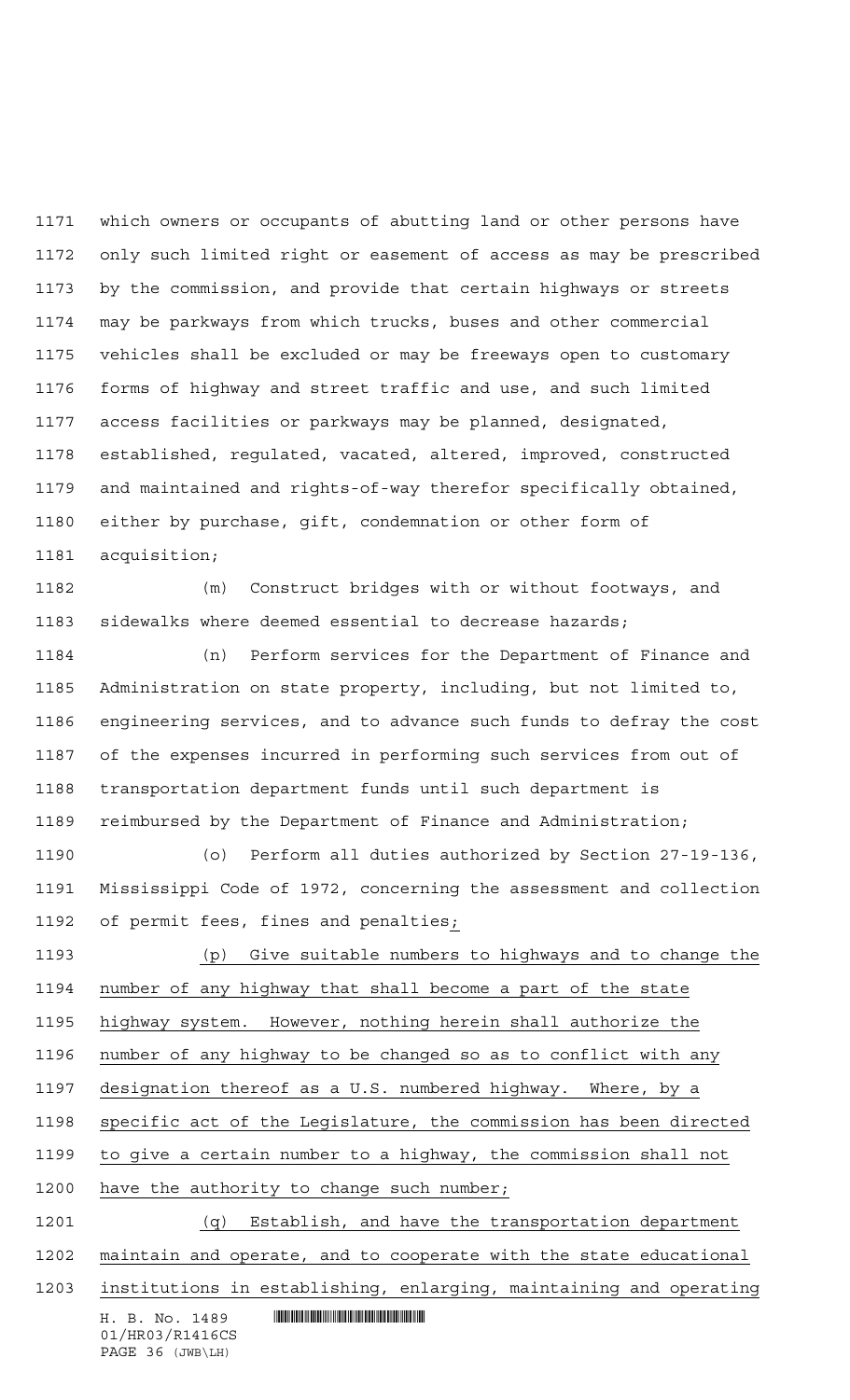| 1204 | a laboratory or laboratories for testing materials and for other     |
|------|----------------------------------------------------------------------|
| 1205 | proper highway purposes;                                             |
| 1206 | Provide, under the direction and with the approval<br>(r)            |
| 1207 | of the Department of Finance and Administration, suitable offices,   |
| 1208 | shops and barns in the City of Jackson;                              |
| 1209 | (s)<br>Cooperate with proper state authorities in                    |
| 1210 | producing limerock for highway purposes and to purchase same at      |
| 1211 | cost;                                                                |
| 1212 | (t)<br>Provide for the purchase of necessary equipment and           |
| 1213 | vehicles and provide for their repair and housing;                   |
| 1214 | Authorize the Transportation Department to<br>(u)                    |
| 1215 | construct, lease or otherwise provide necessary and proper           |
| 1216 | permanent district offices for the construction and maintenance      |
| 1217 | divisions of the department;                                         |
| 1218 | Cooperate with the Department of Archives and<br>(v)                 |
| 1219 | History in having placed and maintained suitable historical          |
| 1220 | markers, including those which have been approved and purchased by   |
| 1221 | the State Historical Commission, along state highways, and to have   |
| 1222 | constructed and maintained roadside driveways for convenience and    |
| 1223 | safety in viewing them when necessary; however, no highway or        |
| 1224 | bridge shall ever be memorialized to a man while living;             |
| 1225 | Cooperate, in his discretion, with the Mississippi<br>(w)            |
| 1226 | Department of Wildlife, Fisheries and Parks in planning and          |
| 1227 | constructing roadside parks upon the right-of-way of state           |
| 1228 | highways, whether constructed, under construction, or planned;       |
| 1229 | such parks to utilize where practical barrow pits used in            |
| 1230 | construction of state highways for use as fishing ponds.<br>The      |
| 1231 | parks shall be named for abundant flora and fauna existing in the    |
| 1232 | area or for the first flora or fauna found on the site;              |
| 1233 | Cooperate, in his discretion, with the Mississippi<br>$(\mathbf{x})$ |
| 1234 | Forestry Commission and the School of Forestry, Mississippi State    |
| 1235 | University, in a forestry management program, including planting,    |
| 1236 | thinning, cutting and selling, upon the right-of-way of any          |
|      | H. B. No. 1489<br>01/HR03/R1416CS                                    |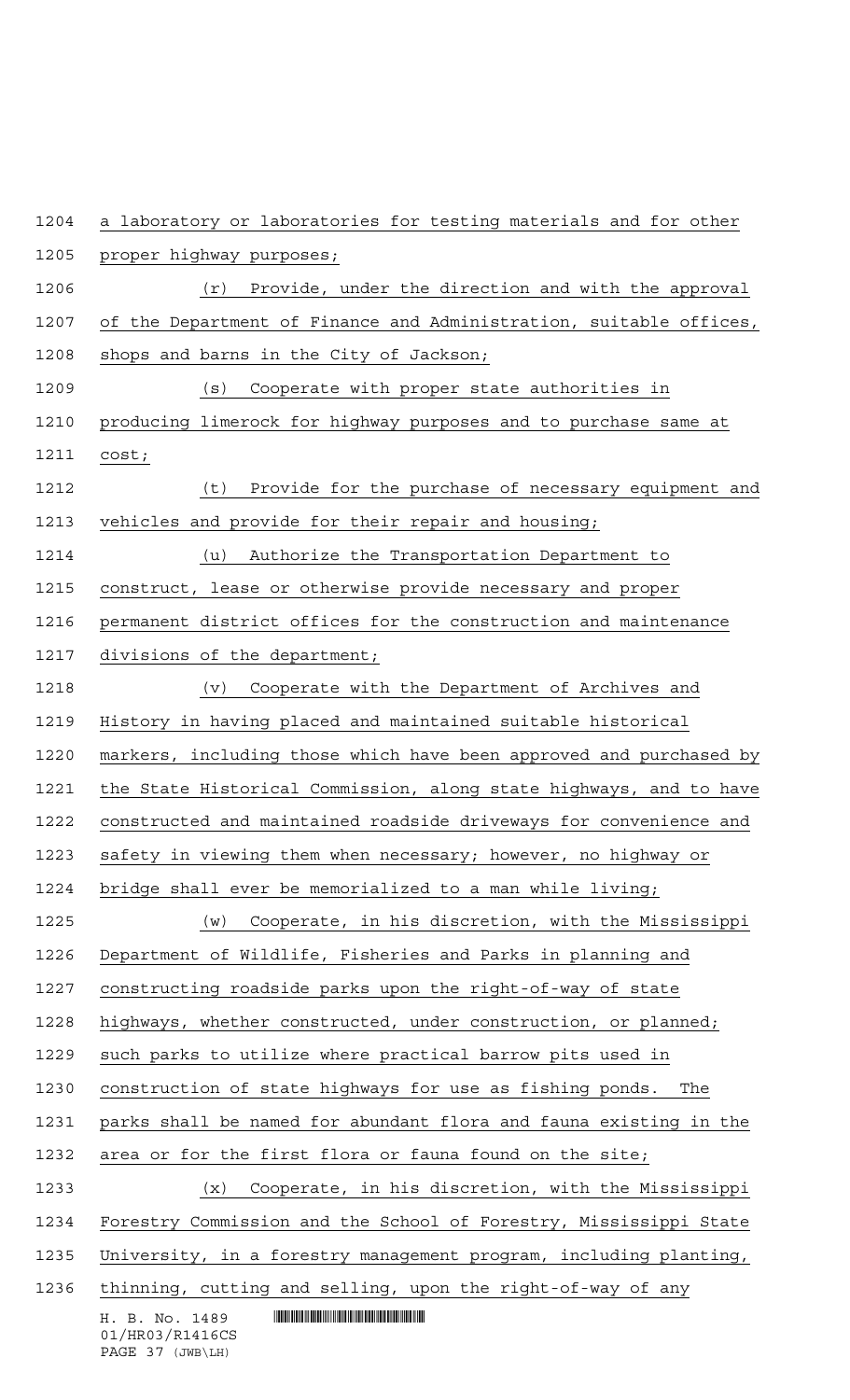$H. B. No. 1489$  . HENDIFFERENTIAL SERVICE SERVICE SERVICE SERVICE SERVICE SERVICE SERVICE SERVICE SERVICE SERVICE SERVICE SERVICE SERVICE SERVICE SERVICE SERVICE SERVICE SERVICE SERVICE SERVICE SERVICE SERVICE SERVICE SERVI 01/HR03/R1416CS highway, constructed, acquired or maintained by the Transportation Department, and sell and dispose of any and all growing timber standing, lying or being on any right-of-way acquired by the department for highway purposes in the future; such sale or sales to be made in accordance with the sale of personal property which has become unnecessary for public use as provided for in Section 65-1-123; (y) Expend funds in cooperation with the Division of Plant Industry, Mississippi Department of Agriculture and Commerce, the United States government or any department or agency 1247 thereof, or with any department or agency of this state, to control, suppress or eradicate serious insect pests, rodents, plant parasites and plant diseases on the state highway rights-of-way; (z) Provide for the placement, erection and maintenance of motorist services business signs and supports within state highway rights-of-way in accordance with current state and federal laws and regulations governing the placement of traffic control devices on state highways, and establish and collect reasonable fees from the businesses having information on such signs; (aa) Request and accept the use of persons convicted of an offense, whether a felony or a misdemeanor, for work on any road construction, repair or other project of the Transportation Department. The chairman may also request and accept the use of persons who have not been convicted of an offense but who are required to fulfill certain court-imposed conditions pursuant to Section 41-29-150(d)(1) or 99-15-26, or the Pretrial Intervention Act, being Sections 99-15-101 through 99-15-127. The chairman may enter into any agreements with the Department of Corrections, the State Parole Board, any criminal court of this state, and any other proper official regarding the working, guarding, 1268 safekeeping, clothing and subsistence of such persons performing work for the Transportation Department. Such persons shall not be

# PAGE 38 (JWB\LH)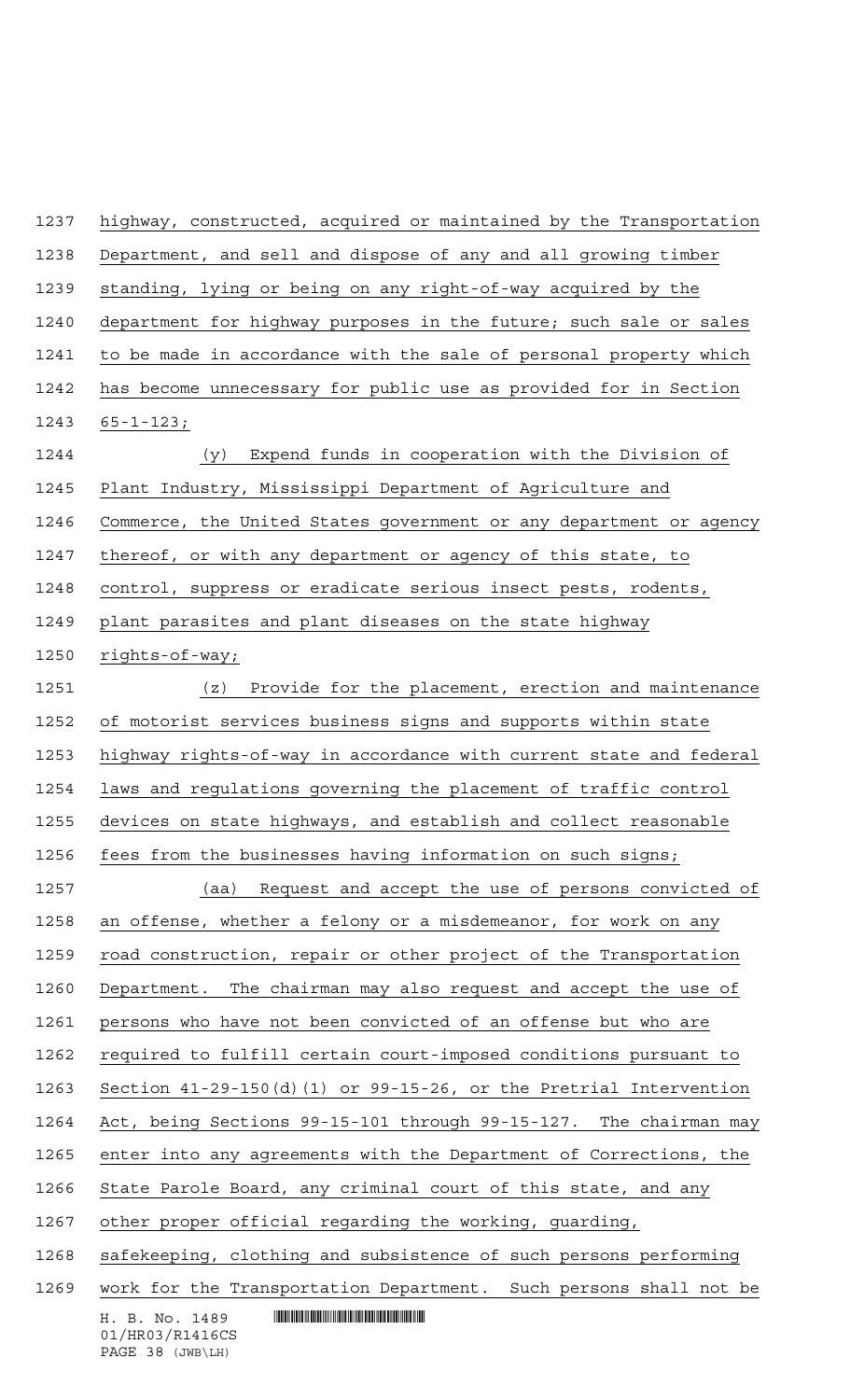deemed agents, employees or involuntary servants of the

| 1271 | Transportation Department while performing such work or while      |
|------|--------------------------------------------------------------------|
| 1272 | going to and from work or other specified areas;                   |
| 1273 | Expend funds for the purchase of service pins for<br>(bb)          |
| 1274 | employees of the Mississippi Transportation Department.            |
| 1275 | Conduct project planning as provided for in this<br>(cc)           |
| 1276 | paragraph (cc). Such project planning shall apply to all           |
| 1277 | preliminary engineering, right-of-way acquisition and construction |
| 1278 | projects of the department and, at a minimum, shall consist of:    |
| 1279 | (i) Establishment of a master budget for each                      |
| 1280 | segment of highway to be constructed, reconstructed or repaired.   |
| 1281 | For purposes of this requirement, no seqment shall be less than    |
| 1282 | ten (10) miles in length unless a shorter segment is specifically  |
| 1283 | authorized or required by law; and                                 |
| 1284 | Policies for the oversight and management of<br>(ii)               |
| 1285 | the master budget for segments which:                              |
| 1286 | Establish a reasonable cost estimate to<br>1. .                    |
| 1287 | serve as a budget for each project within a segment. For purposes  |
| 1288 | of this provision, projects include preliminary engineering,       |
| 1289 | right-of-way acquisition and construction;                         |
| 1290 | Capture and retain the initial project<br>2.                       |
| 1291 | budgets for comparison with final actual expenditures;             |
| 1292 | Capture and retain the initial segment<br>3.                       |
| 1293 | budget for comparison with final segment actual expenditures;      |
| 1294 | Require that any changes to a budget for a<br>4.                   |
| 1295 | project will be reviewed and approved by district or central       |
| 1296 | office personnel. Such personnel shall be responsible for signing  |
| 1297 | any revision, and providing a narrative description of the reasons |
| 1298 | for approving a revision and the reasons for rejecting other       |
| 1299 | alternatives;                                                      |
| 1300 | With existing resources, develop an<br>5.                          |
| 1301 | information system to provide the Legislature, managers and the    |
| 1302 | public with up-to-date segment cost information;                   |
|      | H. B. No. 1489<br>01/HR03/R1416CS<br>PAGE 39 (JWB\LH)              |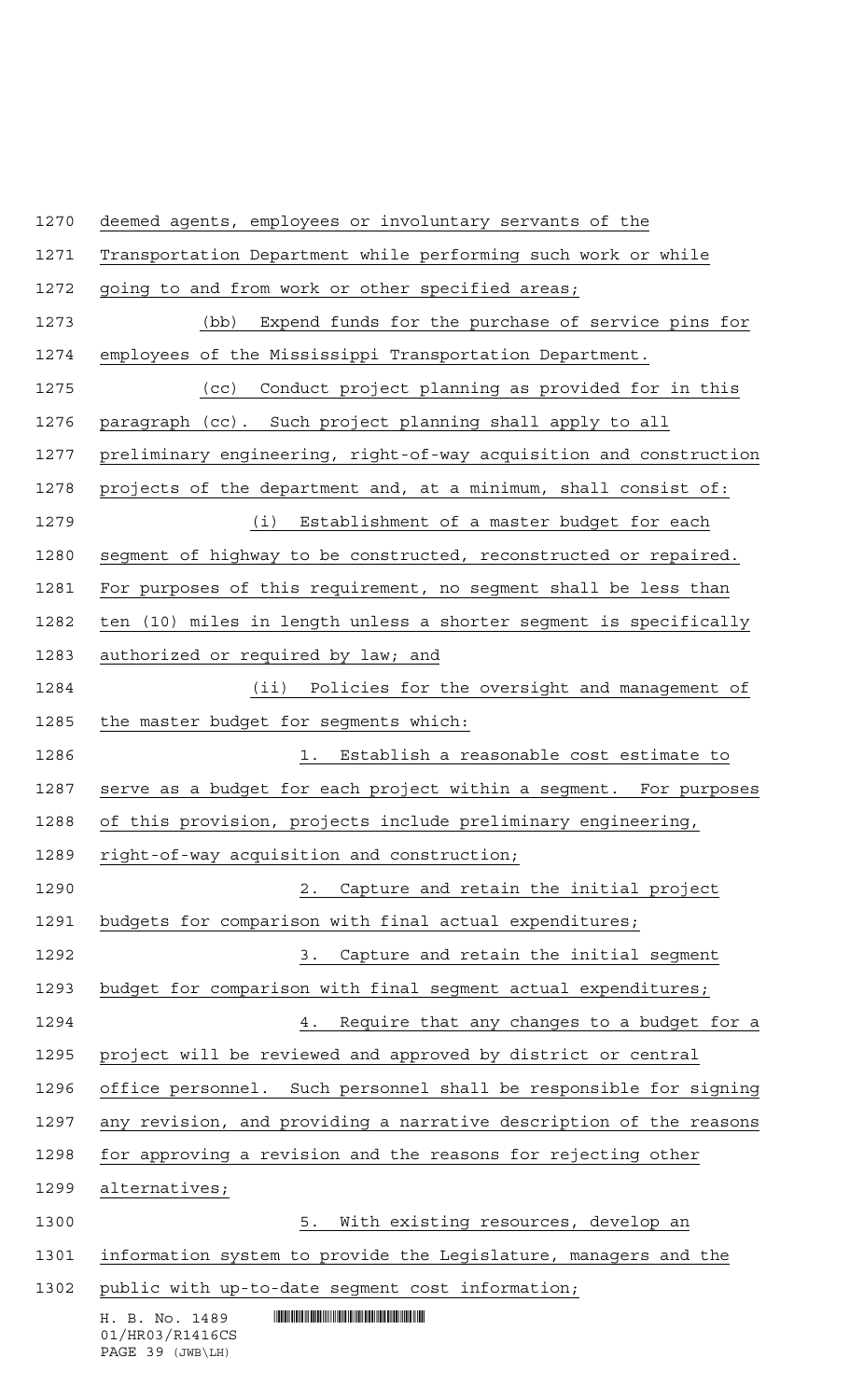$H. B. No. 1489$  . HENDER THE SET OF STATE SET OF STATE SET OF STATE SET OF STATE SET OF STATE SET OF STATE SET OF STATE SET OF STATE SET OF STATE SET OF STATE SET OF STATE SET OF STATE SET OF STATE SET OF STATE SET OF STATE 01/HR03/R1416CS PAGE 40 (JWB\LH) 6. Capture the cost of consultants, engineers, attorneys, contract appraisers and other technical and professional contractors used in preliminary engineering, right-of-way acquisition and construction projects; 7. Ensure that projects for preliminary engineering, right-of-way acquisition and construction do not overlap segments; 8. Track and report the final segment cost and a comparison to the bid cost; 9. Track and compare actual completion dates with the bid completion date; and 10. Track and report all change orders and the impact they have had on the bid price for a segment. (dd) Annually report to the Legislature, on or before December 15 of each year, all preapproved contractors who subsequently receive contracts from the department. The reports must include the name of the contractor, the amount paid and the 1320 project on which the contractor worked. SECTION 7. Section 65-1-11, Mississippi Code of 1972, is amended as follows: **[Until January 1, 2004, this section shall read as follows:]** 65-1-11. The executive director, subject to the approval of the commission, shall employ a chief engineer who shall be a registered civil engineer, a graduate of a recognized school of engineering, and who shall have had not less than five (5) years' actual professional experience in highway construction. The chief engineer shall also be deputy executive director of the transportation department and shall act as executive director in case of the illness or disability of the executive director or his absence from the state. The chief engineer while acting as executive director of the transportation department shall be invested with the same power and authority as the executive director himself. The chief engineer shall give bond in the sum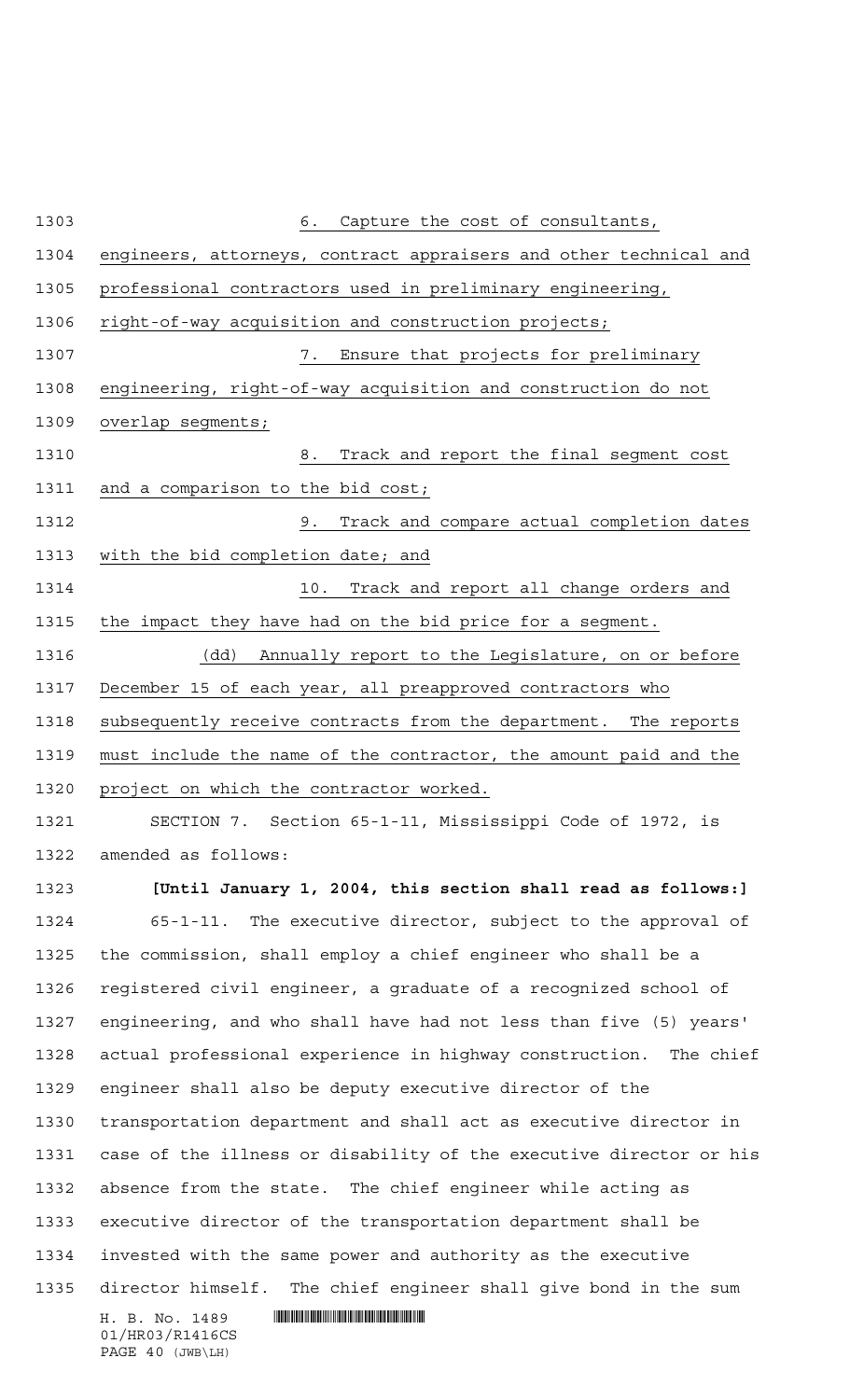of Fifty Thousand Dollars (\$50,000.00) in some surety company authorized to do business in this state, which bond shall be conditioned upon the faithful performance and discharge of his duties. The principal and surety on such bond shall be liable thereunder to the State of Mississippi for double the amount of the value of any money or property which the state may lose, if any, by reason of any wrongful or criminal act of such engineer. The term of office of the chief engineer shall be for a period of four (4) years, unless sooner removed as hereinafter provided, and he shall be eligible for reappointment. The first term of office, however, shall extend from the date of appointment until the first Monday of January, 1952.

 **[From and after January 1, 2004, this section shall read as follows:]**

 65-1-11. The Chairman of the Mississippi Transportation Commission, shall employ a chief engineer who shall be a registered civil engineer, a graduate of an accredited school of engineering, **\*\*\*** who shall have had not less than five (5) years' actual professional experience in highway construction and who shall serve at the will and pleasure of the chairman. **\*\*\***

 SECTION 8. Section 65-3-97, Mississippi Code of 1972, is amended as follows:

 65-3-97. (1) In addition to and including all other highways designated as a part of the state highway system, there is hereby designated as a part thereof a four-lane highway system to connect various areas of the state with interstate and primary highways. The Mississippi Department of Transportation shall construct and reconstruct four-lane highways, that is, not less than two (2) lanes for traffic flowing in each direction, along the routes designated in this section.

 (2) In the construction and reconstruction of the four-lane highway system designated in this section, the Mississippi Department of Transportation may utilize the roadway of any

01/HR03/R1416CS PAGE 41 (JWB\LH)

 $H. B. No. 1489$  . HENDER THE SET OF STATE  $H. B. N \odot$ .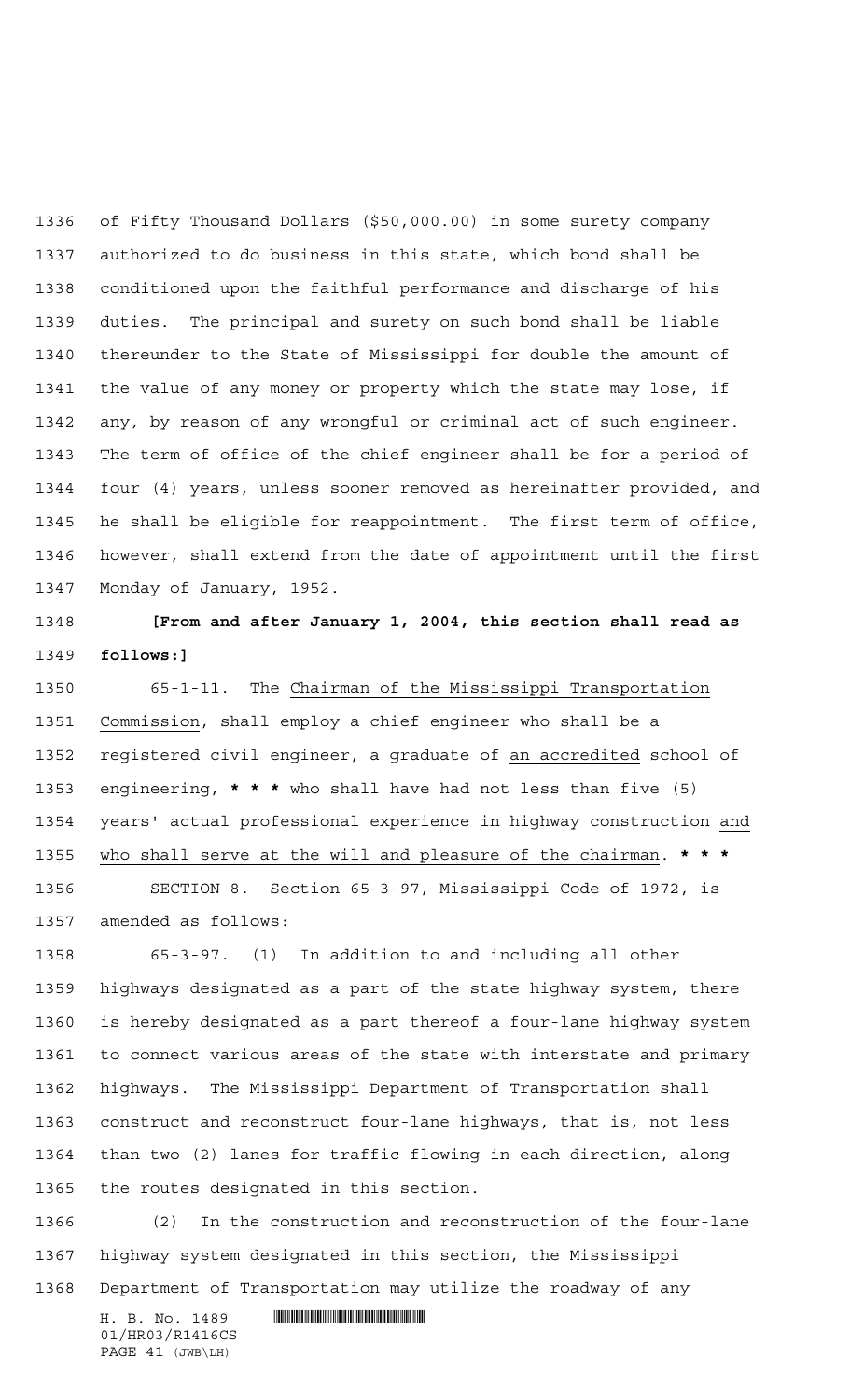existing highway under its jurisdiction and control and shall do so when such utilization is feasible, provided that such highways which are utilized shall be constructed to current standards for such roadways. When it is not feasible to utilize existing designated highways, the Transportation Department shall relocate such highways and construct entirely new facilities whether in urban or rural areas.

 (3) Construction of the four-lane highway system designated in this subsection shall commence, proceed and be performed by the Mississippi Department of Transportation strictly in accordance with the following set of priorities established for the letting of contracts on and along various segments thereof:

 (a) Of the following group of highway segments not less than fifteen percent (15%) of all contracts necessary to be let for completion of all segments within the group shall be let by June 30, 1988, not less than thirty percent (30%) of such contracts shall be let by June 30, 1989, not less than fifty percent (50%) of such contracts shall be let by June 30, 1990, not less than seventy percent (70%) of such contracts shall be let by June 30, 1991, not less than ninety percent (90%) of such contracts shall be let by June 30, 1992, and one hundred percent (100%) of such contracts shall be let by June 30, 1993:

 (i) Highway segments along or near U.S. 45 beginning at the Clarke/Lauderdale county line and extending northerly to I-59; then beginning at Macon and extending northerly to Brooksville; then beginning at Columbus Air Force Base and extending northerly to Aberdeen; then beginning at U.S. 278 and extending northerly to Shannon; then beginning at Saltillo and extending northerly to Corinth.

 (ii) Highway segments along or near U.S. 45A beginning at U.S. 82 and extending northerly to West Point; then beginning four (4) miles south of Okolona and extending northerly

to Shannon.

01/HR03/R1416CS PAGE 42 (JWB\LH)

 $H. B. No. 1489$  . HENROICE THE SET OF A SET OF A SET OF A SET OF A SET OF A SET OF A SET OF A SET OF A SET OF A SET OF A SET OF A SET OF A SET OF A SET OF A SET OF A SET OF A SET OF A SET OF A SET OF A SET OF A SET OF A SET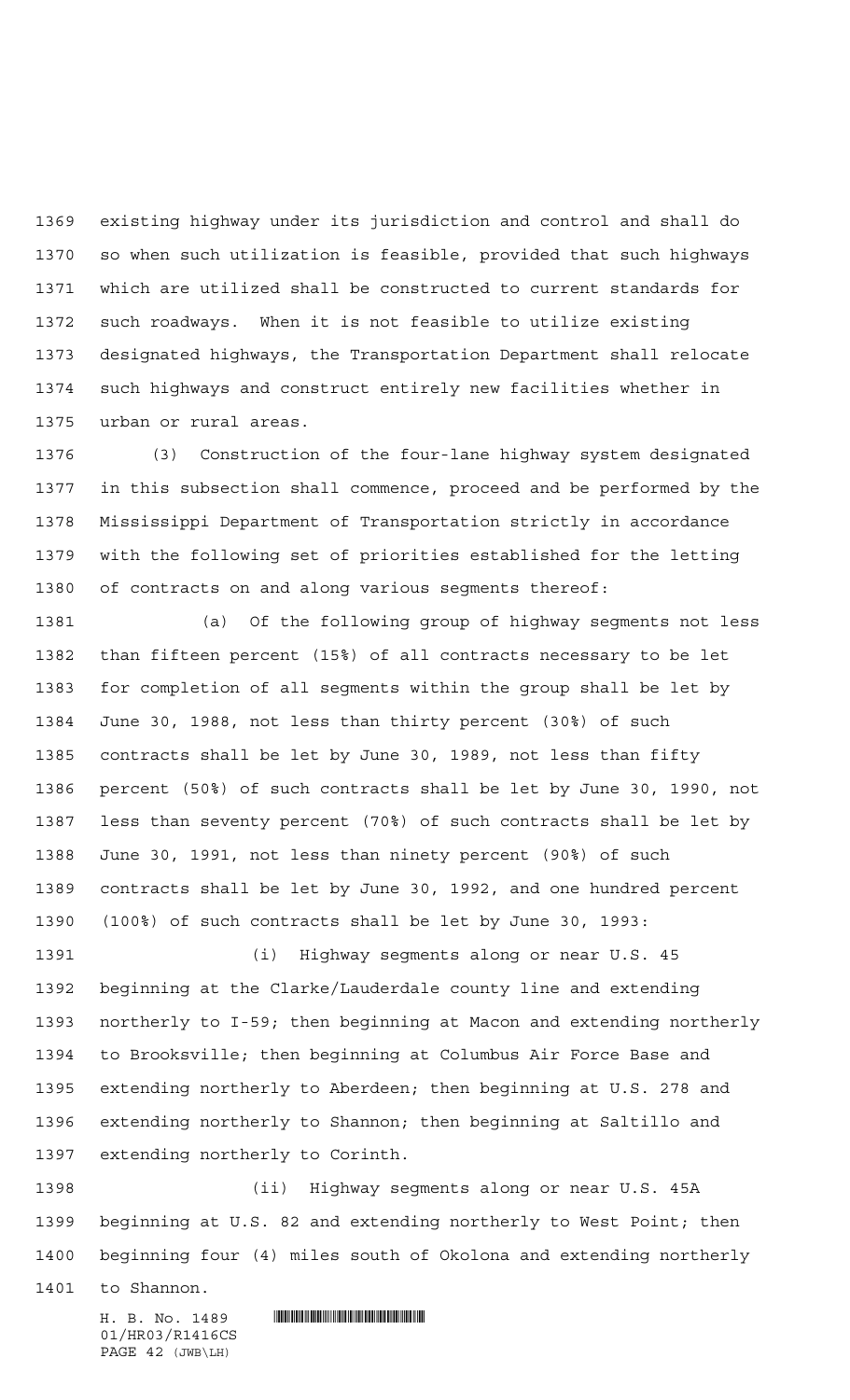(iii) A highway segment along or near U.S. 49W beginning at U.S. 49 and extending westerly through Yazoo City to the Yazoo River.

 (iv) A highway segment along or near U.S. 49W beginning at Inverness and extending northerly to Indianola.

 (v) A highway segment along or near U.S. 61 beginning at Port Gibson and extending northerly to the four-lane south of Vicksburg.

 (vi) Highway segments along or near U.S. 72 beginning at or near Mt. Pleasant and extending southeasterly to Mississippi 5; then beginning at Walnut and extending southeasterly to Corinth; then beginning at Strickland and extending southeasterly to Burnsville.

 (vii) Highway segments along or near U.S. 78 beginning at Holly Springs and extending southeasterly to the New Albany bypass; then beginning at Mississippi 25 and extending southeasterly to Tremont.

 (viii) Highway segments along or near U.S. 82 beginning at I-55 and extending easterly to Kilmichael; then beginning at Eupora and extending easterly to Mathiston; then beginning at Mississippi 12 and extending easterly to the Alabama state line.

 (ix) A highway segment along or near U.S. 84 beginning at I-59 and extending easterly to the Jones/Wayne county line.

 (x) Highway segments along or near U.S. 98 beginning at Columbia and extending easterly to the Marion/Lamar county line; then beginning at U.S. 49 and extending southeasterly to the Alabama state line.

 (b) Of the following group of highway segments not less than five percent (5%) of all contracts necessary to be let for completion of all segments within the group shall be let by June 30, 1991, not less than ten percent (10%) of such contracts shall

01/HR03/R1416CS PAGE 43 (JWB\LH)

 $H. B. No. 1489$  . HENDER THE SET OF STATE  $H. B. N \odot$ .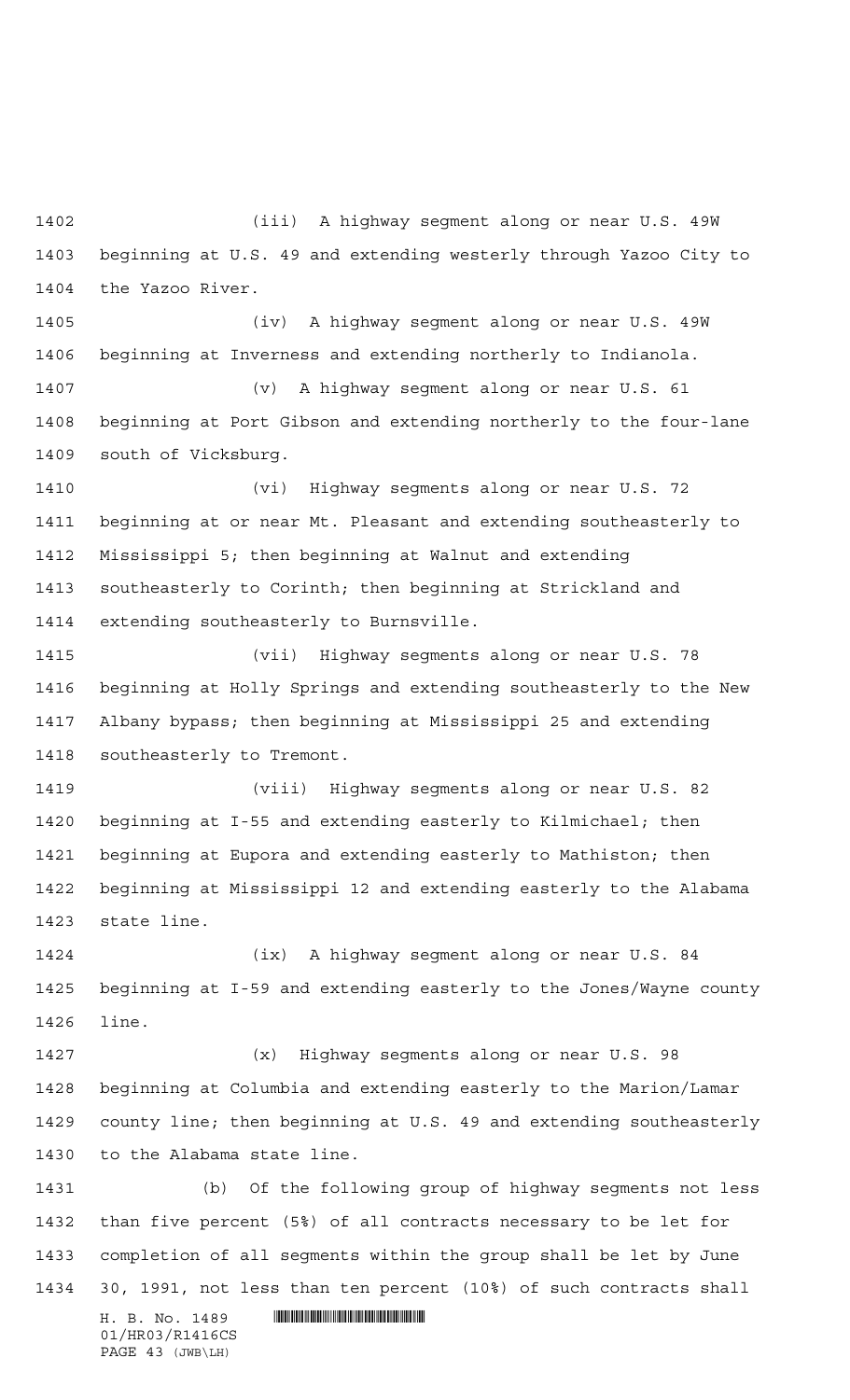be let by June 30, 1992, not less than twenty-five percent (25%) of such contracts shall be let by June 30, 1993, not less than forty percent (40%) of such contracts shall be let by June 30, 1994, not less than fifty-five percent (55%) of such contracts shall be let by June 30, 1995, not less than seventy percent (70%) of such contracts shall be let by June 30, 1996, not less than eighty-five percent (85%) of such contracts shall be let by June 30, 1997, and one hundred percent (100%) of such contracts shall be let by June 30, 1998:

 (i) Highway segments along or near Mississippi 25 beginning at Mississippi 471 and extending northeasterly to Mississippi 43; then beginning at the Winston/Oktibbeha county line and extending northeasterly to Starkville.

 (ii) A highway segment along or near Mississippi 63 beginning at the Jackson/George county line and extending northerly to Lucedale.

 (iii) A highway segment along or near Mississippi 302 beginning at I-55 in Southaven and extending easterly to U.S. 72 at or near Mt. Pleasant.

 (iv) Highway segments along or near U.S. 45 beginning at the Alabama state line and extending northerly to the Clarke/Lauderdale county line; then beginning at Lauderdale and extending northerly to Macon; then beginning at Aberdeen and extending northerly to U.S. 278.

 (v) A highway segment along or near U.S. 45A beginning at West Point and extending northerly to four (4) miles south of Okolona.

 (vi) A highway segment beginning at Brooksville along or near U.S. 45 or U.S. 45A and extending northerly to U.S. 82, such segment having been designated by the Transportation Commission pursuant to the provisions of paragraph (1)(c) of this section.

01/HR03/R1416CS PAGE 44 (JWB\LH)

 $H. B. No. 1489$  . HENDER THE SET OF STATE  $H. B. N \odot$ .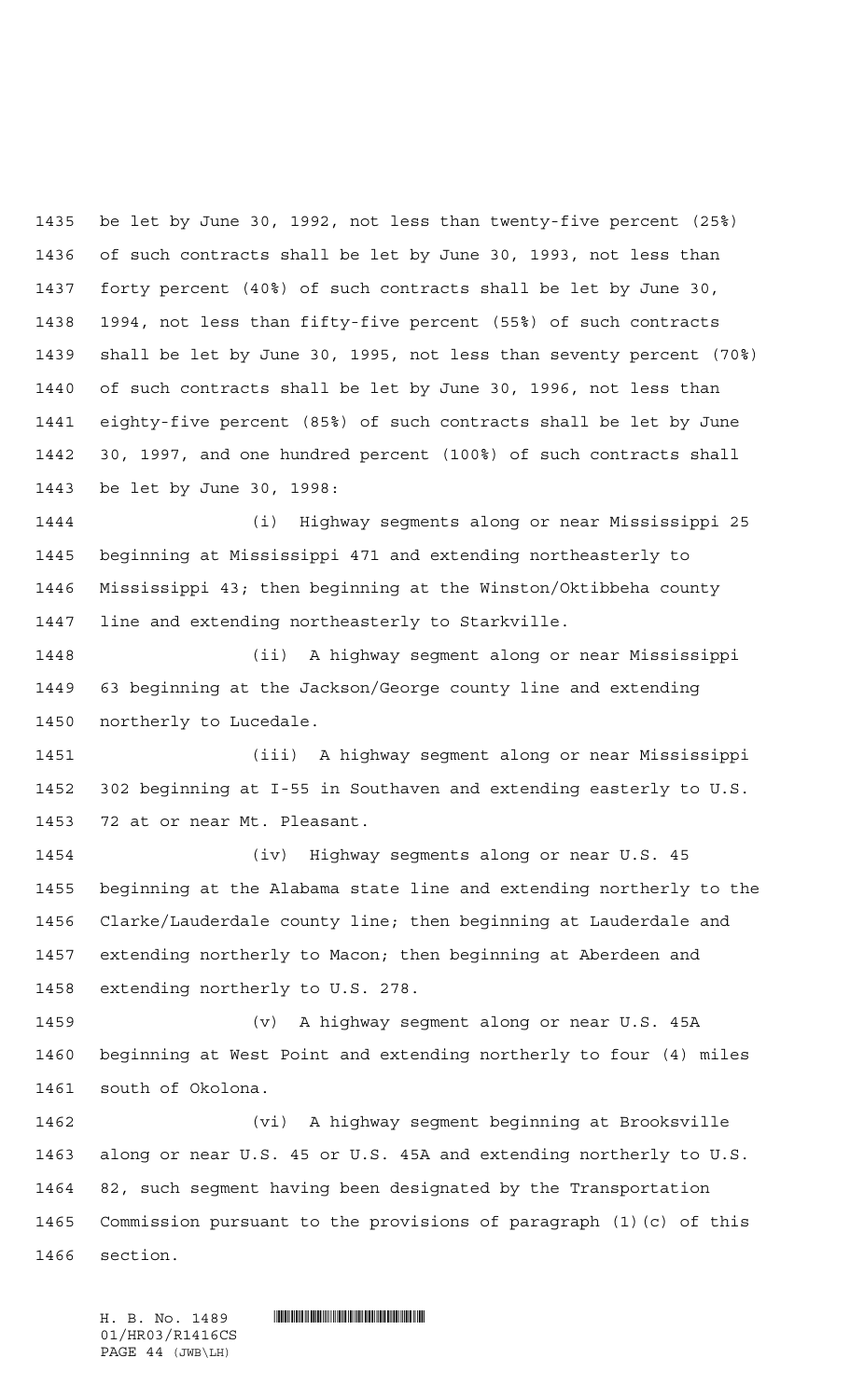(vii) A highway segment along or near U.S. 49W beginning at the Yazoo River and extending northerly to Inverness. (viii) Highway segments along or near U.S. 61 beginning at the Louisiana state line and extending northerly to the Wilkinson/Adams county line; then beginning at Washington and extending northerly to Port Gibson; then beginning at Merigold and extending northerly to Shelby; then beginning at the north end of the Clarksdale bypass and extending northerly to the Tennessee state line.

 (ix) A highway segment along or near U.S. 72 beginning at Mississippi 5 and extending southeasterly to Walnut. (x) A highway segment along or near U.S. 78

 beginning at Tremont and extending southeasterly to the Alabama state line.

 (xi) Highway segments along or near U.S. 82 beginning at the Montgomery/Webster county line and extending easterly to Eupora; then beginning at Mathiston and extending easterly to Starkville.

 (xii) Highway segments along or near U.S. 84 beginning at Leesdale and extending easterly to Roxie; then beginning at Auburn Road and extending easterly to I-55; then beginning at the east end of the Brookhaven bypass and extending easterly to Prentiss; then beginning at the Jones/Covington county line and extending easterly to Horse Creek; then beginning at the Jones/Wayne county line and extending easterly to Waynesboro.

 (xiii) Highway segments along or near U.S. 98 beginning at the Pike/Walthall county line and extending easterly to Columbia; then beginning at the Marion/Lamar county line and extending easterly to the four-lane west of Hattiesburg.

 (c) Of the following group of highway segments not less than ten percent (10%) of all contracts necessary to be let for completion of all segments within the group shall be let by June 30, 1996, not less than twenty percent (20%) of such contracts

 $H. B. No. 1489$  . HENDER THE SET OF STATE  $H. B. N \odot$ . 01/HR03/R1416CS PAGE 45 (JWB\LH)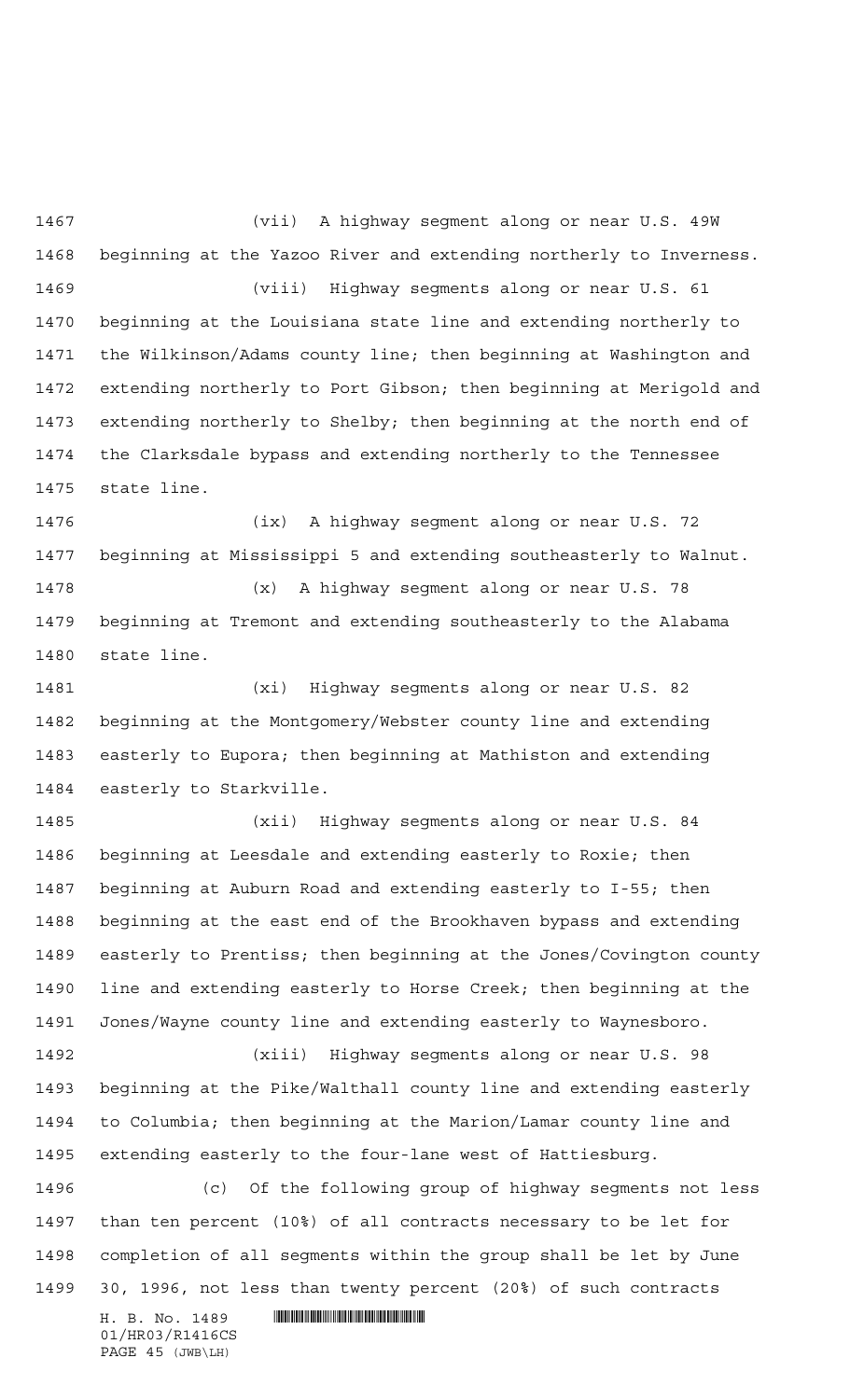shall be let by June 30, 1997, not less than forty percent (40%) of such contracts shall be let by June 30, 1998, and one hundred percent (100%) of such contracts shall be let by June 30, 1999: (i) A highway segment along or near Mississippi 25

 beginning at Mississippi 43 and extending northeasterly to the Winston/Oktibbeha county line.

 (ii) A highway segment along or near Mississippi 63 beginning at Lucedale and extending northerly to U.S. 45 at State Line.

 (iii) A highway segment along or near U.S. 61 beginning at Shelby and extending northerly to U.S. 49.

 (iv) A highway segment along or near U.S. 82 beginning at Kilmichael and extending easterly to the Montgomery/Webster county line.

 (v) Highway segments along or near U.S. 84 beginning at Eddiceton and extending easterly to Auburn Road; then beginning at Prentiss and extending easterly to Collins; then beginning at Waynesboro and extending easterly to the Alabama state line.

 $H. B. No. 1489$  . HENROICE THE SET OF A SET OF A SET OF A SET OF A SET OF A SET OF A SET OF A SET OF A SET OF A SET OF A SET OF A SET OF A SET OF A SET OF A SET OF A SET OF A SET OF A SET OF A SET OF A SET OF A SET OF A SET (d) (i) Of the following group of highway segments not less than five percent (5%) of all contracts necessary to be let for completion of all segments within the group shall be let by June 30, 2002, not less than fifteen percent (15%) of such contracts shall be let by June 30, 2003, not less than twenty-five percent (25%) of such contracts shall be let by June 30, 2004, not less than thirty-five percent (35%) of such contracts shall be let by June 30, 2005, not less than forty-five percent (45%) of such contracts shall be let by June 30, 2006, not less than sixty percent (60%) of such contracts shall be let by June 30, 2007, not less than seventy percent (70%) of such contracts shall be let by June 30, 2008, not less than eighty percent (80%) of such contracts shall be let by June 30, 2009, not less than ninety percent (90%) of such contracts shall be let by June 30, 2010, and

01/HR03/R1416CS PAGE 46 (JWB\LH)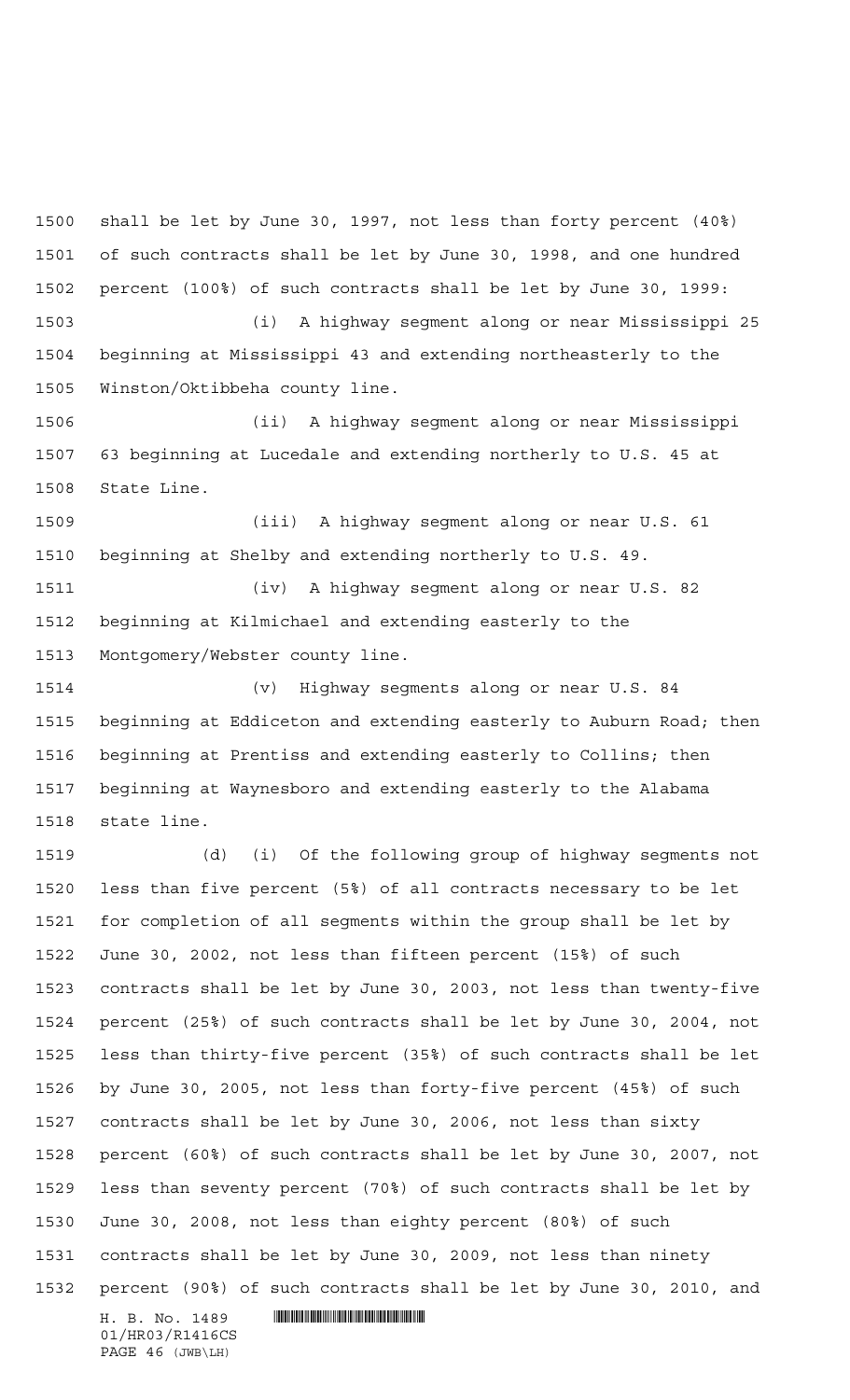one hundred percent (100%) of such contracts shall be let by June 30, 2011: **A.** A highway segment along or near Mississippi 6 beginning at the Clarksdale bypass and extending easterly to Batesville. B. A highway segment along or near Mississippi 12 beginning at I-55 and extending easterly to Kosciusko. C. A highway segment along or near Mississippi 15 beginning at I-10 and extending northerly to Mississippi 26; then beginning at U.S. Highway 98 and extending northerly to the Mississippi/Tennessee state line. D. A highway segment consisting of two (2) lanes of construction and two (2) lanes of right-of-way acquisition along or near Mississippi 15 beginning at Mississippi 26 and extending northerly to U.S. Highway 98. E. A highway segment along or near Mississippi 19 beginning at Collinsville and extending northwesterly to Kosciusko. F. Highway segments along or near Mississippi 25 beginning at Aberdeen and extending northerly to Fulton; then beginning at the Alabama state line and extending northerly to U.S. Highway 72. G. A highway segment along or near U.S. Highway 61 beginning at Redwood and extending northerly to Leland. H. A highway segment along or near U.S. Highway 98 beginning at Meadville and extending southeasterly to Summit. I. A highway segment along or near Mississippi Highway 24/48 beginning at Woodville and extending easterly to McComb.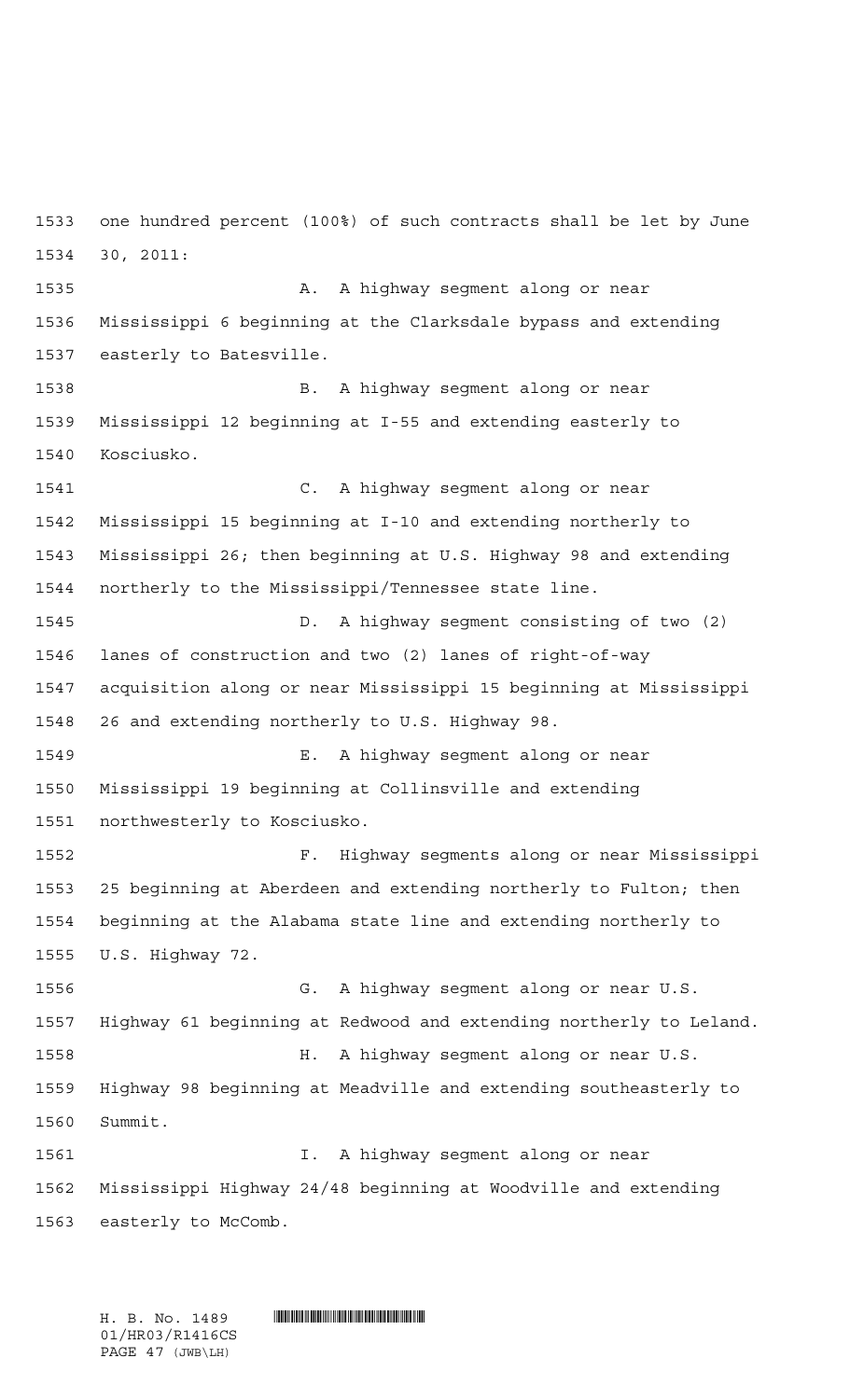$H. B. No. 1489$  . HENDIFFERENTIAL SERVICE SERVICE SERVICE SERVICE SERVICE SERVICE SERVICE SERVICE SERVICE SERVICE SERVICE SERVICE SERVICE SERVICE SERVICE SERVICE SERVICE SERVICE SERVICE SERVICE SERVICE SERVICE SERVICE SERVI 01/HR03/R1416CS PAGE 48 (JWB\LH) J. A highway segment along or near Mississippi 35 beginning at the Mississippi/Louisiana state line and extending northerly to or near Foxworth. K. A highway segment along or near Mississippi 27 beginning at I-20 and extending southeasterly to I-55. **L.** A highway segment along or near Mississippi 57 beginning at I-10 and extending northerly ten (10) miles to just north of the community of Van Cleave. (ii) Contracts for the construction and/or reconstruction of highway segments designated within this group shall be let by the Transportation Commission strictly in accordance with the level of service of the highway segment as defined by the Transportation Research Board, or any successor board or agency. If the level of service of a highway segment is less than the level of service threshold at which the Transportation Department recommends the construction of a four-lane highway, then the Transportation Department shall make other improvements and highway modifications to such highway segment as needed, such as straightening and realignment of the existing roadway, the addition of passing lanes and the widening of existing lanes, and may acquire any necessary right-of-way for such purposes and for the purpose of future construction of four-lane highways along such segments. (iii) With respect to the segments authorized in this paragraph (d), the Transportation commission shall consider the level of service of the projects together with all projects authorized in Section 65-39-1 and nonprogram highway construction and shall devise a priority schedule for preliminary engineering, right-of-way acquisition and construction which establishes a schedule for completion of these projects and reflects the 1595 relative need for the projects authorized in this paragraph (d) and in Section 65-39-1 and nonprogram highways. The commission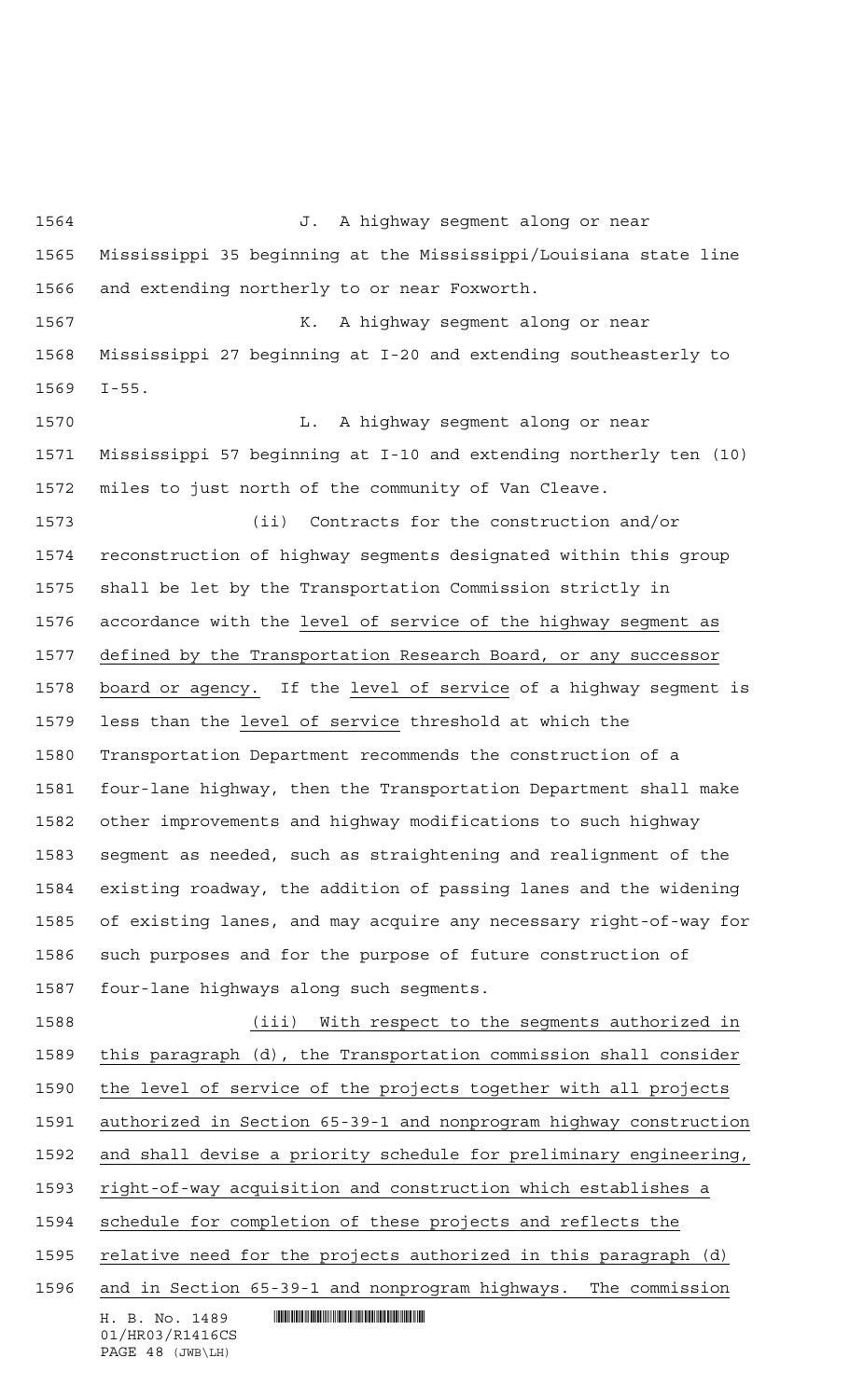shall accord great weight to Federal Highway Administration standards in setting priorities and also may consider other factors, not in violation of federal law, as the commission considers relevant. No funds deposited into the special funds created in Sections 65-39-3 of 65-39-17 may be expended on any project authorized in this paragraph (d).

 (4) The construction priorities established in this section shall not be construed as prohibiting the completion of highway segments which, on July 1, 1987, are included in the current three-year plan under Section 65-1-141, and for which, on July 1, 1987, grade and drainage has been completed or contracts for grade and drainage have been let.

 (5) Contracts may be let and construction may commence and be performed concurrently on any of the highway segments designated in subsection (3) of this section, notwithstanding the priorities established for the letting of contracts on the various segments designated therein, provided that funds are available and, provided that, at all times, the percentages of all contracts required to be let on the segments designated in paragraphs (3)(a), (3)(b), (3)(c) and (3)(d), respectively, are, in fact, let no later than the dates established therein.

 (6) (a) All highway construction and reconstruction authorized under this section shall be performed by contract let on competitive bid in the manner provided by statute; however, highway segments shall be constructed in lengths of not less than ten (10) miles.

 (b) It is the intent of the Legislature that not less than ten percent (10%) of the amounts authorized to be expended for construction and reconstruction of the four-lane highway segments designated in this section shall be expended with small business concerns owned and controlled by socially and economically disadvantaged individuals. The term "socially and economically disadvantaged individuals" shall have the meaning

 $H. B. No. 1489$  . HENDER THE SET OF STATE SET OF STATE SET OF STATE SET OF STATE SET OF STATE SET OF STATE SET OF STATE SET OF STATE SET OF STATE SET OF STATE SET OF STATE SET OF STATE SET OF STATE SET OF STATE SET OF STATE 01/HR03/R1416CS PAGE 49 (JWB\LH)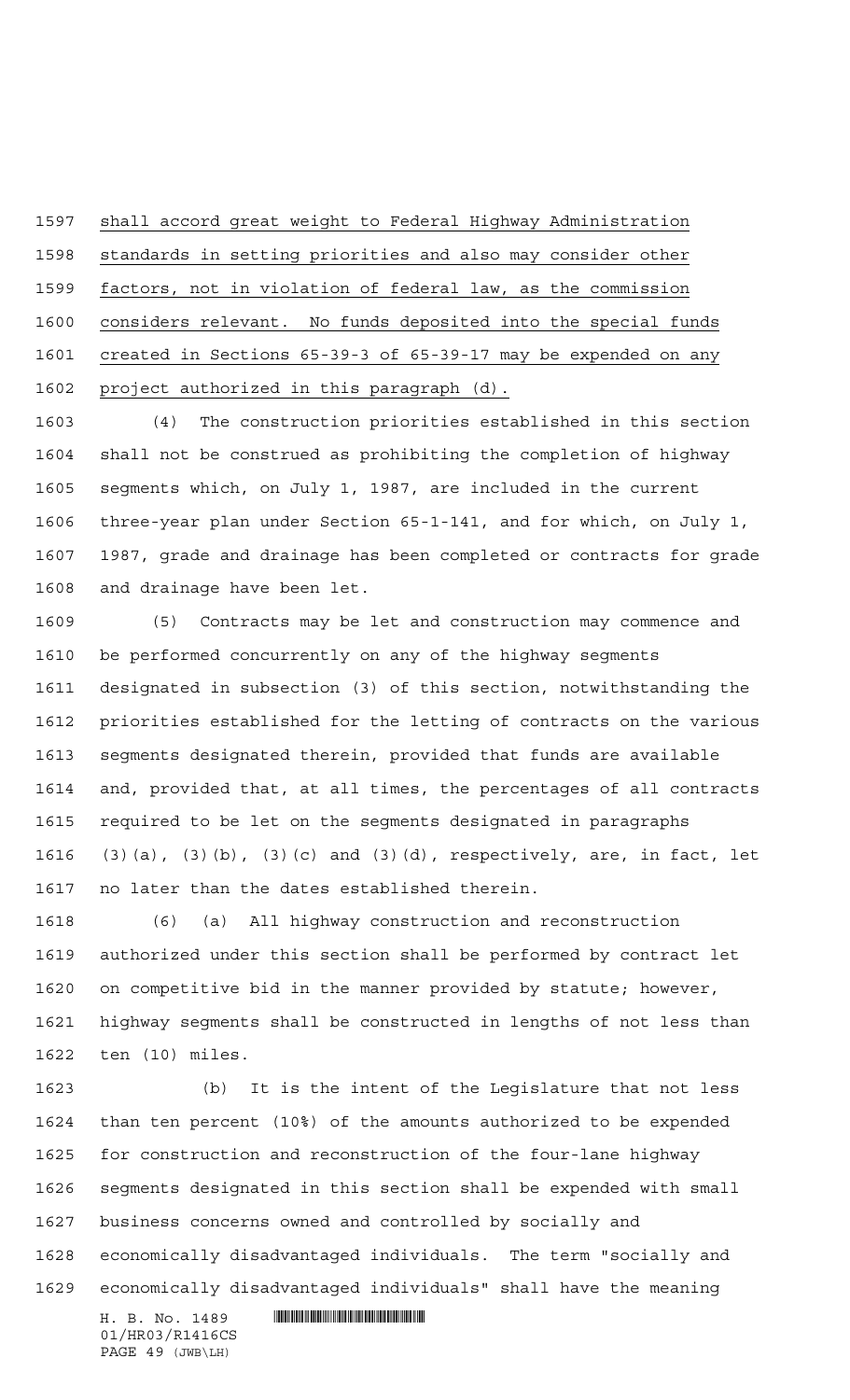ascribed to such term under Section 8(d) of the Small Business Act (15 USCS, Section 637(d)) and relevant subcontracting regulations promulgated pursuant thereto; except that women shall be presumed to be socially and economically disadvantaged individuals for the purposes of this paragraph (b).

 (7) (a) Notwithstanding the provisions of subsection (6)(a) of this section, the Mississippi Transportation Commission may construct highway segments of less than ten (10) miles in length if:

 (i) The segment as described in subsection (3) of this section is less than ten (10) miles in length;

 (ii) The segment will connect two (2) **\*\*\*** highways which were existing four-lane highways on July 1, 2001; **\*\*\***

 (iii) For a particular project, the costs of constructing a single segment of at least ten (10) miles in length would **\*\*\*** exceed the aggregate costs of constructing two (2) or 1647 more segments by more than ten percent (10%).

**\*\*\***

 (b) In any case in which the Transportation Commission authorizes the construction of a highway segment of less than ten (10) miles in length, the commission shall set forth and record in its official minutes, on at least a quarterly basis, a prospective explanation and justification therefor based upon one or more of the conditions prescribed in paragraph (7)(a) of this section. Nothing in this paragraph (b) shall be construed as authorizing the commission to approve a segment of less than ten (10) miles in length after a contract for the segment has been let.

 (8) To assist in defraying the costs and expenses for construction, reconstruction and relocation of the four-lane highway system described in this section, the following revenues shall be paid out of such funds made available to the Transportation Commission and the Transportation Department:

 $H. B. No. 1489$  . HENROICE THE SET OF A SET OF A SET OF A SET OF A SET OF A SET OF A SET OF A SET OF A SET OF A SET OF A SET OF A SET OF A SET OF A SET OF A SET OF A SET OF A SET OF A SET OF A SET OF A SET OF A SET OF A SET 01/HR03/R1416CS PAGE 50 (JWB\LH)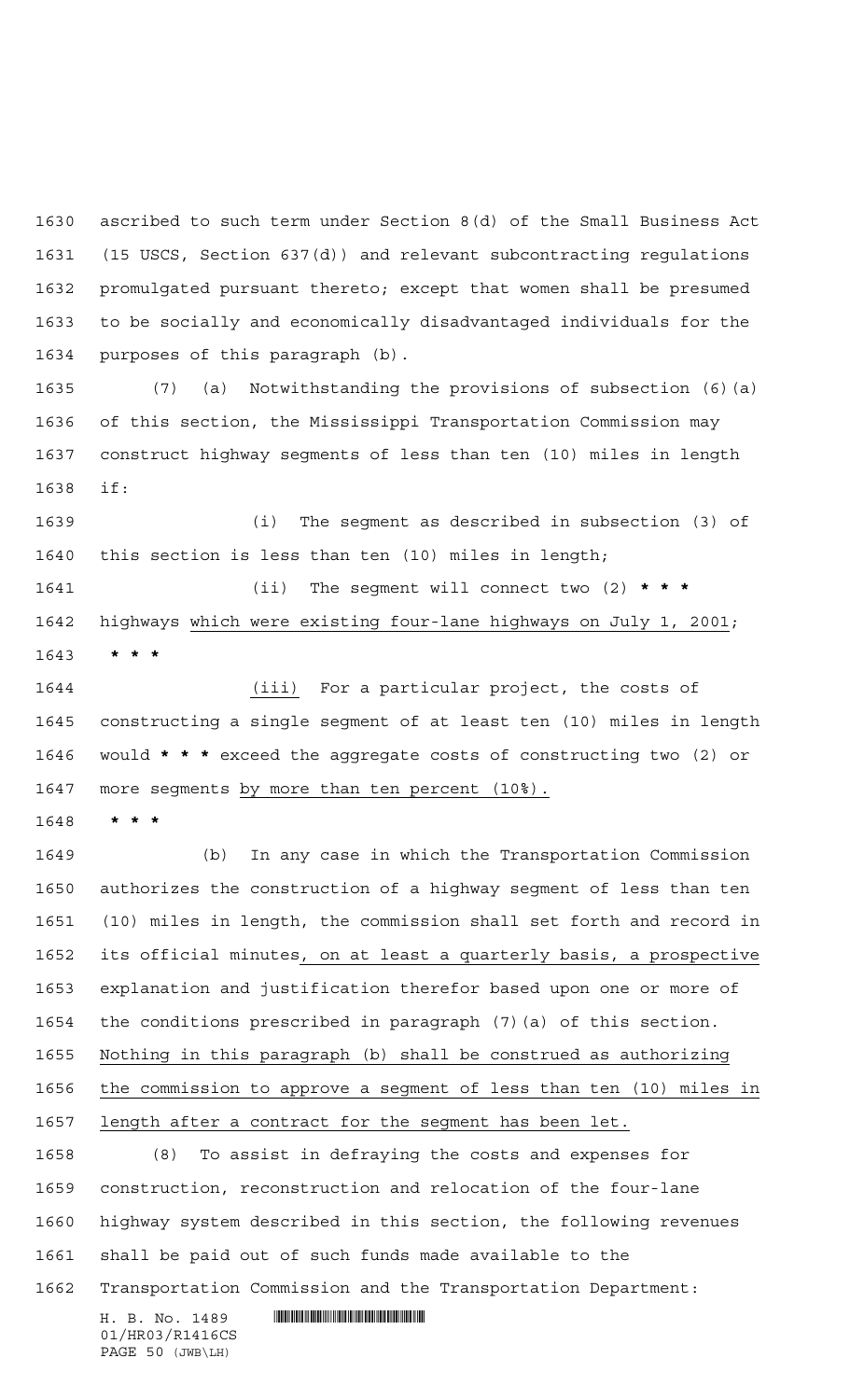(a) From matched federal funds or other federal funds, Thirty-two Million Dollars (\$32,000,000.00) for fiscal year 1988, Twenty-five Million Dollars (\$25,000,000.00) for fiscal year 1989, Thirty Million Dollars (\$30,000,000.00) for fiscal year 1990 and fifty percent (50%) of such federal funds for fiscal year 1991 and each fiscal year thereafter; and

 (b) Five Million Dollars (\$5,000,000.00) from matched federal bridge replacement funds for fiscal year 1988 and each fiscal year thereafter when the segments proposed for construction contain bridges that are eligible for replacement under the Federal Aid Bridge Replacement Program.

 (9) The Transportation Department shall submit a report to the Legislature by January 10 of each calendar year setting forth the current status of the construction program set forth in this section to include, but not be limited to, the following information:

 (a) Specific segments on which engineering is being performed or has been completed;

 (b) Specific segments for which right-of-way has been acquired or is being acquired;

 (c) Specific segments for which construction contracts have been let;

 (d) Specific segments on which construction is in progress;

 (e) Specific segments on which construction has been completed;

 (f) Projections for completion of the next step on each segment;

 (g) Revenue derived for such construction program from each revenue source contained in Chapter 322, Laws, 1987, and in Chapter 557, Laws, 1994;

 (h) For each fiscal year beginning in 1994, a detailed cash flow projection by source of program activities and an

 $H. B. No. 1489$  . HENROICE THE SET OF A SET OF A SET OF A SET OF A SET OF A SET OF A SET OF A SET OF A SET OF A SET OF A SET OF A SET OF A SET OF A SET OF A SET OF A SET OF A SET OF A SET OF A SET OF A SET OF A SET OF A SET 01/HR03/R1416CS PAGE 51 (JWB\LH)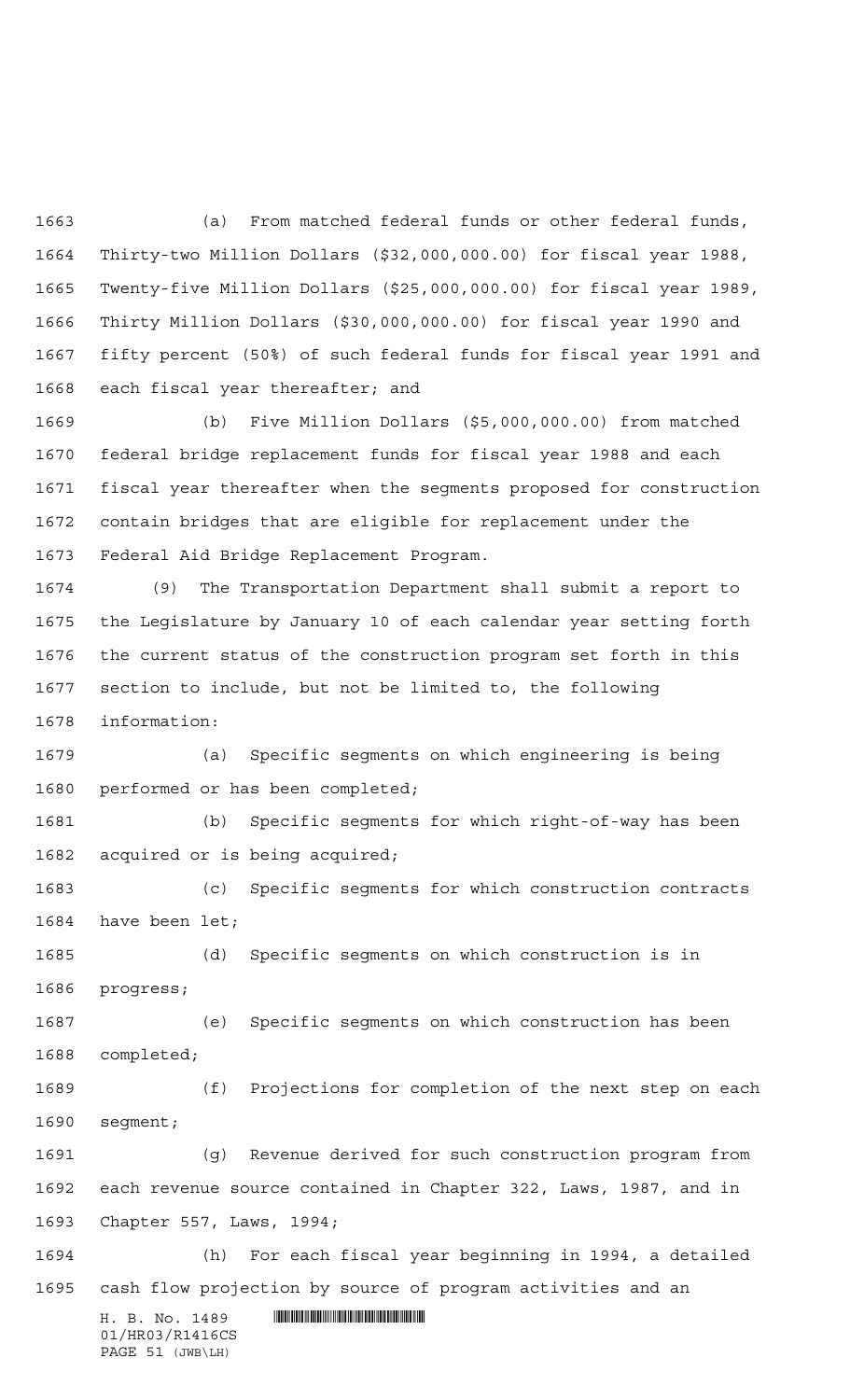estimate of when the program will encounter a funding shortage due to costs exceeding original projections;

 (i) A schedule of all complete and open-to-traffic highway segments and the related total cost of each segment;

 (j) A schedule of all highway segments on which all contracts necessary for completion of the segments were not let as of the date required by law;

 (k) A complete recap of all program receipts by source, and of all disbursements for the prior fiscal year and cumulative totals since the inception of the program as compared to projections; **\*\*\***

 (l) A statement from the Department of Transportation regarding the status of the funding of the program based on agency cost experience and projections for the future;

 $H. B. No. 1489$  . HENROICE THE SET OF A SET OF A SET OF A SET OF A SET OF A SET OF A SET OF A SET OF A SET OF A SET OF A SET OF A SET OF A SET OF A SET OF A SET OF A SET OF A SET OF A SET OF A SET OF A SET OF A SET OF A SET (m) A list of all segments of less than ten (10) miles in length which were authorized by the commission during the preceding year. The list must include: 1713 (i) Contract let by date; 1714 (ii) The highway on which the contract was let; (iii) A description of the project, including the 1716 beginning and end point of the contract; (iv) The length of the contract in miles; and (v) The name of the contractor selected to perform 1719 the contract work; (n) A compilation of costs for all preliminary engineering, right-of-way and construction contracts entered during the reporting period; (o) A listing of all segments completed or in progress by topographical area of the state for the reporting period; and (p) A status report of road segments to include road segment description, the date of construction of the road and the pavement condition rating, which includes roadbed rutting and condition factors.

01/HR03/R1416CS PAGE 52 (JWB\LH)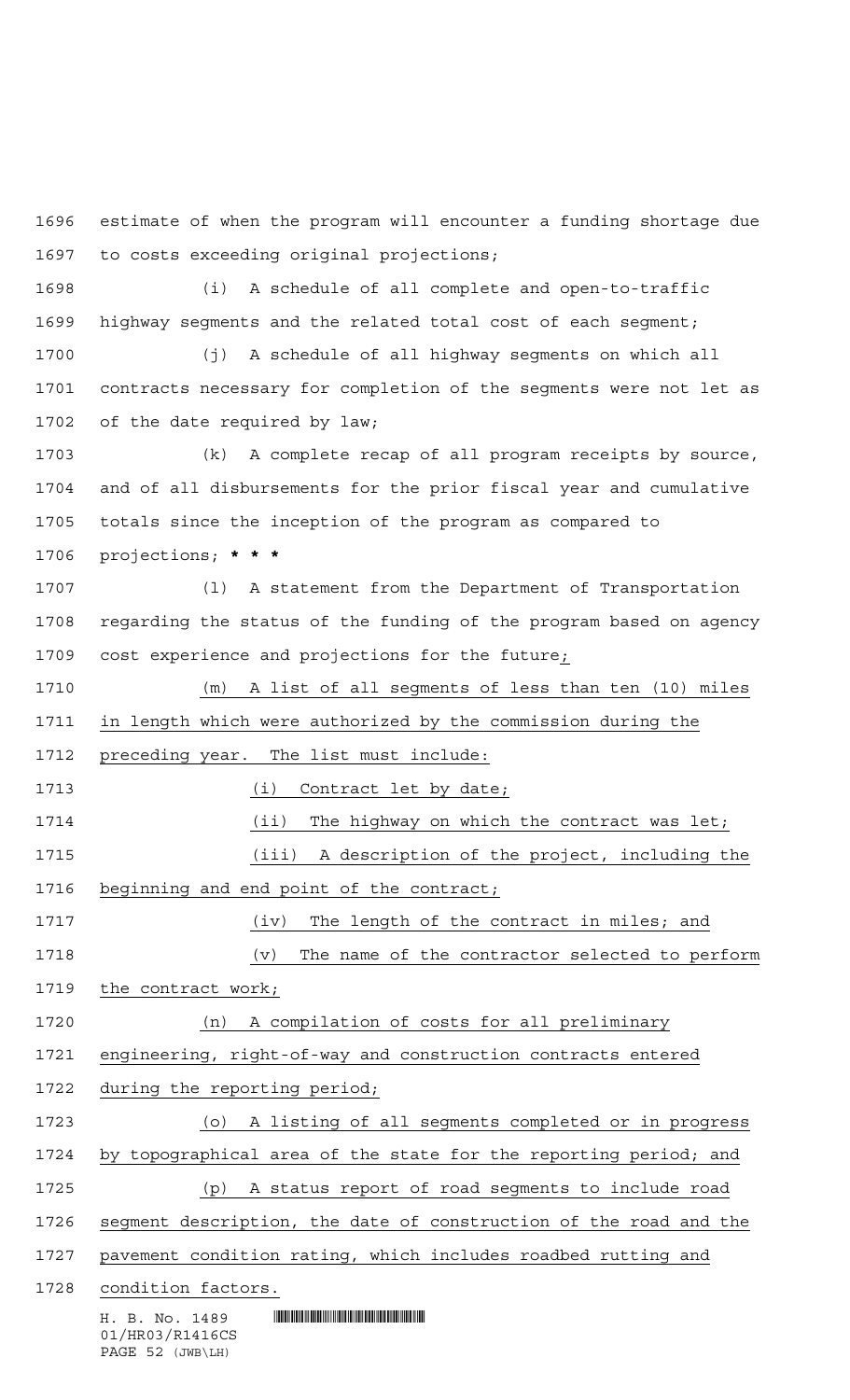The report shall be deemed submitted when ten (10) copies are submitted to the Clerk of the House of Representatives and ten (10) copies are submitted to the Secretary of the Senate.

 SECTION 9. Section 65-39-1, Mississippi Code of 1972, is amended as follows:

 65-39-1. (1) The Mississippi Transportation Commission is authorized, subject to the availability of funds in the Gaming Counties State-Assisted Infrastructure Fund created in Section 65-39-17, to conduct feasibility studies and, pursuant to information gathered in such studies, select routes and locations, perform preliminary engineering, acquire necessary right-of-way and property, construct and/or reconstruct and improve existing or new highways, roads, streets and bridges, including two-lane, four-lane and multi-lane roads (or segments thereof), perform intersection improvements, provide signal retiring, turnbay extensions, additional interchanges and other traffic modifications, within and approaching those counties in this state where legal gaming is being conducted or is authorized. Any highway, road, street or bridge that is authorized to be constructed, reconstructed or improved shall meet design standards established by the Mississippi Department of Transportation, shall be constructed to bear a load limit of at least eighty thousand (80,000) pounds and, upon completion, shall become a part of the state highway system, and thereafter shall be under the jurisdiction of the Mississippi Transportation Commission and the Mississippi Department of Transportation for construction and maintenance.

 (2) The projects authorized in subsection (1) of this section shall include, but shall not be limited to, highways, roads, streets and bridges on and along the following locations: (a) U.S. Highway 90 from its intersection with Mississippi 607 in Hancock County to Ocean Springs, and including

H. B. No. 1489 **. HUNDAN CONSUMINANT ROBERT IN THE RE** 01/HR03/R1416CS PAGE 53 (JWB\LH)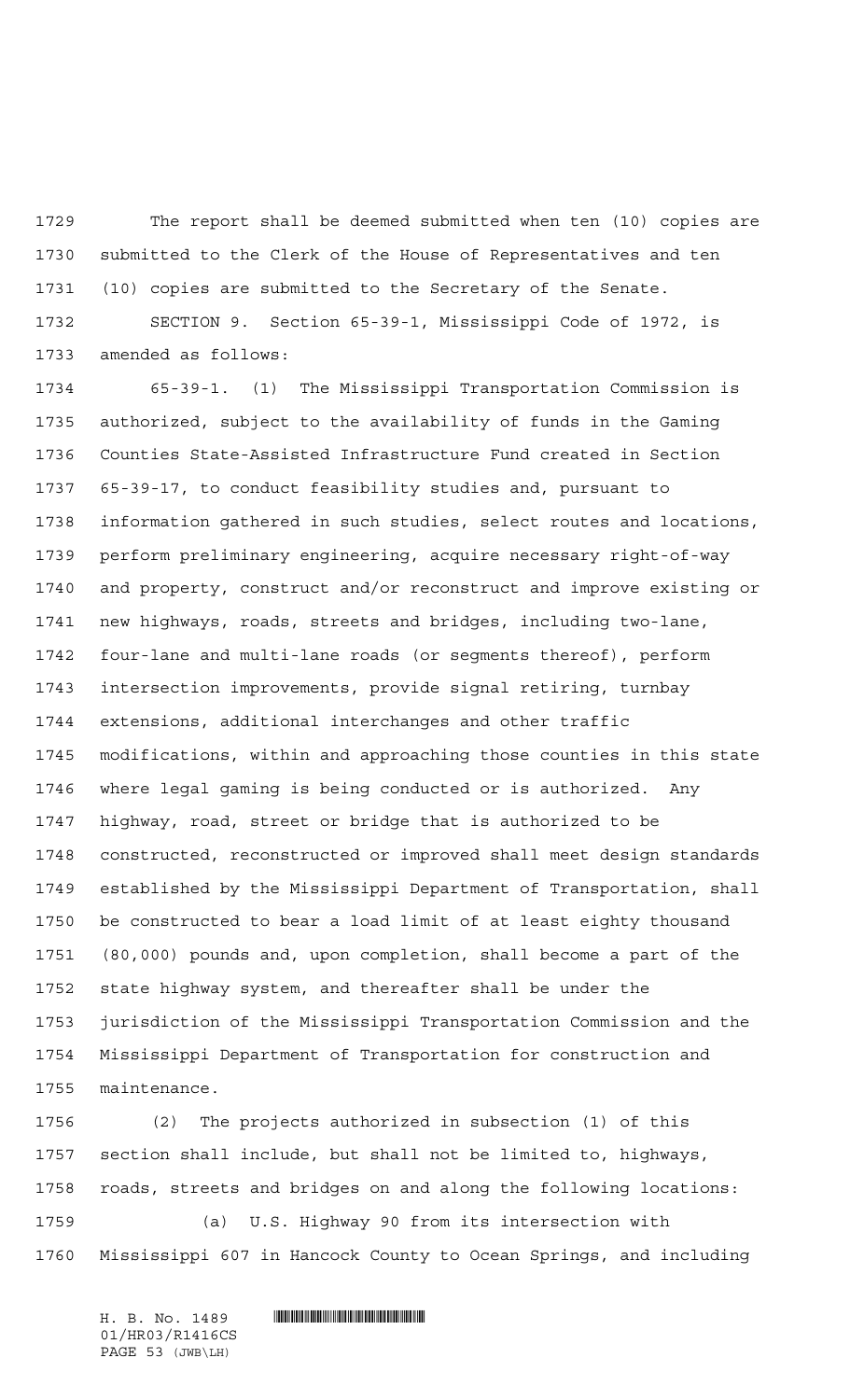Lakeshore Road in Hancock County from its intersection with U.S. Highway 90 to Beach Boulevard;

 (b) Mississippi 4 from U.S. Highway 61 to Mississippi 3; (c) Mississippi 4 from Mississippi 3 to Senatobia;

 (d) Lorraine/Cowan Road from U.S. Highway 90 to I-10; (e) U.S. Highway 49 from U.S. Highway 90 to I-10 in Gulfport;

 (f) Mississippi 304 beginning at the Tennessee state line at or near U.S. 72 and thence running in a southwesterly direction to intersect with U.S. 78 at or near Byhalia and thence running in a westerly direction to intersect I-55 at or near Hernando and thence running in a westerly direction to intersect with U.S. 61 in DeSoto County, with a spur extending southwesterly to or near Robinsonville in Tunica County;

(g) I-10 from Exit 28 to Exit 57;

 (h) A new location from the northernmost point on I-110 to U.S. 49;

 (i) U.S. Highway 61 from the Tunica County line to the Tennessee state line;

 (j) (i) Four-lanes for traffic along Mississippi 16 beginning at its intersection with Mississippi 25 and extending easterly to join the existing four-lane on the west side of Carthage within the corporate boundaries;

 (ii) Passing lanes and turn lanes, as needed, along Mississippi 16 beginning at a point on the east side of Carthage within the corporate boundaries where the existing four-lane ends and extending easterly to the Leake/Neshoba county line; and

 (iii) Four-lanes for traffic along Mississippi 16 beginning at the Leake/Neshoba county line and extending easterly to not more than ten (10) miles east of Mississippi 15;

 $H. B. No. 1489$  . HENDER THE SET OF STATE  $H. B. N \odot$ . 01/HR03/R1416CS PAGE 54 (JWB\LH)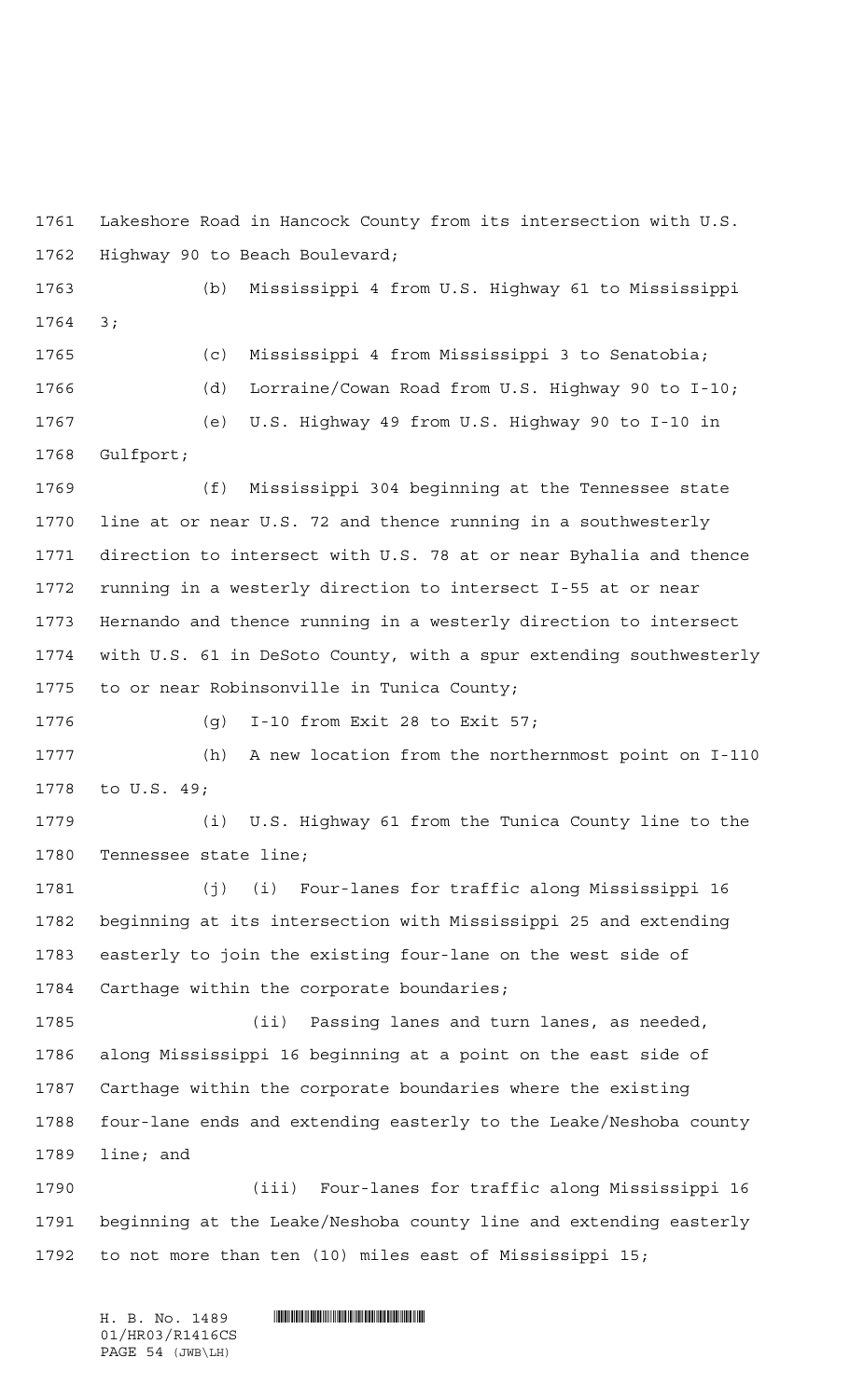(k) Lorraine/Cowan Road Extension from I-10 North to relocated/reconstructed Mississippi 67;

 (l) At various locations on and along U.S. Highway 82 and Mississippi 1 in the City of Greenville;

 (m) At various locations on and along I-20, U.S. Highway 61 and U.S. Highway 80 in the City of Vicksburg, including a truck route from Harbor Industrial Park to U.S. Highway 61 north and an extension of South Frontage Road with railroad bridge to I-20;

 (n) At various locations on and along U.S. Highway 61, U.S. Highway 65 and Washington Street in the City of Natchez; (o) At various locations on and along U.S. Highway 90

in the City of Pass Christian;

 (p) Mississippi 43/603 beginning where the existing four-lane ends north of I-10 and extending northerly to a point approximately one (1) mile north of Kiln where Mississippi 43/603 divides into Mississippi 43 and Mississippi 603;

 (q) Mississippi 43 beginning where Mississippi 43 and Mississippi 603 divide and extending northwesterly to or near Picayune;

 (r) U.S. 49 from U.S. 61 west to the Mississippi River bridge;

 (s) Subject to the conditions prescribed in subsection (3) of this section, a central Harrison County connector from I-10 to U.S. 90 in the vicinity of Canal Road to the Mississippi State Port at Gulfport; and

 (t) An east Harrison County connector from U.S. 90 to I-10 to be located between the Cowan-Lorraine Road interchange and the I-110 interchange.

 (3) Authorization for the project described in paragraph (2)(s) of this section is conditioned upon receipt by the Mississippi Transportation Commission of a written commitment by the Department of Economic and Community Development to make

 $H. B. No. 1489$  . HENDER THE SET OF STATE SET OF STATE SET OF STATE SET OF STATE SET OF STATE SET OF STATE SET OF STATE SET OF STATE SET OF STATE SET OF STATE SET OF STATE SET OF STATE SET OF STATE SET OF STATE SET OF STATE 01/HR03/R1416CS PAGE 55 (JWB\LH)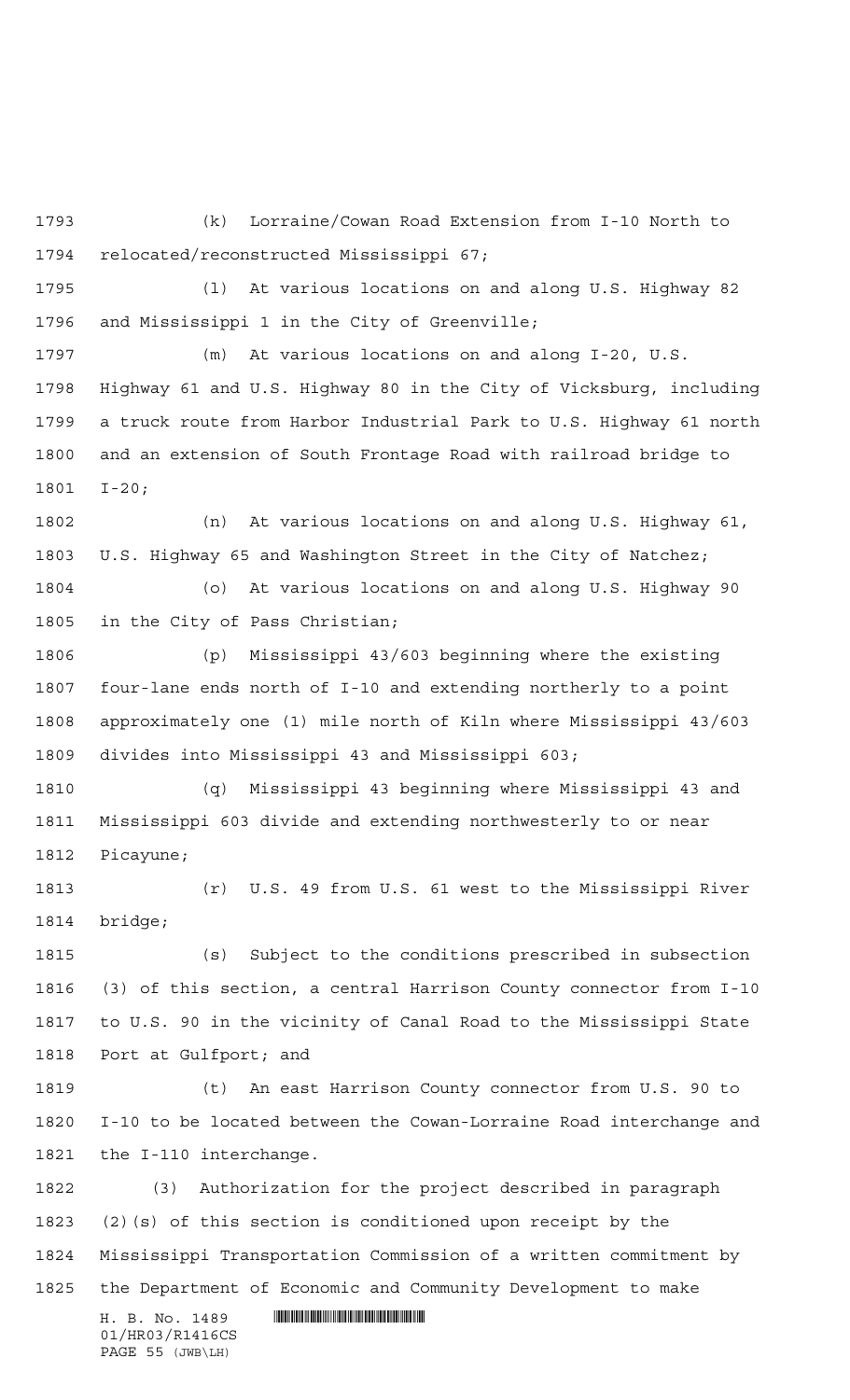available for such project not less than Six Million Dollars (\$6,000,000.00).

 (4) All planning, construction, reconstruction and performance of the projects authorized under this section, including the letting of contracts, shall commence, proceed and be performed by the Mississippi Transportation Commission and the Mississippi Department of Transportation according to priorities based on volume capacity and traffic congestion in comparative project areas; however, if a project authorized in this section is also included in the four-lane highway program under Section 65-3-97, then all contracts necessary to be let for the completion of the project under this section shall be let not later than the priorities established for the letting of contracts for the project under Section 65-3-97. Prioritization of construction for the projects authorized in this section shall be conducted as provided for in Section 65-3-97(3)(d)(iii).

 (5) (a) Funds for the projects authorized under this section may be provided through the issuance of bonds under Sections 65-39-5 through 65-39-33, through the issuance of notes for such purposes under Section 31-17-127 or from such monies as may be available in the Gaming Counties State-Assisted Infrastructure Fund created under Section 65-39-17.

 (b) In addition to the funds provided for under paragraph (a) of this subsection, funds for the project described in subsection (2)(s) of this section also may be provided from any available federal, state, county or municipal funds authorized for such project, including the Economic Development Highway Act.

 (6) (a) For all highway segments authorized in this section, the Mississippi Department of Transportation shall construct highway segments of at least ten (10) miles in length unless one or more of the following conditions exist:

1857 (i) The segment as described in this section is less than ten (10) miles in length;

H. B. No. 1489 **. HUNDAN CONSUMINANT ROBERT IN THE RE** 01/HR03/R1416CS PAGE 56 (JWB\LH)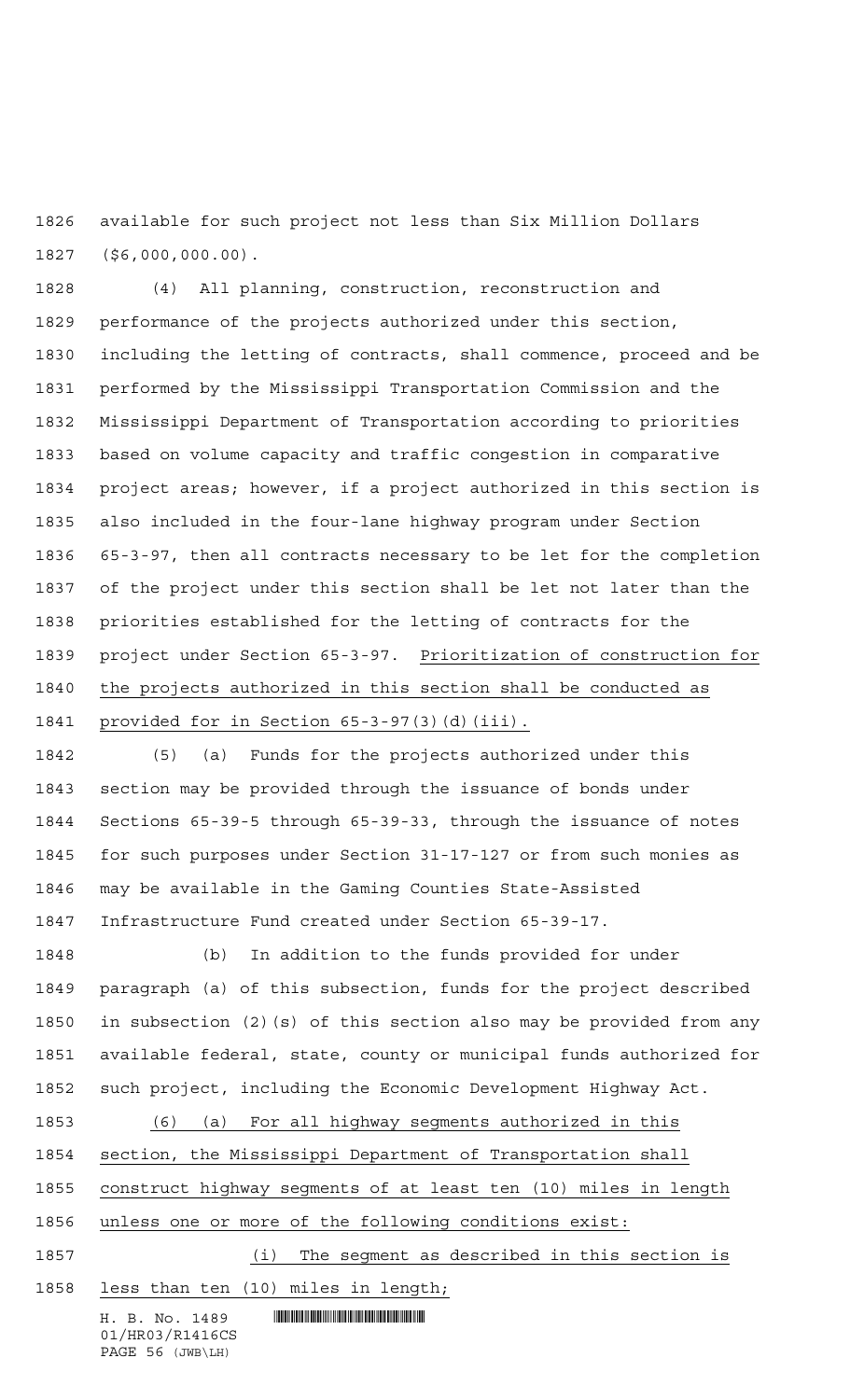| 1859 | $(i$ i)<br>The segment will connect two (2) highways               |
|------|--------------------------------------------------------------------|
| 1860 | which were existing four-lane highways on July 1, 2001; or         |
| 1861 | (iii) For a particular project, the costs of                       |
| 1862 | constructing a single segment of at least ten (10) miles in length |
| 1863 | would exceed the aggregate costs of constructing two (2) or more   |
| 1864 | segments by more than ten percent (10%).                           |
| 1865 | If the Transportation Commission authorizes the<br>(b)             |
| 1866 | construction of a highway segment of less than ten (10) miles in   |
| 1867 | length, the commission shall set forth and record in its official  |
| 1868 | minutes, on at least a quarterly basis, a prospective explanation  |
| 1869 | and justification based on one or more of the condition prescribed |
| 1870 | in paragraph (a) of this subsection (6). This subsection does not  |
| 1871 | authorize the commission to approve a segment of less than ten     |
| 1872 | (10) miles in length after a contract for the segment has been     |
| 1873 | let.                                                               |
| 1874 | The Transportation Department shall submit a report to<br>(7)      |
| 1875 | the Legislature by January 10 of each calendar year setting forth  |
| 1876 | the current status of the construction program set forth in this   |
| 1877 | section to include, but not be limited to, the following           |
| 1878 | information:                                                       |
| 1879 | Specific segments on which engineering is being<br>(a)             |
| 1880 | performed or has been completed;                                   |
| 1881 | Specific segments for which right-of-way has been<br>(b)           |
| 1882 | acquired or is being acquired;                                     |
| 1883 | Specific segments for which construction contracts<br>(C)          |
| 1884 | have been let;                                                     |
| 1885 | Specific segments on which construction is in<br>(d)               |
| 1886 | progress;                                                          |
| 1887 | Specific segments on which construction has been<br>(e)            |
| 1888 | completed;                                                         |
| 1889 | (f)<br>Projections for completion of the next step on each         |
| 1890 | segment;                                                           |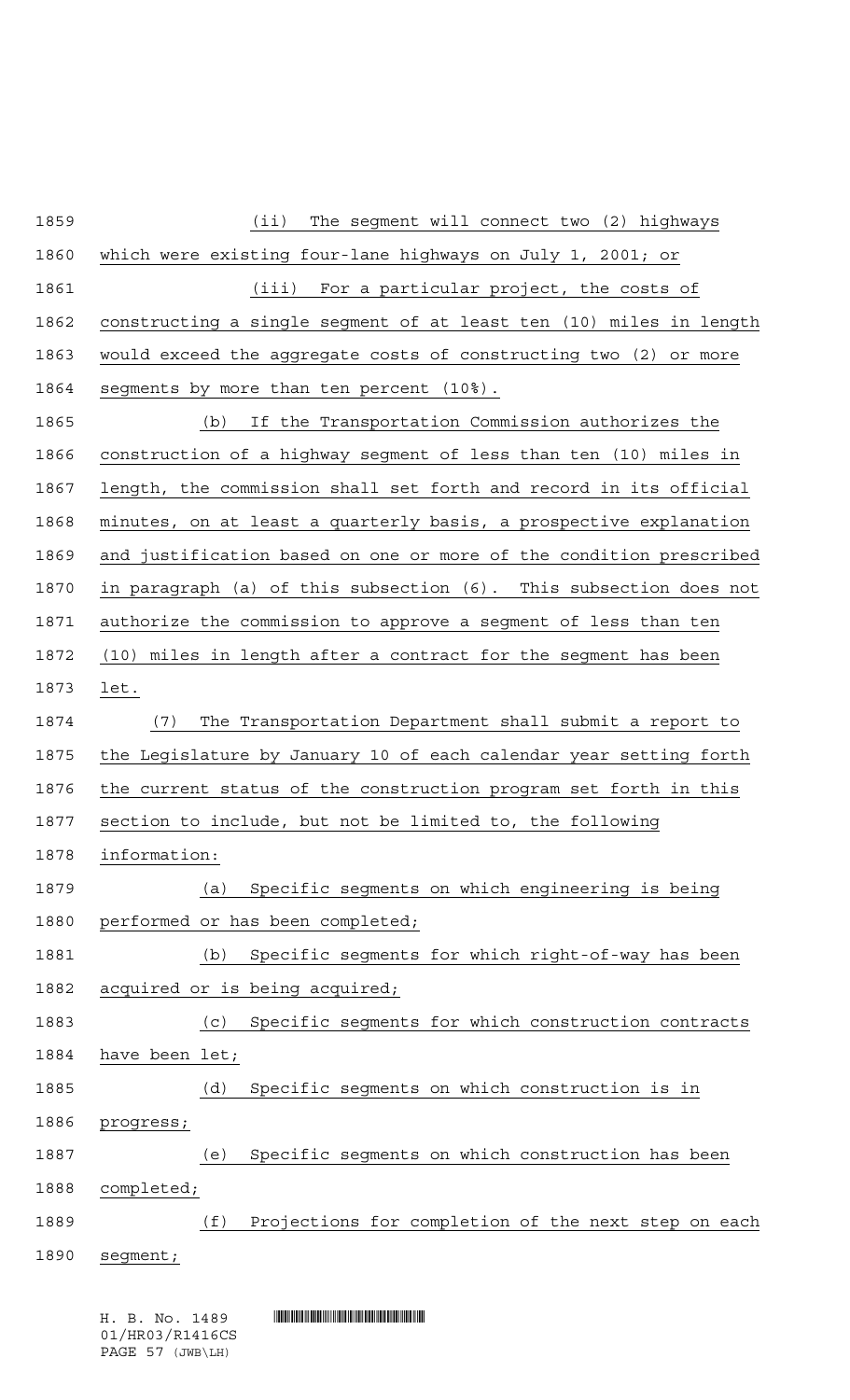| 1891 | Revenue derived for such construction program from<br>(g)          |
|------|--------------------------------------------------------------------|
| 1892 | each revenue source contained in Chapter 557, Laws, 1994;          |
| 1893 | (h)<br>For each fiscal year beginning in 1994, a detailed          |
| 1894 | cash flow projection by source of program activities and an        |
| 1895 | estimate of when the program will encounter a funding shortage due |
| 1896 | to costs exceeding original projections;                           |
| 1897 | (i) A schedule of all complete and open-to-traffic                 |
| 1898 | highway segments and the related total cost of each segment;       |
| 1899 | (j) A complete recap of all program receipts by source,            |
| 1900 | and of all disbursements for the prior fiscal year and cumulative  |
| 1901 | totals since the inception of the program as compared to           |
| 1902 | projections;                                                       |
| 1903 | A statement from the Department of Transportation<br>(k)           |
| 1904 | regarding the status of the funding of the program based on agency |
| 1905 | cost experience and projections for the future;                    |
| 1906 | (1) A list of all segments of less than ten (10) miles             |
| 1907 | in length which were authorized by the commission during the       |
| 1908 | preceding year. The list must include:                             |
| 1909 | (i) Contract let by date;                                          |
| 1910 | The highway on which the contract was let;<br>(iii)                |
| 1911 | (iii)<br>A description of the project, including the               |
| 1912 | beginning and end point of the contract;                           |
| 1913 | The length of the contract in miles; and<br>(iv)                   |
| 1914 | The name of the contractor selected to perform<br>(v)              |
| 1915 | the contract work;                                                 |
| 1916 | A compilation of costs for all preliminary<br>(m)                  |
| 1917 | engineering, right-of-way and construction contracts entered       |
| 1918 | during the reporting period;                                       |
| 1919 | A listing of all segments completed or in progress<br>(n)          |
| 1920 | by topographical area of the state for the reporting period; and   |
| 1921 | A status report of road segments to include road<br>(O)            |
| 1922 | segment description, the date of construction of the road and the  |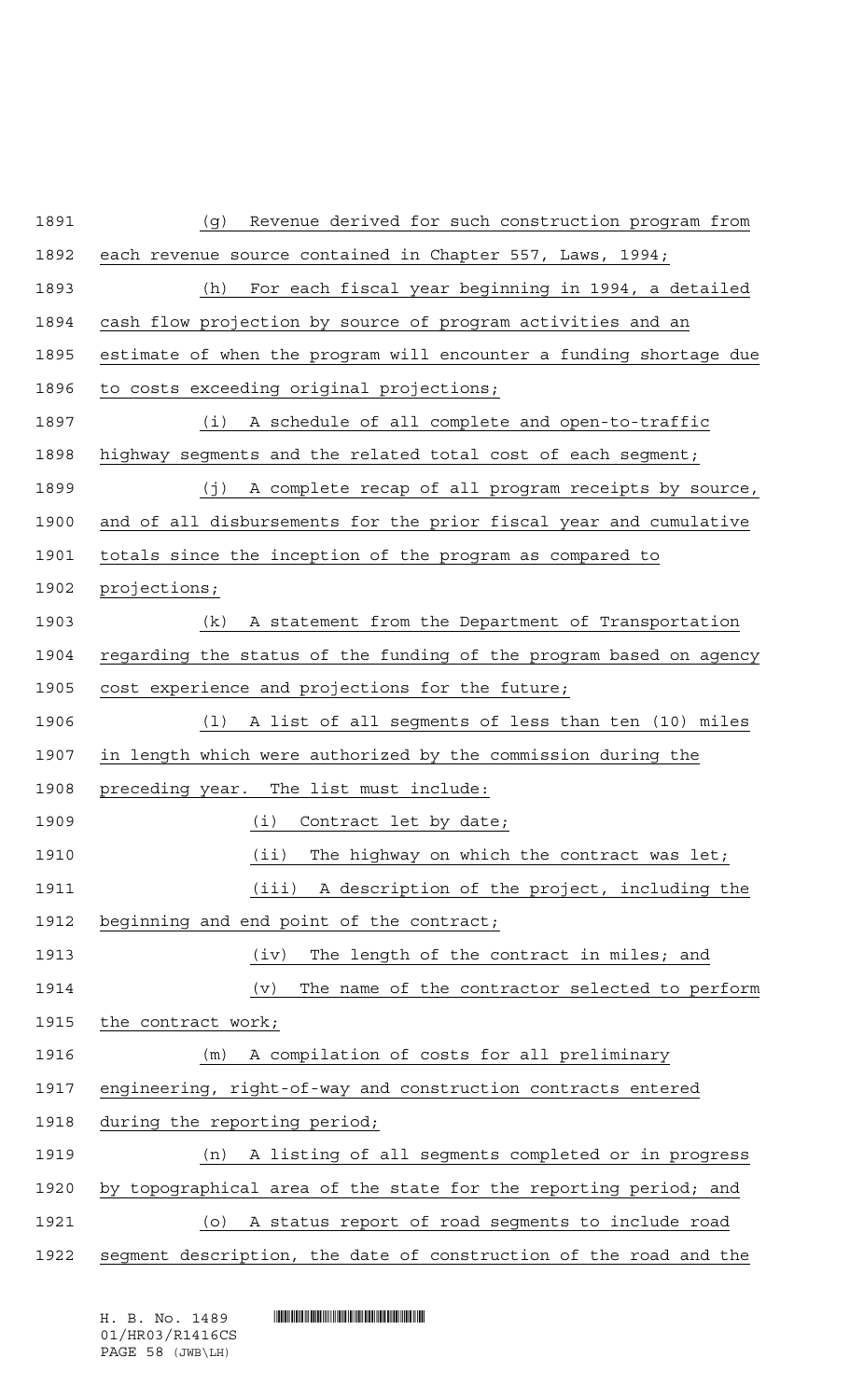pavement condition rating, which includes roadbed rutting and

condition factors.

 SECTION 10. Section 65-39-35, Mississippi Code of 1972, is amended as follows:

 65-39-35. The date upon which the taxes and fees levied and charged under the provisions of Sections 27-55-11, 27-57-37, 27-59-11, 27-19-43, 27-19-309, 27-65-75 and Sections 27-55-519 and 27-55-521 are reduced under such sections shall be the first day of the month immediately following the date upon which:

 (a) The Mississippi Transportation Commission certifies to the State Tax Commission that:

 (i) The Four-Lane Highway Program created under Section 65-3-97 and the Gaming Counties Infrastructure Program created under Section 65-39-3, are completed and no funds are any longer necessary to pay the costs of such programs or twenty-five (25) years have elapsed since the completion of the last segment of highway authorized under Section 65-3-97(c), whichever occurs first; and

 (ii) The Mississippi Transportation Commission will not declare the necessity for additional borrowings under Section 65-9-27, or for additional bonds under Sections 65-39-5 through 65-39-33; and

(b) The State Treasurer certifies:

 (i) That the amount on deposit in the Gaming Counties Bond Sinking Fund, together with earnings on investments to accrue to such fund, is equal to or greater than the aggregate of the entire principal, redemption premium (if any), and interest due and to become due (until the final maturity date or earlier scheduled redemption date) on all general obligation bonds issued under Sections 65-39-5 through 65-39-33; and

 (ii) That all principal, interest, cost and other expenses for all bonds, notes or other borrowings under Section

H. B. No. 1489 **. HUNDAN CONSUMINANT ROBERT IN THE RE** 01/HR03/R1416CS PAGE 59 (JWB\LH)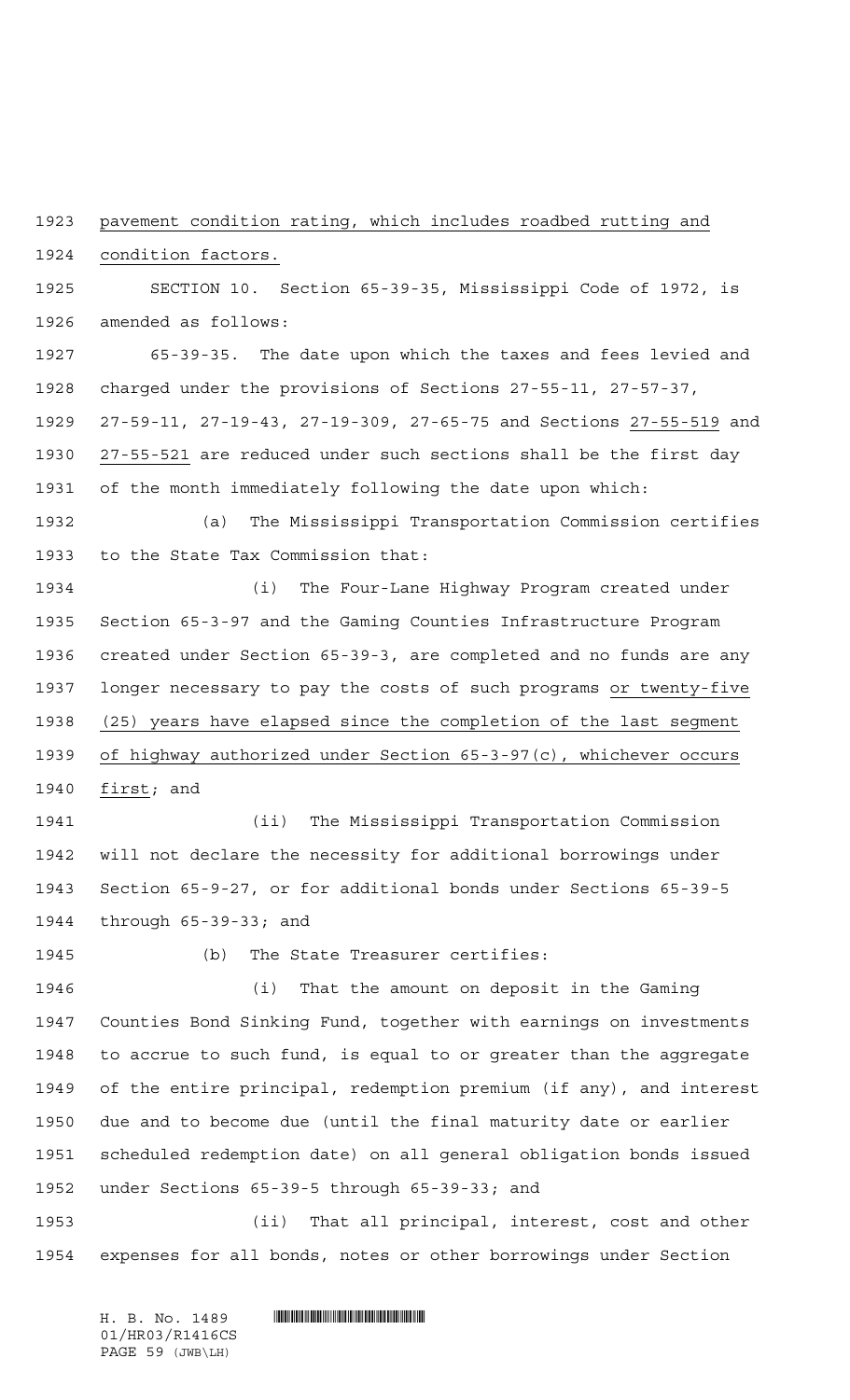65-9-27 and Section 31-17-127 (including redemption notes, if any) have been paid and are completely satisfied.

 SECTION 11. Section 75-76-129, Mississippi Code of 1972, is amended as follows:

## **[\*\*\* Until the highway segments authorized in Section 65-39-1 are certified as complete by the Mississippi Transportation Commission, this section shall read as follows:]**

 75-76-129. On or before the last day of each month all taxes, fees, interest, penalties, damages, fines or other monies collected by the State Tax Commission during that month under the provisions of this chapter, with the exception of (a) the local government fees imposed under Section 75-76-195, and (b) an amount equal to Three Million Dollars (\$3,000,000.00) of the revenue collected pursuant to the fee imposed under Section 75-76-177(1)(c), or an amount equal to twenty-five percent (25%) of the revenue collected pursuant to the fee imposed under Section 75-76-177(1)(c), whichever is the greater amount, shall be paid by the State Tax Commission to the State Treasurer to be deposited in the State General Fund. The local government fees shall be distributed by the State Tax Commission pursuant to Section 75-76-197. An amount equal to Three Million Dollars (\$3,000,000.00) of the revenue collected during that month pursuant to the fee imposed under Section 75-76-177(1)(c) shall be deposited by the State Tax Commission into the bond sinking fund created in Section 65-39-3. The revenue collected during that month pursuant to the fee imposed under Section 75-76-177(1)(c) that is in excess of Three Million Dollars (\$3,000,000.00), but is less than twenty-five percent (25%) of the amount of revenue collected during that month, shall be deposited into the State Highway Fund to be used exclusively for the reconstruction and maintenance of highways of the State of Mississippi.

01/HR03/R1416CS PAGE 60 (JWB\LH)

 $H. B. No. 1489$  . HENDER THE SET OF STATE  $H. B. N \odot$ .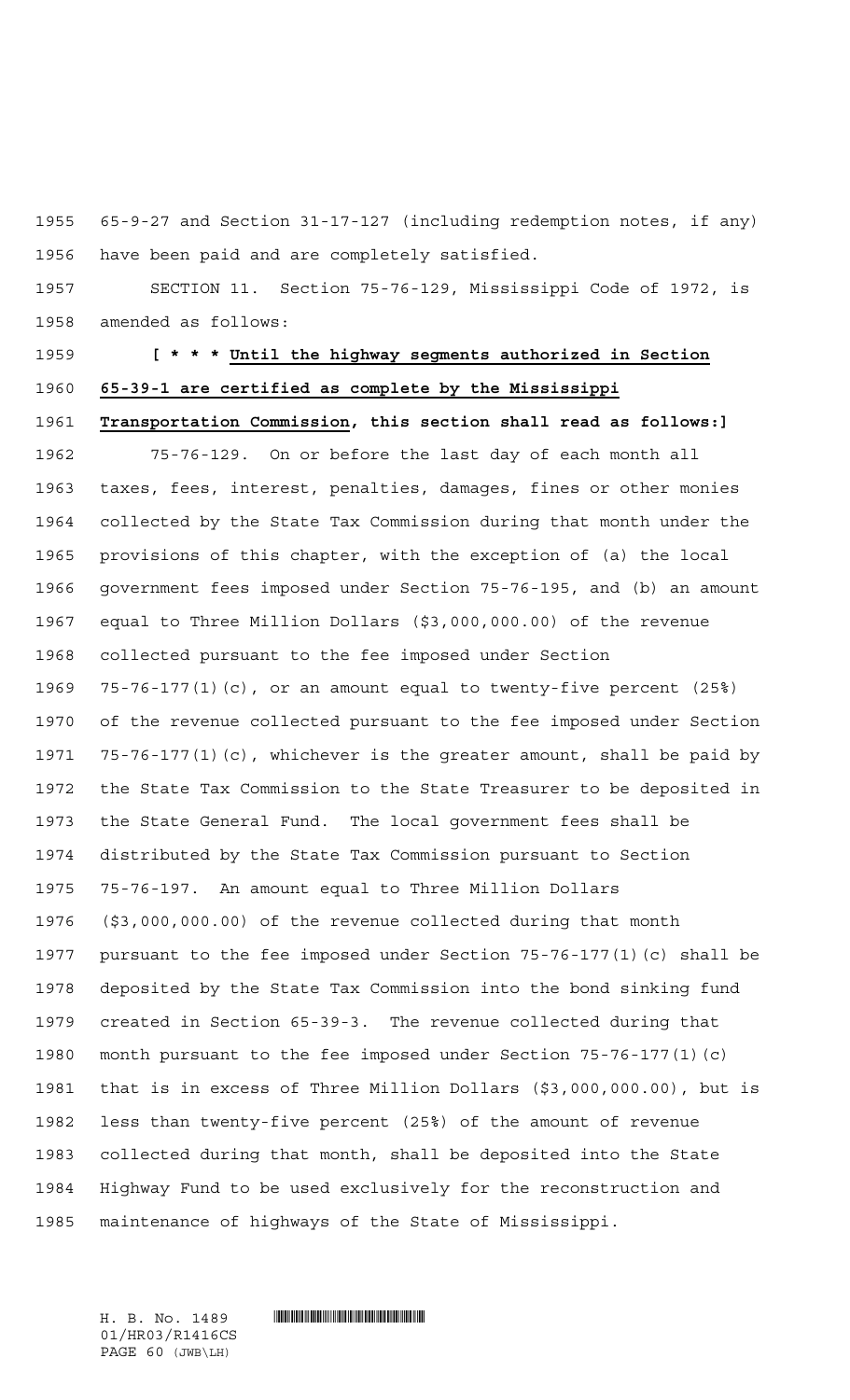### **[\*\*\* After the highway segments authorized in Section**

**65-39-1 are certified as complete by the Mississippi**

**Transportation Commission, this section shall read as follows:]**

 75-76-129. On or before the last day of each month, all taxes, fees, interest, penalties, damages, fines or other monies collected by the State Tax Commission during that month under the provisions of this chapter, with the exception of the local government fees imposed under Section 75-76-195, shall be paid by the State Tax Commission to the State Treasurer to be deposited in the State General Fund. The local government fees shall be distributed by the State Tax Commission pursuant to Section 75-76-197.

 SECTION 12. Section 25-3-33, Mississippi Code of 1972, is amended as follows:

 $H. B. No. 1489$  . HENROICE THE SET OF A SET OF A SET OF A SET OF A SET OF A SET OF A SET OF A SET OF A SET OF A SET OF A SET OF A SET OF A SET OF A SET OF A SET OF A SET OF A SET OF A SET OF A SET OF A SET OF A SET OF A SET 01/HR03/R1416CS **[Until January 1, 2004, this section shall read as follows:]** 25-3-33. The annual salaries of the following appointive state and district officials and employees are fixed as follows: Deputy Attorney General, not to exceed............ \$72,800.00 Assistant Attorneys General shall each receive annual salaries in an amount to be fixed by the Attorney General but not to exceed............................. 68,400.00 Military Department--National Guard: Adjutant General.............................. 80,000.00 Department of Banking and Consumer Finance: Commissioner.................................. 85,000.00 Chairman of the State Tax Commission (Commissioner of Revenue)..................... 91,000.00 Associate Commissioners, each...................... 42,000.00 Director of Emergency Management Agency............ 65,000.00 Department of Public Safety: Commissioner of Public Safety................. 80,000.00 Director, Office of Mississippi

PAGE 61 (JWB\LH)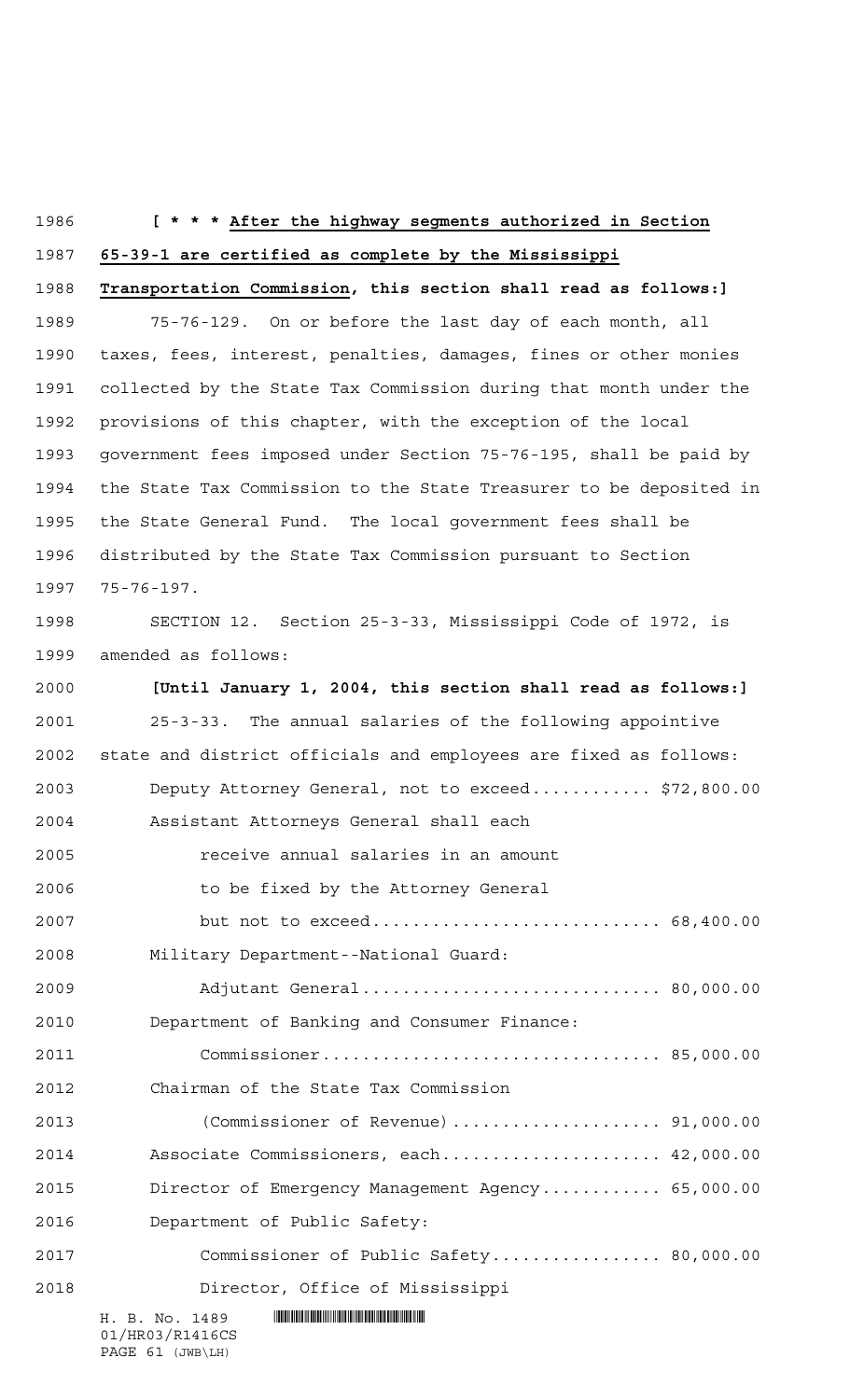| 2019 | Highway Safety Patrol, or                   |  |
|------|---------------------------------------------|--|
| 2020 |                                             |  |
| 2021 | Director, Office of Support Services,       |  |
| 2022 |                                             |  |
| 2023 | Department of Human Services:               |  |
| 2024 | Director, not to exceed 85,000.00           |  |
| 2025 | Workers' Compensation Commission:           |  |
| 2026 |                                             |  |
| 2027 |                                             |  |
| 2028 |                                             |  |
| 2029 | Administrative Judge, each 75,000.00        |  |
| 2030 | Archives and History:                       |  |
| 2031 | Director, not to exceed 70,000.00           |  |
| 2032 |                                             |  |
| 2033 | State Oil and Gas Board:                    |  |
| 2034 |                                             |  |
| 2035 | Educational Television Authority:           |  |
| 2036 |                                             |  |
| 2037 | Director, Mississippi Library Commission,   |  |
| 2038 |                                             |  |
| 2039 | Executive Secretary, Public Service         |  |
| 2040 |                                             |  |
| 2041 | Parole Board:                               |  |
| 2042 |                                             |  |
| 2043 | Administrative Assistant for                |  |
| 2044 | Parole Matters 42,000.00                    |  |
| 2045 | Members, each 44,000.00                     |  |
| 2046 | Governor's State Bond Advisory Division:    |  |
| 2047 |                                             |  |
| 2048 | Employment Security Commission:             |  |
| 2049 | Executive Director, not to exceed 70,000.00 |  |
| 2050 | Executive Director, Department of           |  |
| 2051 | Mental Health, to be determined by the      |  |
|      | H. B. No. 1489<br>01/HR03/R1416CS           |  |

PAGE 62 (JWB\LH)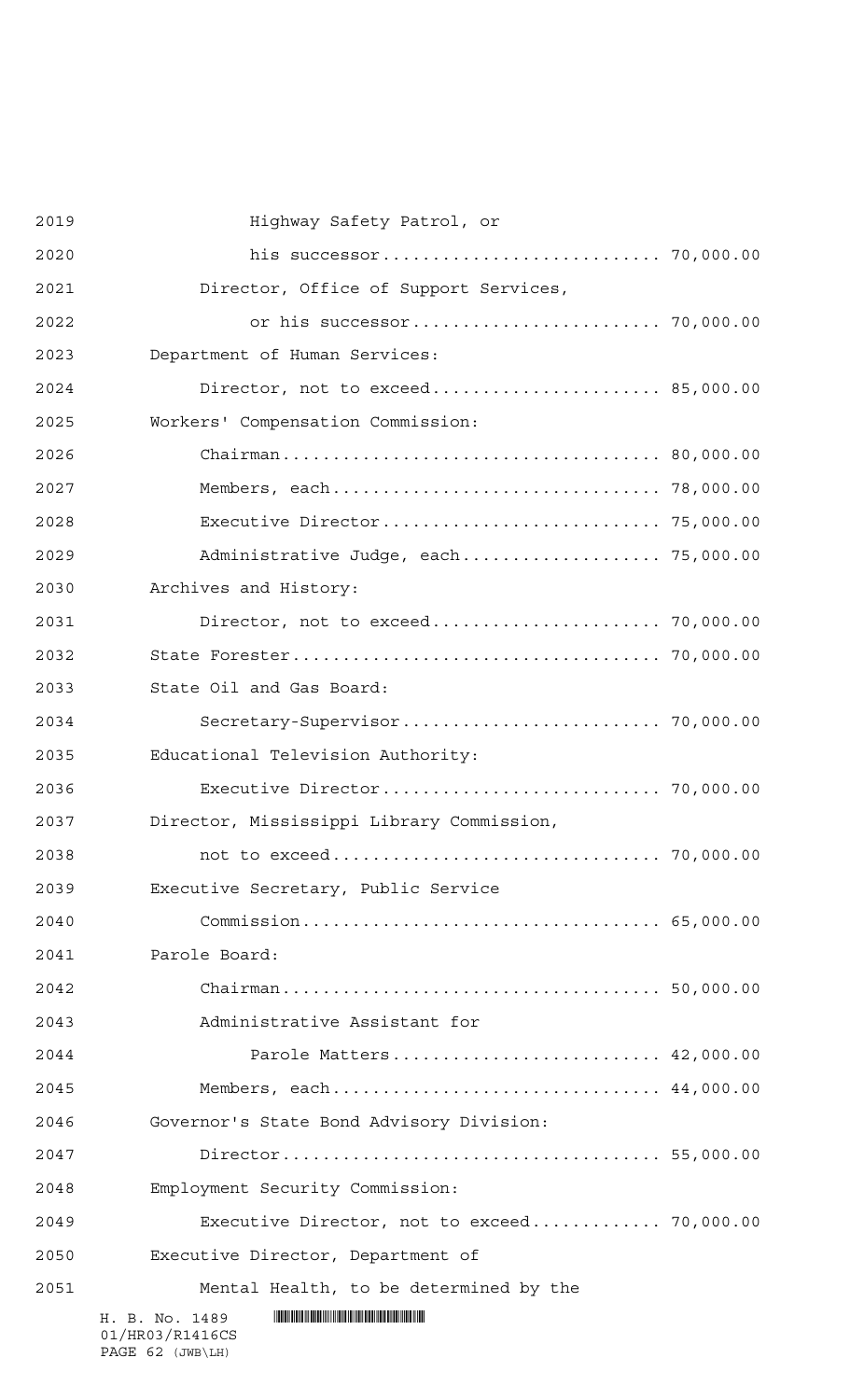| 2052 | State Board of Mental Health, not                   |  |
|------|-----------------------------------------------------|--|
| 2053 |                                                     |  |
| 2054 | Director, Division of Medicaid,                     |  |
| 2055 |                                                     |  |
| 2056 | Director, State Department of Transportation,       |  |
| 2057 | not to exceed 85,000.00                             |  |
| 2058 | State Entomologist 65,000.00                        |  |
| 2059 |                                                     |  |
| 2060 | State Aid Engineer, Division of State               |  |
| 2061 |                                                     |  |
| 2062 | Executive Director, Judicial Performance            |  |
| 2063 |                                                     |  |
| 2064 | Executive Director, Department of Finance           |  |
| 2065 | and Administration 85,000.00                        |  |
| 2066 | Superintendent, Mississippi School for the          |  |
| 2067 | Blind, to be determined by the State                |  |
| 2068 | Board of Education, not to exceed 65,000.00         |  |
| 2069 | Superintendent, Mississippi School for the Deaf,    |  |
| 2070 | to be determined by the State Board                 |  |
| 2071 | of Education, not to exceed 65,000.00               |  |
| 2072 | Executive Director, State Fair Commission 65,000.00 |  |
| 2073 | Executive Director, Department of Wildlife,         |  |
| 2074 | Fisheries and Parks 80,000.00                       |  |
| 2075 | Executive Director, Department of Environmental     |  |
| 2076 |                                                     |  |
| 2077 | Executive Director, Pat Harrison Waterway           |  |
| 2078 |                                                     |  |
| 2079 | Executive Director, Pearl River Basin               |  |
| 2080 | Development District 61,000.00                      |  |
| 2081 | Executive Director, Pearl River Valley Water        |  |
| 2082 |                                                     |  |
| 2083 | Executive Director, Tombigbee River Valley          |  |
| 2084 | Water Management District 61,000.00                 |  |
|      | H. B. No. 1489<br>01/HR03/R1416CS                   |  |

PAGE 63 (JWB\LH)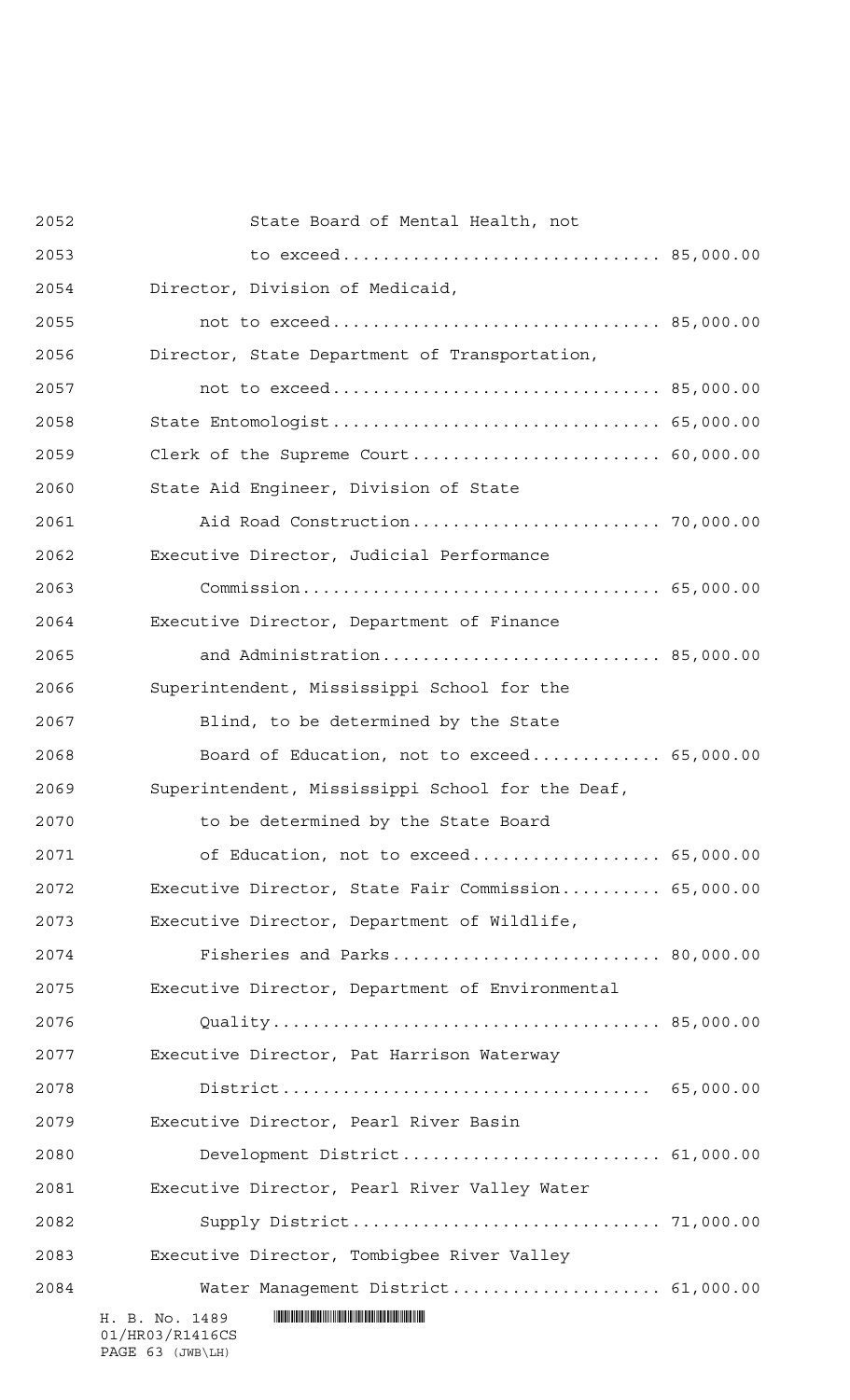| 2085 | Director, Soil and Water Conservation                 |  |
|------|-------------------------------------------------------|--|
| 2086 |                                                       |  |
| 2087 | Commissioner, Mississippi Department of               |  |
| 2088 |                                                       |  |
| 2089 | Executive Director, Mississippi Department of         |  |
| 2090 | Information Technology Services 85,000.00             |  |
| 2091 | Executive Director, Mississippi Industries            |  |
| 2092 |                                                       |  |
| 2093 | Director, Mississippi Bureau of Narcotics 60,000.00   |  |
| 2094 | Executive Secretary, State Veterans Affairs           |  |
| 2095 |                                                       |  |
| 2096 | Executive Officer, Veterans' Home Purchase            |  |
| 2097 |                                                       |  |
| 2098 | Chief Administrative Officer, Motor Vehicle           |  |
| 2099 |                                                       |  |
| 2100 | Stadium Manager, Mississippi Veterans                 |  |
| 2101 | Memorial Stadium 55,000.00                            |  |
| 2102 | Executive Director, Mississippi Arts                  |  |
| 2103 |                                                       |  |
| 2104 | Director, Mississippi Board of Nursing 60,000.00      |  |
| 2105 | Director, State Board of Pharmacy 60,000.00           |  |
| 2106 | Director, State Board of Public Contractors 50,000.00 |  |
| 2107 | Director, Real Estate Commission 55,000.00            |  |
| 2108 | Director of Support Services, Department              |  |
| 2109 | of Rehabilitation Services 80,000.00                  |  |
| 2110 | Executive Director, State Fire Academy 55,000.00      |  |
| 2111 | Executive Director, Law Enforcement                   |  |
| 2112 | Officers Training Academy 50,000.00                   |  |
| 2113 | Executive Director, State Board of                    |  |
| 2114 |                                                       |  |
| 2115 | Executive Director, Mississippi                       |  |
| 2116 |                                                       |  |
| 2117 | Executive Director, Mississippi                       |  |
|      | H. B. No. 1489<br>01/HR03/R1416CS                     |  |

PAGE 64 (JWB\LH)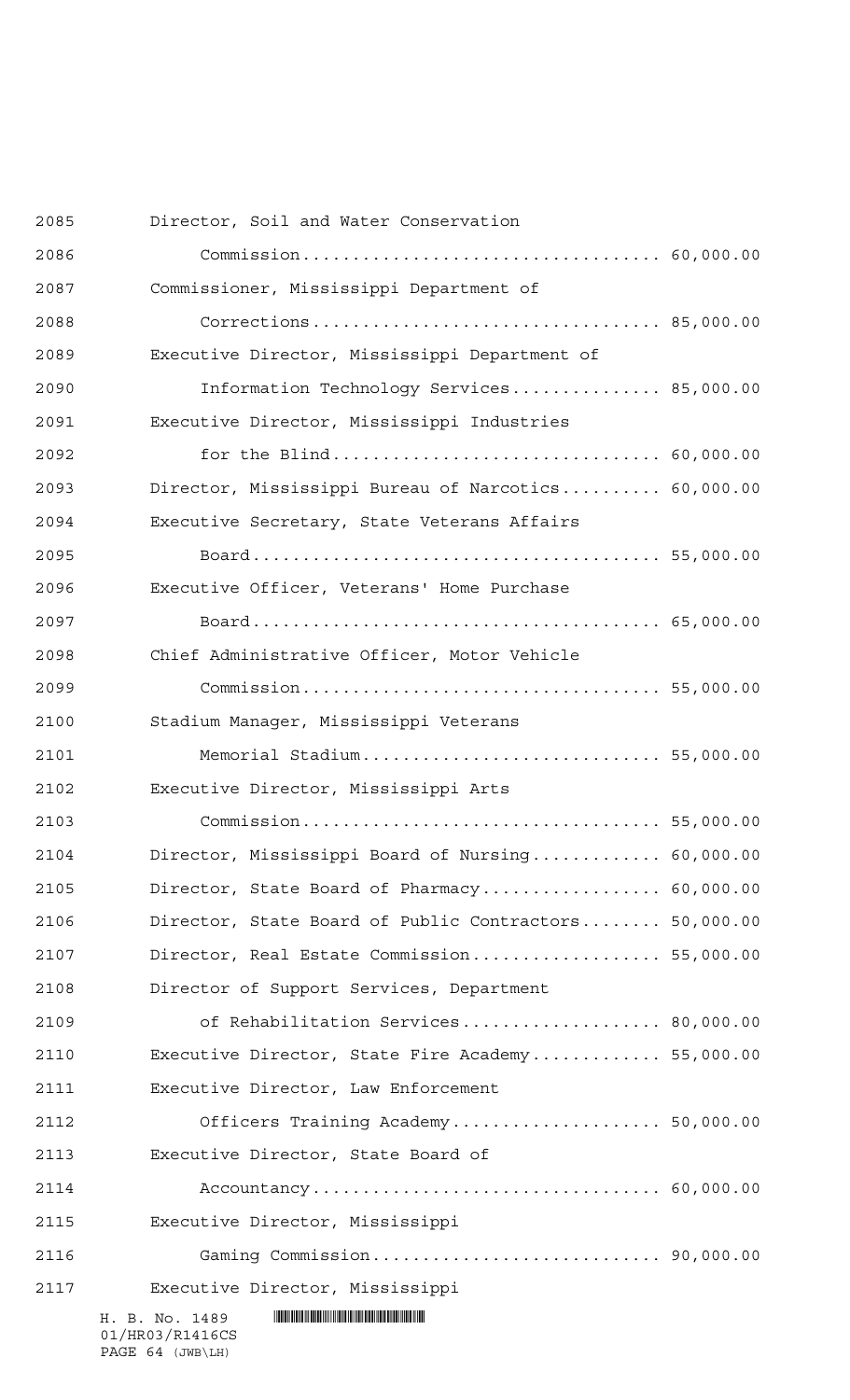| 2118 | Department of Marine Resources 70,000.00                                        |
|------|---------------------------------------------------------------------------------|
| 2119 | Executive Director, State Board of                                              |
| 2120 | Registration for Professional                                                   |
| 2121 | Engineers and Land Surveyors 55,000.00                                          |
| 2122 | Executive Director, Public Utilities                                            |
| 2123 |                                                                                 |
| 2124 | State Law Librarian 60,000.00                                                   |
| 2125 | State Personnel Director 75,000.00                                              |
| 2126 | Manager, Farmers Central Market,                                                |
| 2127 | Department of Agriculture and                                                   |
| 2128 |                                                                                 |
| 2129 |                                                                                 |
| 2130 | Executive Director, Mississippi Ethics                                          |
| 2131 |                                                                                 |
| 2132 | [From and after January 1, 2004, this section shall read as                     |
| 2133 | follows:]                                                                       |
| 2134 | 25-3-33. The annual salaries of the following appointive                        |
| 2135 | state and district officials and employees are fixed as follows:                |
| 2136 | Deputy Attorney General, not to exceed \$72,800.00                              |
| 2137 | Assistant Attorneys General shall each                                          |
| 2138 | receive annual salaries in an amount                                            |
| 2139 | to be fixed by the Attorney General                                             |
| 2140 | but not to exceed 68,400.00                                                     |
| 2141 | Military Department--National Guard:                                            |
| 2142 | Adjutant General 80,000.00                                                      |
| 2143 | Department of Banking and Consumer Finance:                                     |
| 2144 |                                                                                 |
| 2145 | Chairman of the State Tax Commission                                            |
| 2146 | (Commissioner of Revenue) $\ldots \ldots \ldots \ldots \ldots \ldots$ 91,000.00 |
| 2147 | Associate Commissioners, each 42,000.00                                         |
| 2148 | Director of Emergency Management Agency 65,000.00                               |
| 2149 | Department of Public Safety:                                                    |
| 2150 | Commissioner of Public Safety 80,000.00                                         |
|      | H. B. No. 1489<br>01/HR03/R1416CS                                               |

PAGE 65 (JWB\LH)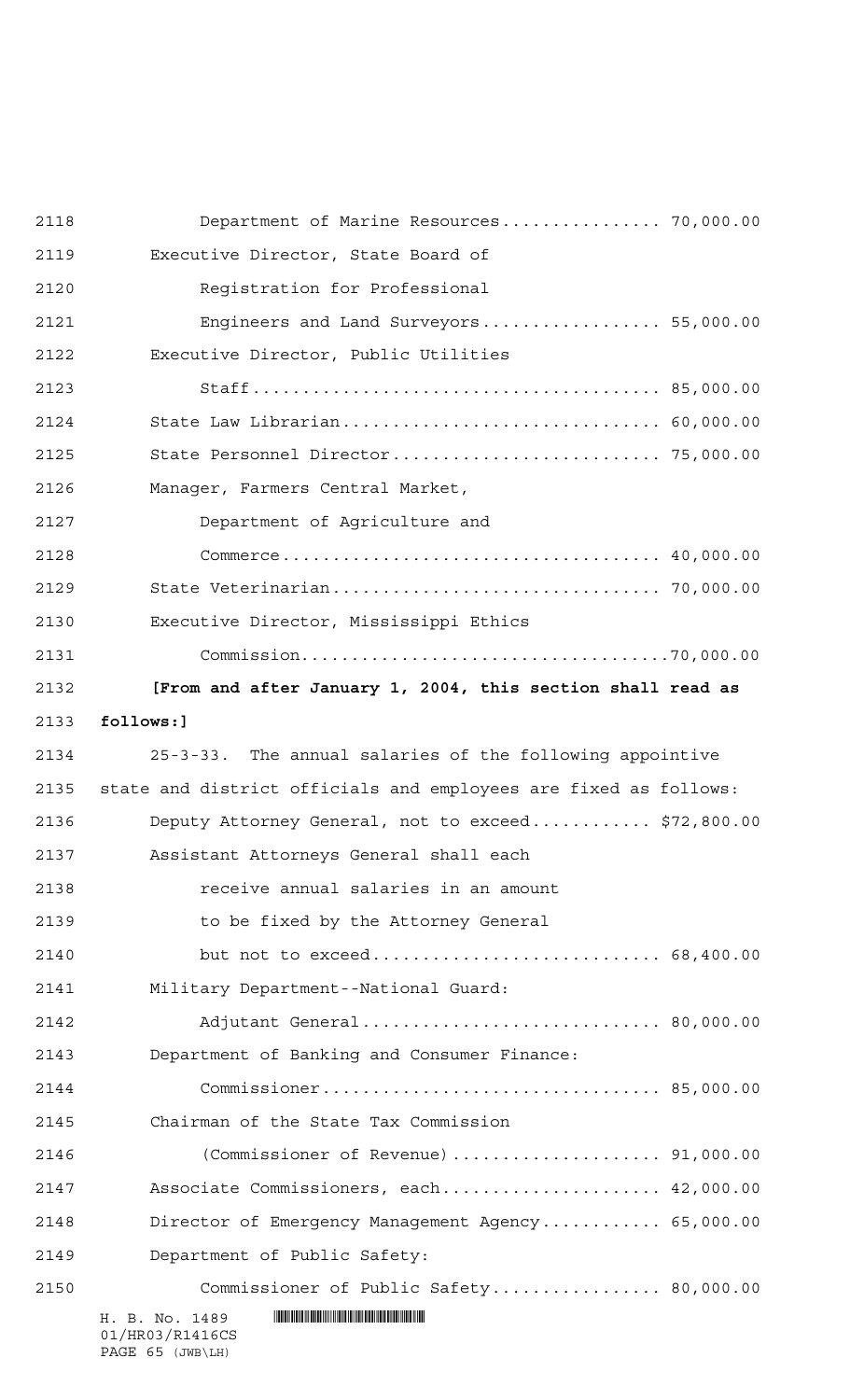| 2151 | Director, Office of Mississippi             |  |
|------|---------------------------------------------|--|
| 2152 | Highway Safety Patrol, or                   |  |
| 2153 |                                             |  |
| 2154 | Director, Office of Support Services,       |  |
| 2155 |                                             |  |
| 2156 | Department of Human Services:               |  |
| 2157 | Director, not to exceed 85,000.00           |  |
| 2158 | Workers' Compensation Commission:           |  |
| 2159 |                                             |  |
| 2160 |                                             |  |
| 2161 |                                             |  |
| 2162 | Administrative Judge, each 75,000.00        |  |
| 2163 | Archives and History:                       |  |
| 2164 | Director, not to exceed 70,000.00           |  |
| 2165 |                                             |  |
| 2166 | State Oil and Gas Board:                    |  |
| 2167 |                                             |  |
| 2168 | Educational Television Authority:           |  |
| 2169 |                                             |  |
| 2170 | Director, Mississippi Library Commission,   |  |
| 2171 |                                             |  |
| 2172 | Executive Secretary, Public Service         |  |
| 2173 |                                             |  |
| 2174 | Parole Board:                               |  |
| 2175 |                                             |  |
| 2176 | Administrative Assistant for                |  |
| 2177 | Parole Matters 42,000.00                    |  |
| 2178 | Members, each 44,000.00                     |  |
| 2179 | Governor's State Bond Advisory Division:    |  |
| 2180 |                                             |  |
| 2181 | Employment Security Commission:             |  |
| 2182 | Executive Director, not to exceed 70,000.00 |  |
| 2183 | Executive Director, Department of           |  |
|      | H. B. No. 1489<br>01/HR03/R1416CS           |  |

PAGE 66 (JWB\LH)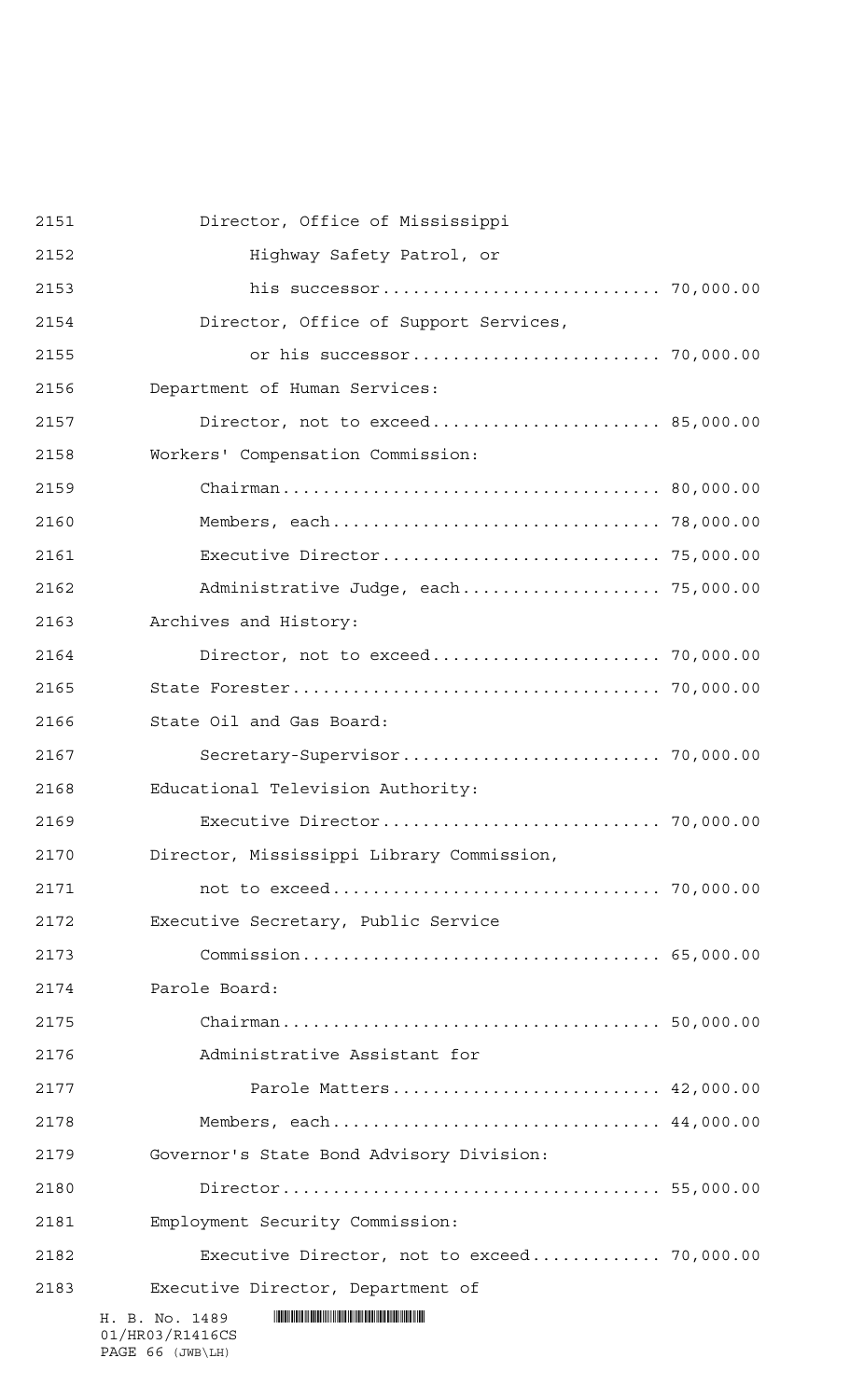| 2184 | Mental Health, to be determined by the              |  |
|------|-----------------------------------------------------|--|
| 2185 | State Board of Mental Health, not                   |  |
| 2186 | to exceed 85,000.00                                 |  |
| 2187 | Director, Division of Medicaid,                     |  |
| 2188 |                                                     |  |
| 2189 | Chairman of the Mississippi Transportation          |  |
| 2190 | Commission, Executive Director 91,000.00            |  |
| 2191 | Associate Transportation Commissioners 42,000.00    |  |
| 2192 | State Entomologist 65,000.00                        |  |
| 2193 | Clerk of the Supreme Court 60,000.00                |  |
| 2194 | State Aid Engineer, Division of State               |  |
| 2195 | Aid Road Construction 70,000.00                     |  |
| 2196 | Executive Director, Judicial Performance            |  |
| 2197 |                                                     |  |
| 2198 | Executive Director, Department of Finance           |  |
| 2199 | and Administration 85,000.00                        |  |
| 2200 | Superintendent, Mississippi School for the          |  |
| 2201 | Blind, to be determined by the State                |  |
| 2202 | Board of Education, not to exceed 65,000.00         |  |
| 2203 | Superintendent, Mississippi School for the Deaf,    |  |
| 2204 | to be determined by the State Board                 |  |
| 2205 | of Education, not to exceed 65,000.00               |  |
| 2206 | Executive Director, State Fair Commission 65,000.00 |  |
| 2207 | Executive Director, Department of Wildlife,         |  |
| 2208 | Fisheries and Parks 80,000.00                       |  |
| 2209 | Executive Director, Department of Environmental     |  |
| 2210 |                                                     |  |
| 2211 | Executive Director, Pat Harrison Waterway           |  |
| 2212 |                                                     |  |
| 2213 | Executive Director, Pearl River Basin               |  |
| 2214 |                                                     |  |
| 2215 | Executive Director, Pearl River Valley Water        |  |
| 2216 |                                                     |  |
|      | H. B. No. 1489<br>01/HR03/R1416CS                   |  |

PAGE 67 (JWB\LH)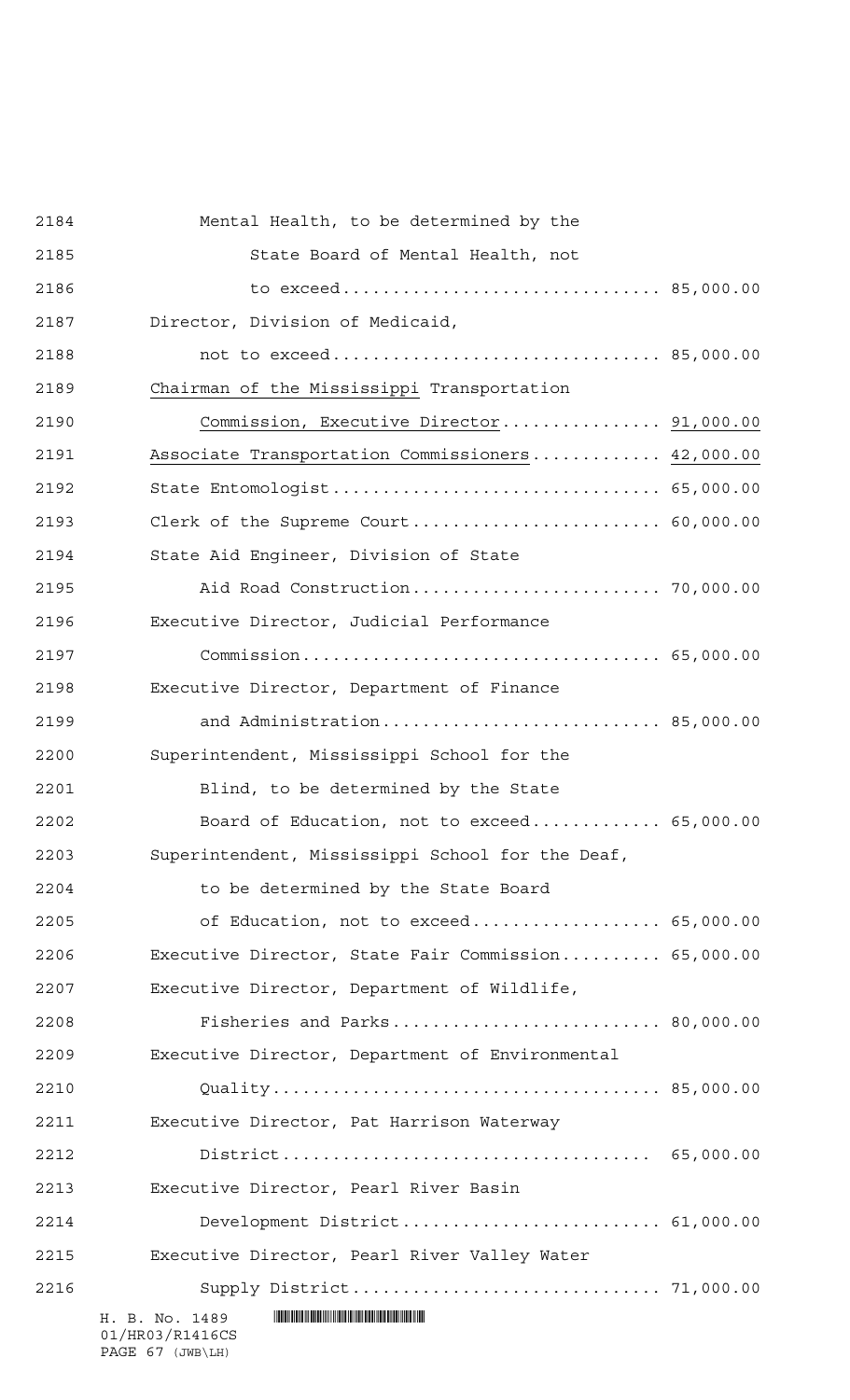| 2217 | Executive Director, Tombigbee River Valley            |  |
|------|-------------------------------------------------------|--|
| 2218 | Water Management District 61,000.00                   |  |
| 2219 | Director, Soil and Water Conservation                 |  |
| 2220 |                                                       |  |
| 2221 | Commissioner, Mississippi Department of               |  |
| 2222 |                                                       |  |
| 2223 | Executive Director, Mississippi Department of         |  |
| 2224 | Information Technology Services 85,000.00             |  |
| 2225 | Executive Director, Mississippi Industries            |  |
| 2226 |                                                       |  |
| 2227 | Director, Mississippi Bureau of Narcotics 60,000.00   |  |
| 2228 | Executive Secretary, State Veterans Affairs           |  |
| 2229 |                                                       |  |
| 2230 | Executive Officer, Veterans' Home Purchase            |  |
| 2231 |                                                       |  |
| 2232 | Chief Administrative Officer, Motor Vehicle           |  |
| 2233 |                                                       |  |
| 2234 | Stadium Manager, Mississippi Veterans                 |  |
| 2235 | Memorial Stadium 55,000.00                            |  |
| 2236 | Executive Director, Mississippi Arts                  |  |
| 2237 |                                                       |  |
| 2238 | Director, Mississippi Board of Nursing 60,000.00      |  |
| 2239 | Director, State Board of Pharmacy 60,000.00           |  |
| 2240 | Director, State Board of Public Contractors 50,000.00 |  |
| 2241 | Director, Real Estate Commission 55,000.00            |  |
| 2242 | Director of Support Services, Department              |  |
| 2243 | of Rehabilitation Services 80,000.00                  |  |
| 2244 | Executive Director, State Fire Academy 55,000.00      |  |
| 2245 | Executive Director, Law Enforcement                   |  |
| 2246 | Officers Training Academy 50,000.00                   |  |
| 2247 | Executive Director, State Board of                    |  |
| 2248 |                                                       |  |
| 2249 | Executive Director, Mississippi                       |  |
|      | H. B. No. 1489<br>01/HR03/R1416CS                     |  |

PAGE 68 (JWB\LH)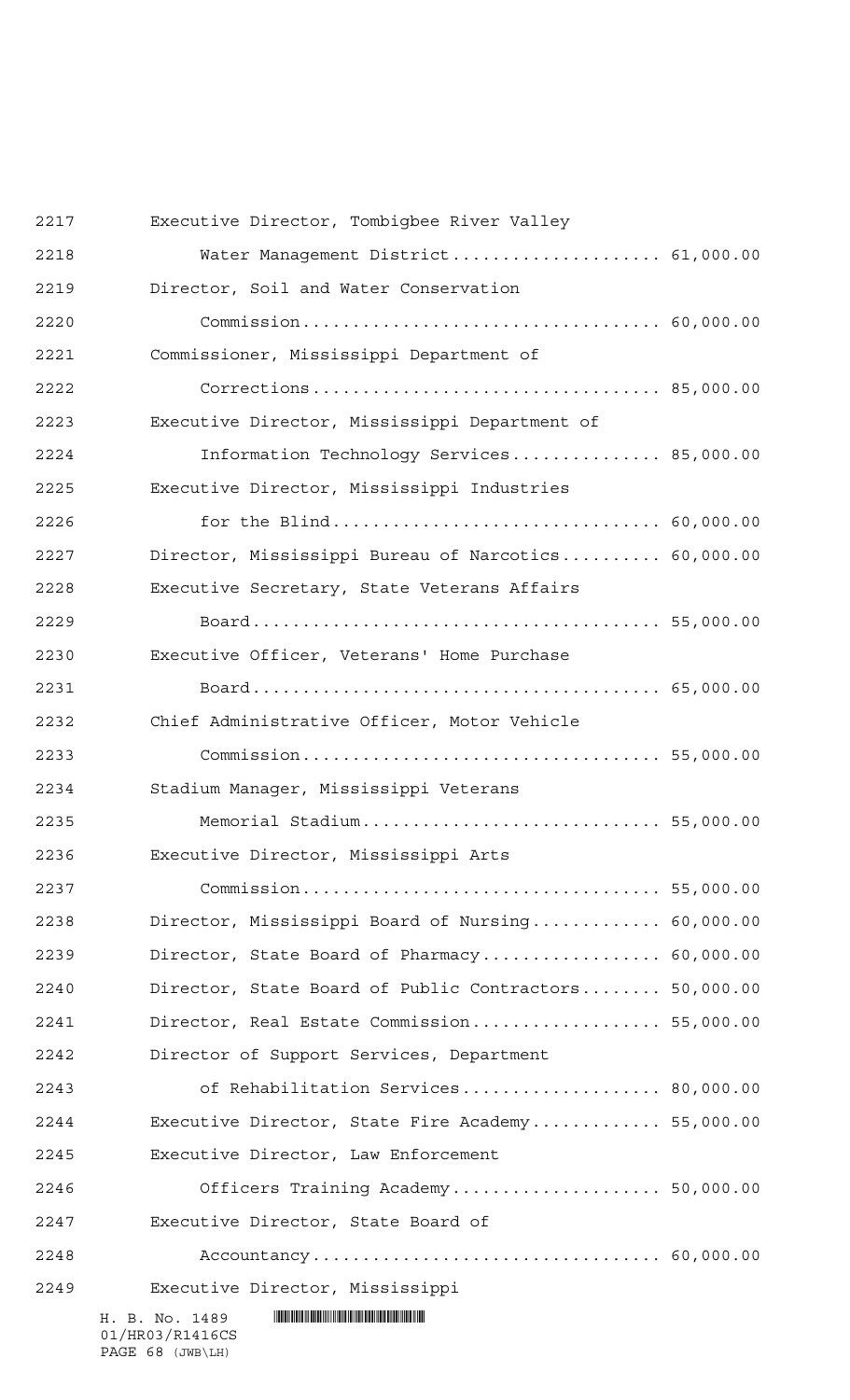| 2250 |                                                               |
|------|---------------------------------------------------------------|
| 2251 | Executive Director, Mississippi                               |
| 2252 | Department of Marine Resources 70,000.00                      |
| 2253 | Executive Director, State Board of                            |
| 2254 | Reqistration for Professional                                 |
| 2255 | Engineers and Land Surveyors 55,000.00                        |
| 2256 | Executive Director, Public Utilities                          |
| 2257 |                                                               |
| 2258 |                                                               |
| 2259 |                                                               |
| 2260 | Manager, Farmers Central Market,                              |
| 2261 | Department of Agriculture and                                 |
| 2262 |                                                               |
| 2263 |                                                               |
| 2264 | Executive Director, Mississippi Ethics                        |
| 2265 |                                                               |
| 2266 | SECTION 13. Section 25-3-31, Mississippi Code of 1972, is     |
| 2267 | amended as follows:                                           |
| 2268 | [Until January 1, 2004, this section shall read as follows:]  |
| 2269 | 25-3-31. The annual salaries of the following elected state   |
|      |                                                               |
| 2270 | and district officers are fixed as follows:                   |
| 2271 |                                                               |
| 2272 |                                                               |
| 2273 |                                                               |
| 2274 |                                                               |
| 2275 |                                                               |
| 2276 | State Auditor of Public Accounts 75,000.00                    |
| 2277 | Commissioner of Agriculture and Commerce 75,000.00            |
| 2278 | Transportation Commissioners 65,000.00                        |
| 2279 | Public Service Commissioners 65,000.00                        |
| 2280 | The above fixed salary of the Governor shall be the reference |
| 2281 | amount utilized in computing average compensation and earned  |
| 2282 | compensation pursuant to Section 25-11-103 (f) and Section    |

01/HR03/R1416CS PAGE 69 (JWB\LH)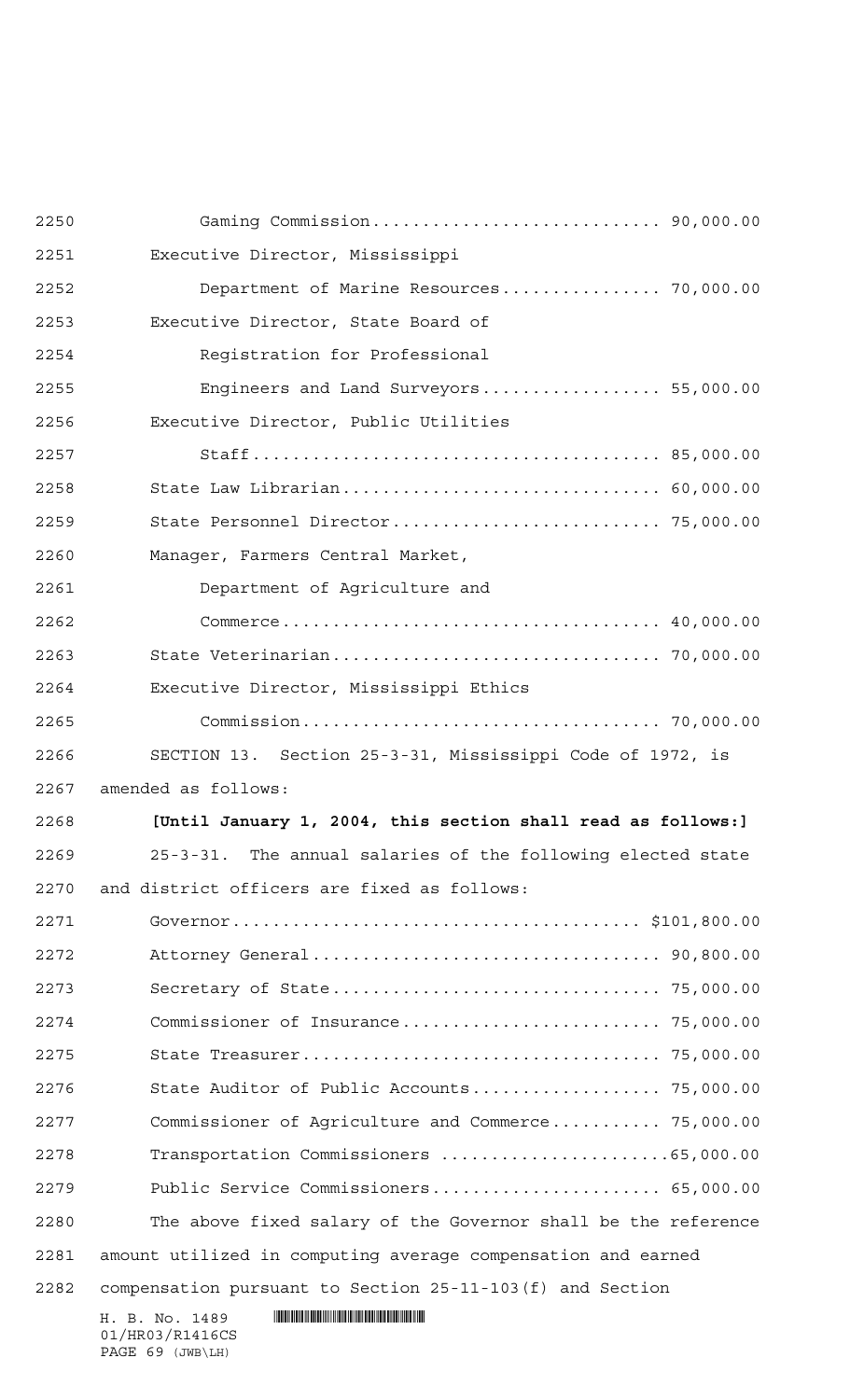25-11-103(k) and to related sections which require such

computations.

 **[From and after January 1, 2004, this section shall read as follows:]**

 25-3-31. The annual salaries of the following elected state and district officers are fixed as follows:

 Governor......................................... \$101,800.00 Attorney General................................... 90,800.00 Secretary of State................................. 75,000.00 Commissioner of Insurance.......................... 75,000.00 State Treasurer.................................... 75,000.00 State Auditor of Public Accounts................... 75,000.00 Commissioner of Agriculture and Commerce........... 75,000.00 **\*\*\***

 Public Service Commissioners....................... 65,000.00 The above fixed salary of the Governor shall be the reference amount utilized in computing average compensation and earned compensation pursuant to Section 25-11-103(f) and Section 25-11-103(k) and to related sections which require such computations.

 SECTION 14. Section 23-15-193, Mississippi Code of 1972, is amended as follows:

 23-15-193. At the election in 2003, and every four (4) years thereafter, there shall be elected a Governor, Lieutenant Governor, Secretary of State, Auditor of Public Accounts, State Treasurer, Attorney General, three (3) public service commissioners, **\*\*\*** Commissioner of Insurance, Commissioner of Agriculture and Commerce, Senators and members of the House of Representatives in the Legislature, district attorneys for the several districts, clerks of the circuit and chancery courts of the several counties, as well as sheriffs, coroners, assessors, surveyors and members of the boards of supervisors, justice court judges and constables, and all other officers to be elected by the

 $H. B. No. 1489$  . HENDER THE SET OF STATE SET OF STATE SET OF STATE SET OF STATE SET OF STATE SET OF STATE SET OF STATE SET OF STATE SET OF STATE SET OF STATE SET OF STATE SET OF STATE SET OF STATE SET OF STATE SET OF STATE 01/HR03/R1416CS PAGE 70 (JWB\LH)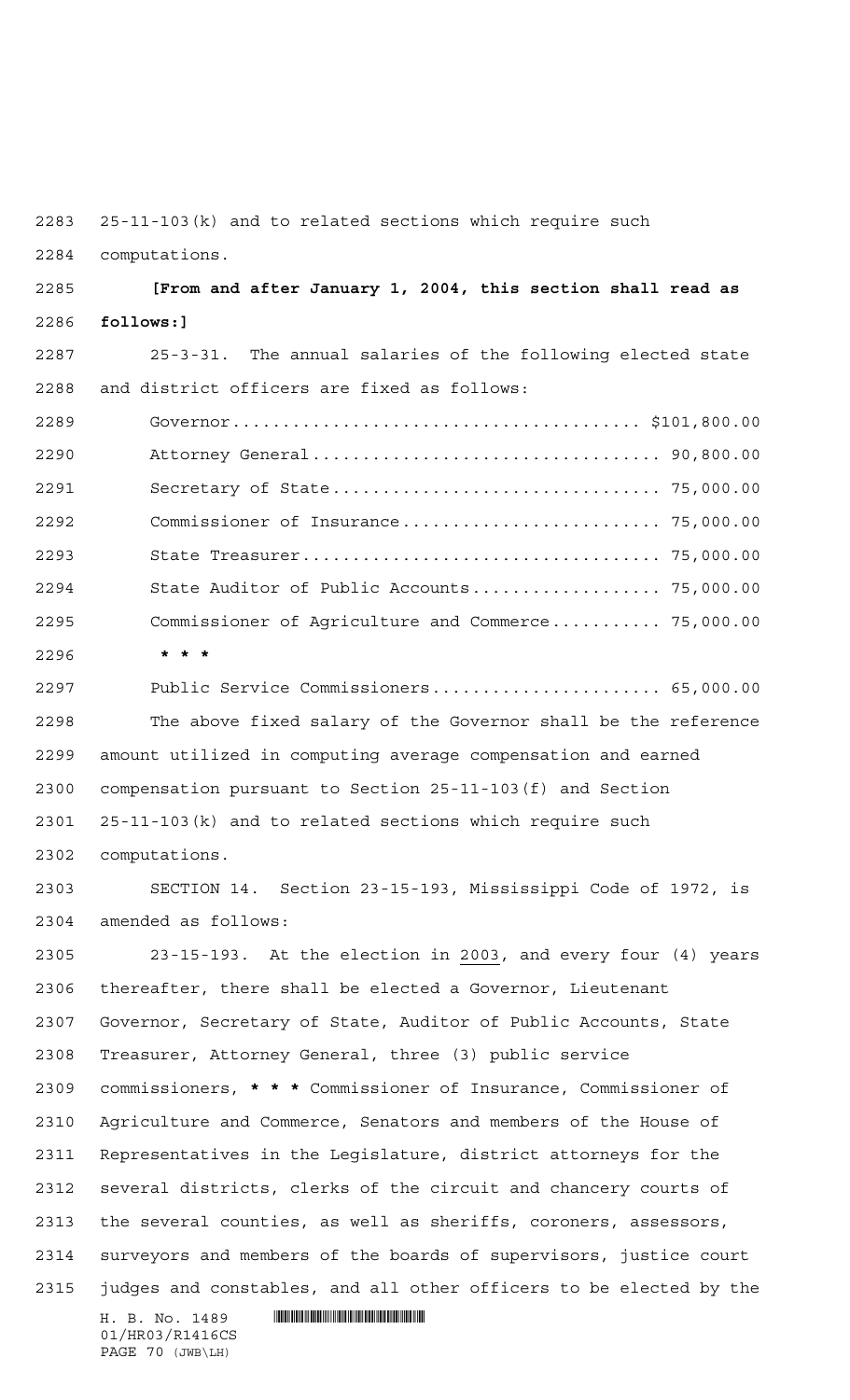people at the general state election. All such officers shall hold their offices for a term of four (4) years, and until their successors are elected and qualified. The state officers shall be elected in the manner prescribed in Section 140 of the Constitution.

 SECTION 15. Section 23-15-297, Mississippi Code of 1972, is amended as follows:

 23-15-297. All candidates upon entering the race for party nominations for office shall first pay to the proper officer as provided for in Section 23-15-299 for each primary election the following amounts:

 (a) Candidates for Governor not to exceed Three Hundred Dollars (\$300.00).

 (b) Candidates for Lieutenant Governor, Attorney General, Secretary of State, State Treasurer, Auditor of Public Accounts, Commissioner of Insurance, Commissioner of Agriculture and Commerce **\*\*\*** and State Public Service Commissioner, not to exceed Two Hundred Dollars (\$200.00).

 (c) Candidates for district attorney, not to exceed One Hundred Dollars (\$100.00).

 (d) Candidates for State Senator, State Representative, sheriff, chancery clerk, circuit clerk, tax assessor, tax collector, county attorney, county superintendent of education and board of supervisors, not to exceed Fifteen Dollars (\$15.00).

 (e) Candidates for county surveyor, county coroner, justice court judge and constable, not to exceed Ten Dollars (\$10.00).

 (f) Candidates for United States Senator, not to exceed Three Hundred Dollars (\$300.00).

 (g) Candidates for United States Representative, not to exceed Two Hundred Dollars (\$200.00).

 SECTION 16. Section 23-15-881, Mississippi Code of 1972, is amended as follows:

 $H. B. No. 1489$  . HENROICE THE SET OF A SET OF A SET OF A SET OF A SET OF A SET OF A SET OF A SET OF A SET OF A SET OF A SET OF A SET OF A SET OF A SET OF A SET OF A SET OF A SET OF A SET OF A SET OF A SET OF A SET OF A SET 01/HR03/R1416CS PAGE 71 (JWB\LH)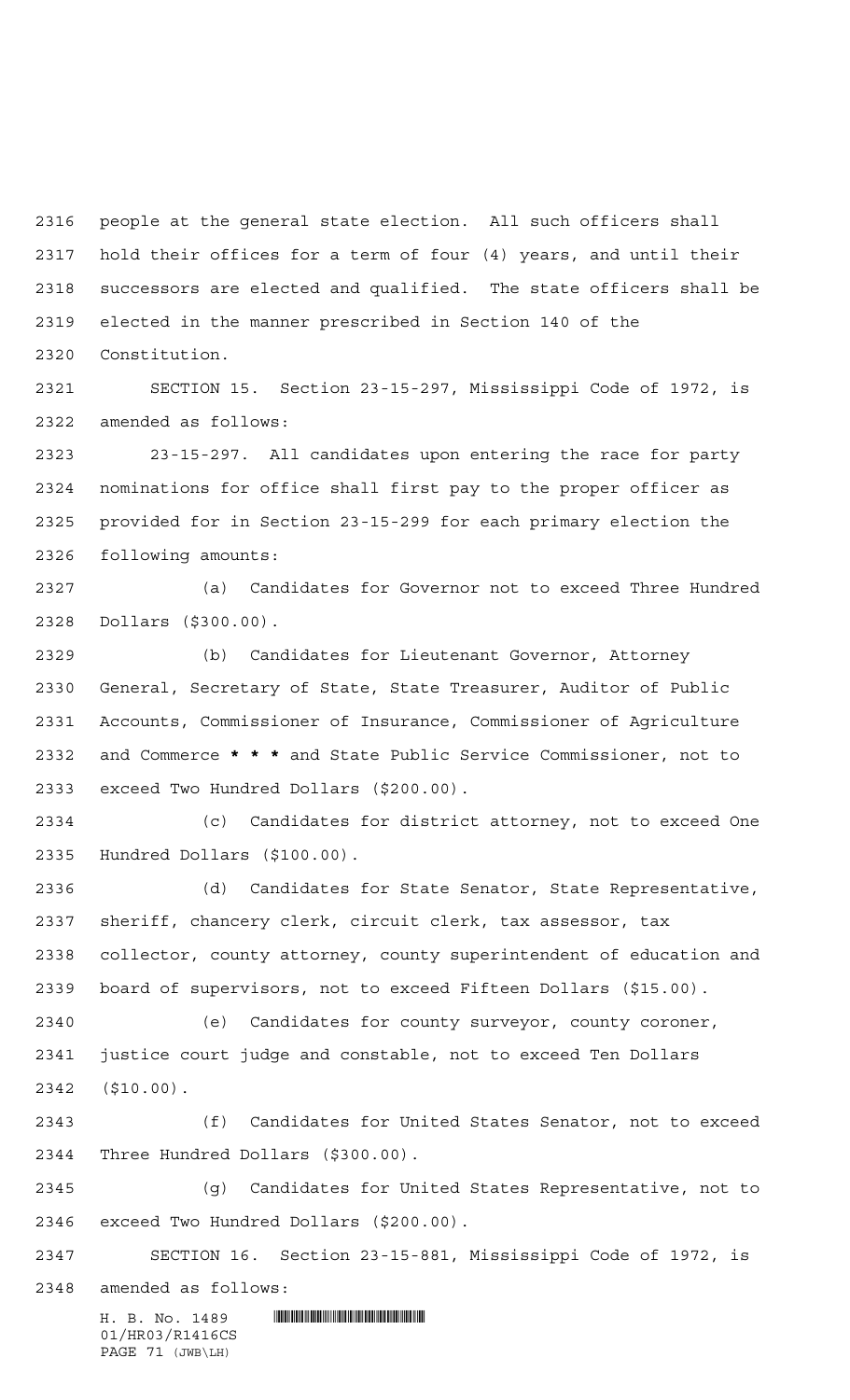23-15-881. It shall be unlawful for the **\*\*\*** board of supervisors of any county or any member of the board of supervisors of such county, to employ, during the months of May, June, July and August of any year in which a general primary election is held for the nomination and election of members of the **\*\*\*** boards of supervisors, a greater number of persons to work and maintain the **\*\*\*** public roads in any supervisors district of the county **\*\*\*** than the average number of persons employed for similar purposes in such **\*\*\*** supervisors district, as the case may be, during the months of May, June, July and August of the three (3) years immediately preceding the year in which such general primary election is held. It shall be unlawful for **\*\*\*** the board of supervisors of any county to expend out of the **\*\*\*** road funds of the county or any supervisors district thereof, **\*\*\*** in the payment of wages or other compensation for labor performed in working and maintaining the **\*\*\*** public roads of any supervisors district of the county **\*\*\*** during the months of May, June, July and August of such election year, a total amount in excess of the average total amount expended for such labor, in such **\*\*\*** supervisors district **\*\*\*** during the corresponding four (4) months' period of the three (3) years immediately preceding.

 It shall be the duty of the **\*\*\*** board of supervisors of each county, respectively, to keep sufficient records of the numbers of employees and expenditures made for labor on the **\*\*\*** public roads of each supervisors district, for the months of May, June, July and August of each year, to show the number of persons employed for such work in each **\*\*\*** supervisors district **\*\*\*** during said four (4) months' period, and the total amount expended in the payment of salaries and other compensation to such employees, so that it may be ascertained, from an examination of such records, whether or not the provisions of this chapter have

been violated.

 $H. B. No. 1489$  . HENROICE THE SET OF A SET OF A SET OF A SET OF A SET OF A SET OF A SET OF A SET OF A SET OF A SET OF A SET OF A SET OF A SET OF A SET OF A SET OF A SET OF A SET OF A SET OF A SET OF A SET OF A SET OF A SET

01/HR03/R1416CS PAGE 72 (JWB\LH)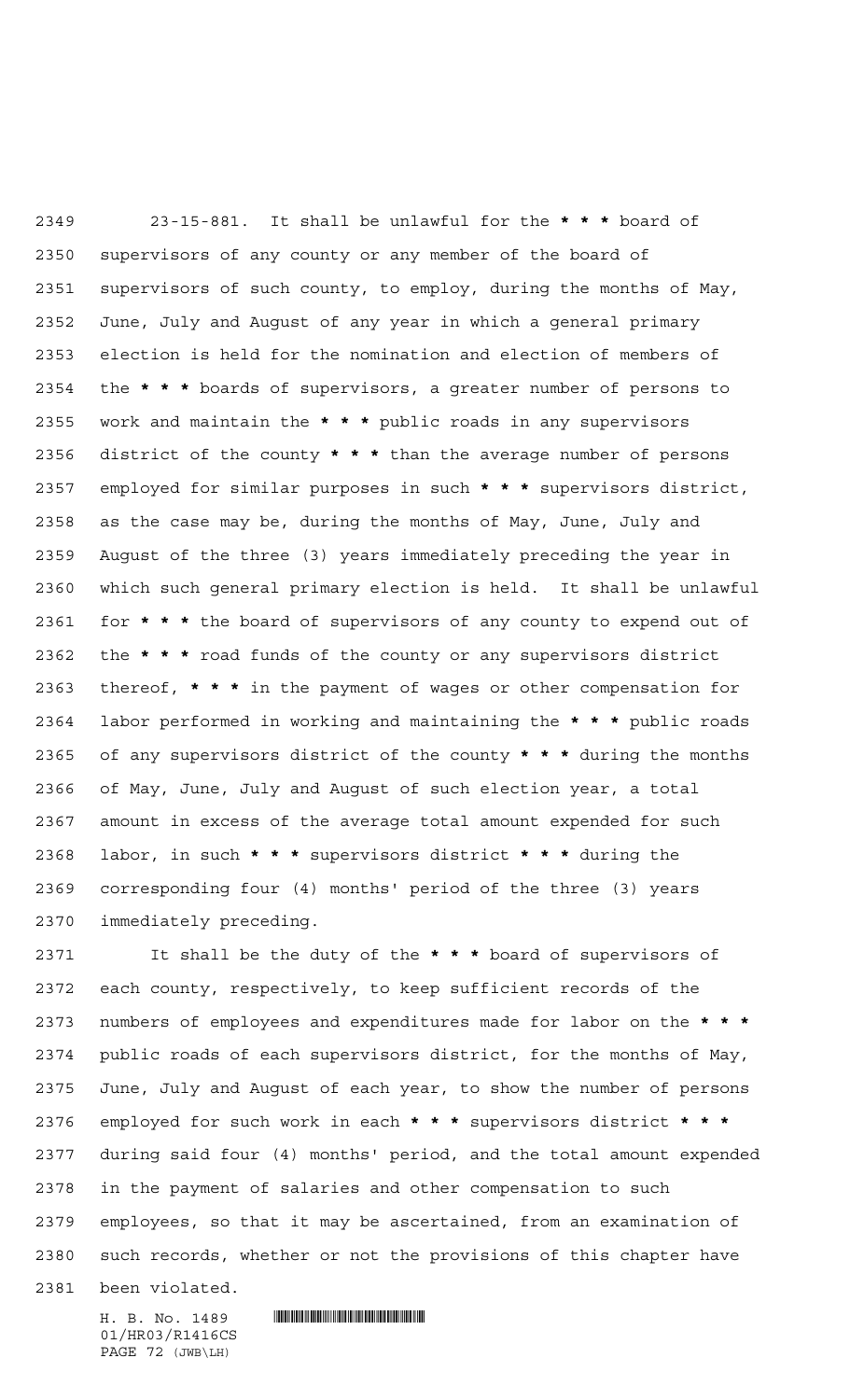It is provided, however, because of the abnormal conditions existing in certain counties of the state due to recent floods in which roads and bridges have been materially damaged or washed away and destroyed, if the board of supervisors in any county passes a resolution as provided in Section 19-9-11, Mississippi Code of 1972, for the emergency issuance of road and bridge bonds, the provisions of this section shall not be applicable to or in force concerning the board of supervisors during the calendar year 1955.

 SECTION 17. Section 23-15-883, Mississippi Code of 1972, is amended as follows:

 23-15-883. The restriction imposed upon the **\*\*\*** boards of supervisors of the several counties in the employment of labor to work and maintain the **\*\*\*** public roads of the several supervisors' districts of the county, as provided in Section 23-15-881, shall not apply to road contractors or bridge contractors engaged in the construction or maintenance of **\*\*\*** county roads under contracts awarded by the Mississippi Transportation Commission, or the board of supervisors **\*\*\*** where such contracts shall have been awarded to the lowest responsible bidder, after legal advertisement, as provided by law; nor shall the restriction imposed in Section 23-15-881 apply to the labor employed by such road contractors or bridge contractors in carrying out such contracts. Nor shall the provisions of this chapter apply to the employment by the **\*\*\*** board of supervisors **\*\*\*** of extra labor employed to make repairs upon the **\*\*\*** county roads or bridges, in cases where such **\*\*\*** county roads or bridges, have been damaged or destroyed by severe storms, floods or other unforeseen disasters.

 SECTION 18. Section 23-15-887, Mississippi Code of 1972, is amended as follows:

 23-15-887. If any member of the **\*\*\*** board of supervisors, or the mayor or any member of the board of aldermen or other

 $H. B. No. 1489$  . HENDER THE SET OF STATE SET OF STATE SET OF STATE SET OF STATE SET OF STATE SET OF STATE SET OF STATE SET OF STATE SET OF STATE SET OF STATE SET OF STATE SET OF STATE SET OF STATE SET OF STATE SET OF STATE 01/HR03/R1416CS PAGE 73 (JWB\LH)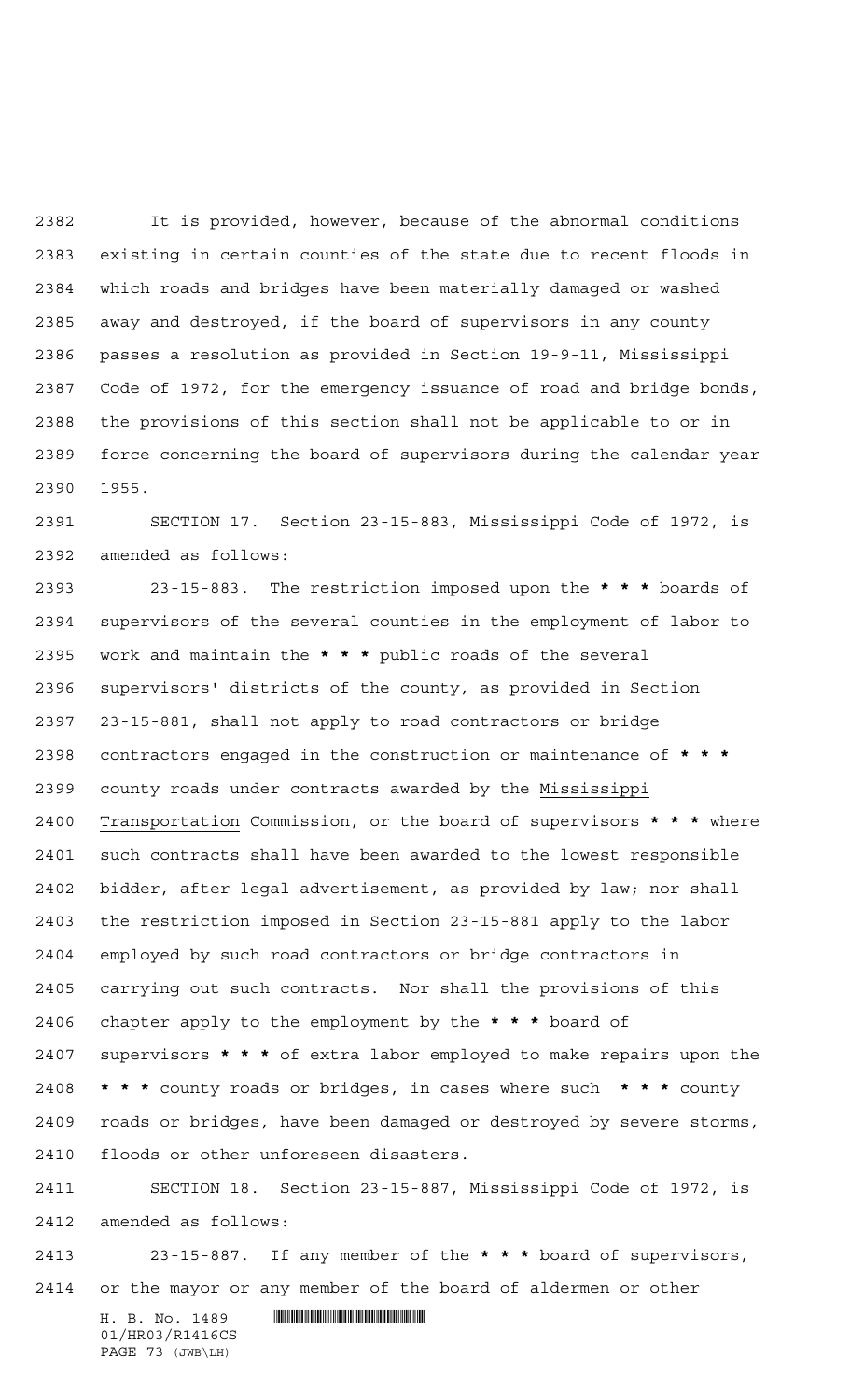governing authority of any municipality, shall violate the provisions of this article, he shall be guilty of a misdemeanor, and upon conviction thereof, shall be punished by a fine of not less than One Hundred Dollars (\$100.00) nor more than Five Hundred Dollars (\$500.00), or by imprisonment in the county jail for a term not to exceed six (6) months, or by both such fine and imprisonment.

 SECTION 19. Section 65-1-5, Mississippi Code of 1972, is amended as follows:

**[Until January 1, 2004, this section shall read as follows:]**

 65-1-5. When the transportation commissioners enter upon the duties of their office, the transportation commission shall meet and organize by the election of one (1) of its members to serve as chairman of the commission for the four-year term for which the commissioner shall have been elected. The commission, a majority of which shall constitute a quorum, shall meet in regular session on the second Tuesday of each month at the office of the commission in Jackson, Mississippi; and at such regular sessions the commission may hear, continue and determine any and all matters coming before it. The commission may hold special sessions at the call of the executive director or the chairman at such times and places in this state as either of them may deem necessary. At such special sessions it may hear, continue, consider and determine any and all matters coming before it, provided that at least five (5) days' notice of such meetings shall be given to all the members of the commission beforehand. A special session may be called at any time without the foregoing notice, or any notice, if by and with the unanimous consent of all the members of the commission, but such unanimous consent shall be spread at large on the minutes of the commission.

 The Mississippi Transportation Commission shall act as a legal entity, and shall only speak through its minutes, and in all matters shall act as a unit. Any action on the part of any member

 $H. B. No. 1489$  . HENDER THE SET OF STATE SET OF STATE SET OF STATE SET OF STATE SET OF STATE SET OF STATE SET OF STATE SET OF STATE SET OF STATE SET OF STATE SET OF STATE SET OF STATE SET OF STATE SET OF STATE SET OF STATE 01/HR03/R1416CS PAGE 74 (JWB\LH)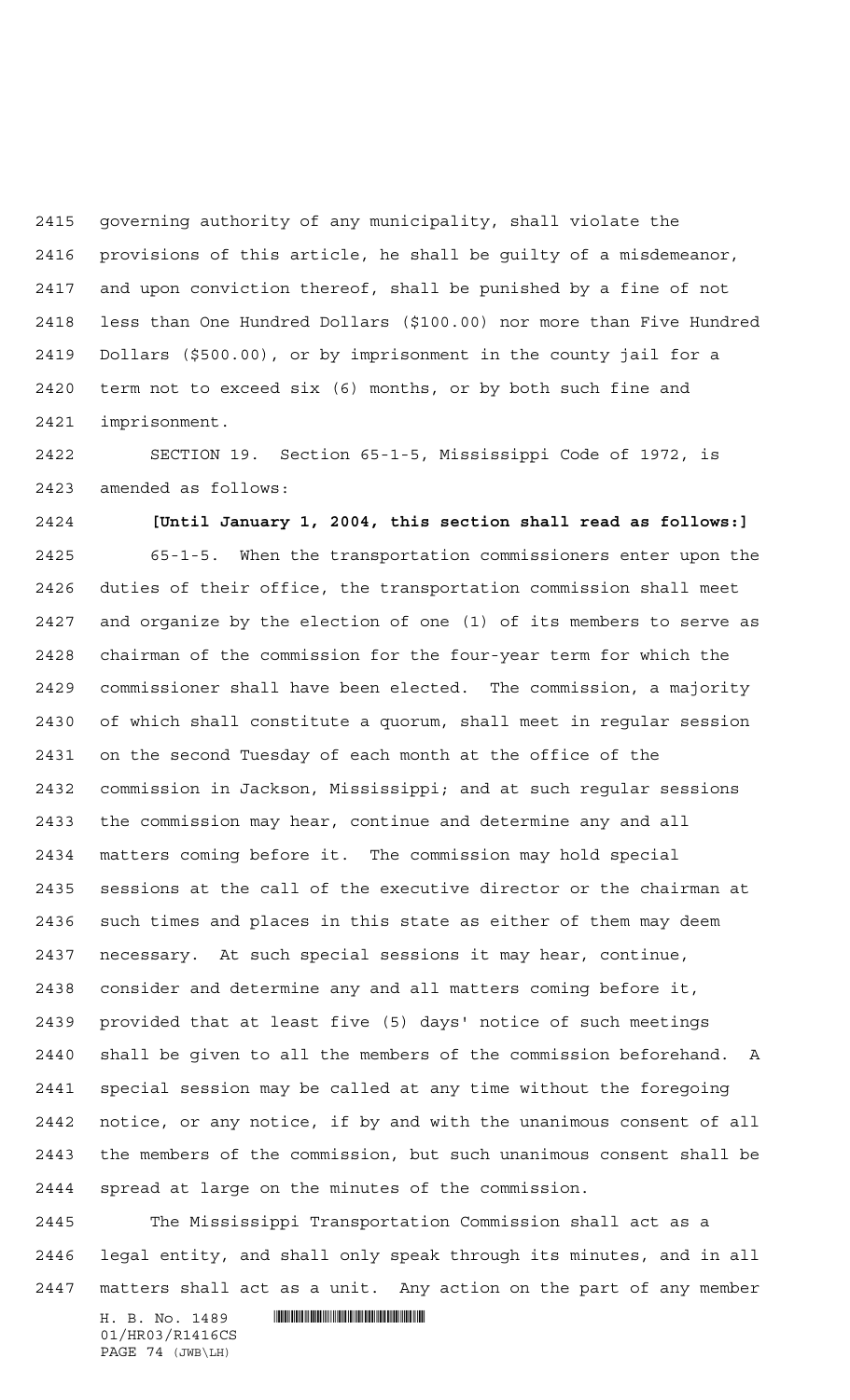of the commission separately shall not bind the commission as a unit, but such individual member only shall be liable personally on his official bond.

 The Mississippi Transportation Commission shall be a body corporate and as such may sue and be sued, plead and be impleaded, in any court of justice having jurisdiction of the subject matter of any such suit. In any suit against the Mississippi Transportation Commission service of process shall be had by serving the secretary of the commission with such process; and a copy of the declaration, petition or bill of complaint, or other initial pleading shall be handed the secretary along with the process.

 **[From and after January 1, 2004, this section shall read as follows:]**

 65-1-5. **\*\*\*** The commission, the chairman and one (1) other member of which shall constitute a quorum, shall meet in regular session on the second Tuesday of each month at the office of the commission in Jackson, Mississippi; and at such regular sessions the commission may hear, continue and determine any and all matters coming before it. The commission may hold special sessions at the call of the **\*\*\*** chairman at such times and places in this state he may deem necessary. At such special sessions it may hear, continue, consider and determine any and all matters coming before it, provided that at least five (5) days' notice of such meetings shall be given to all the members of the commission beforehand. A special session may be called at any time without the foregoing notice, or any notice, if by and with the unanimous consent of all the members of the commission, but such unanimous consent shall be spread at large on the minutes of the commission.

 The Mississippi Transportation Commission shall act as a legal entity, and shall only speak through its minutes, and in all matters shall act as a unit. Any action on the part of any member

 $H. B. No. 1489$  . HENDER THE SET OF STATE SET OF STATE SET OF STATE SET OF STATE SET OF STATE SET OF STATE SET OF STATE SET OF STATE SET OF STATE SET OF STATE SET OF STATE SET OF STATE SET OF STATE SET OF STATE SET OF STATE 01/HR03/R1416CS PAGE 75 (JWB\LH)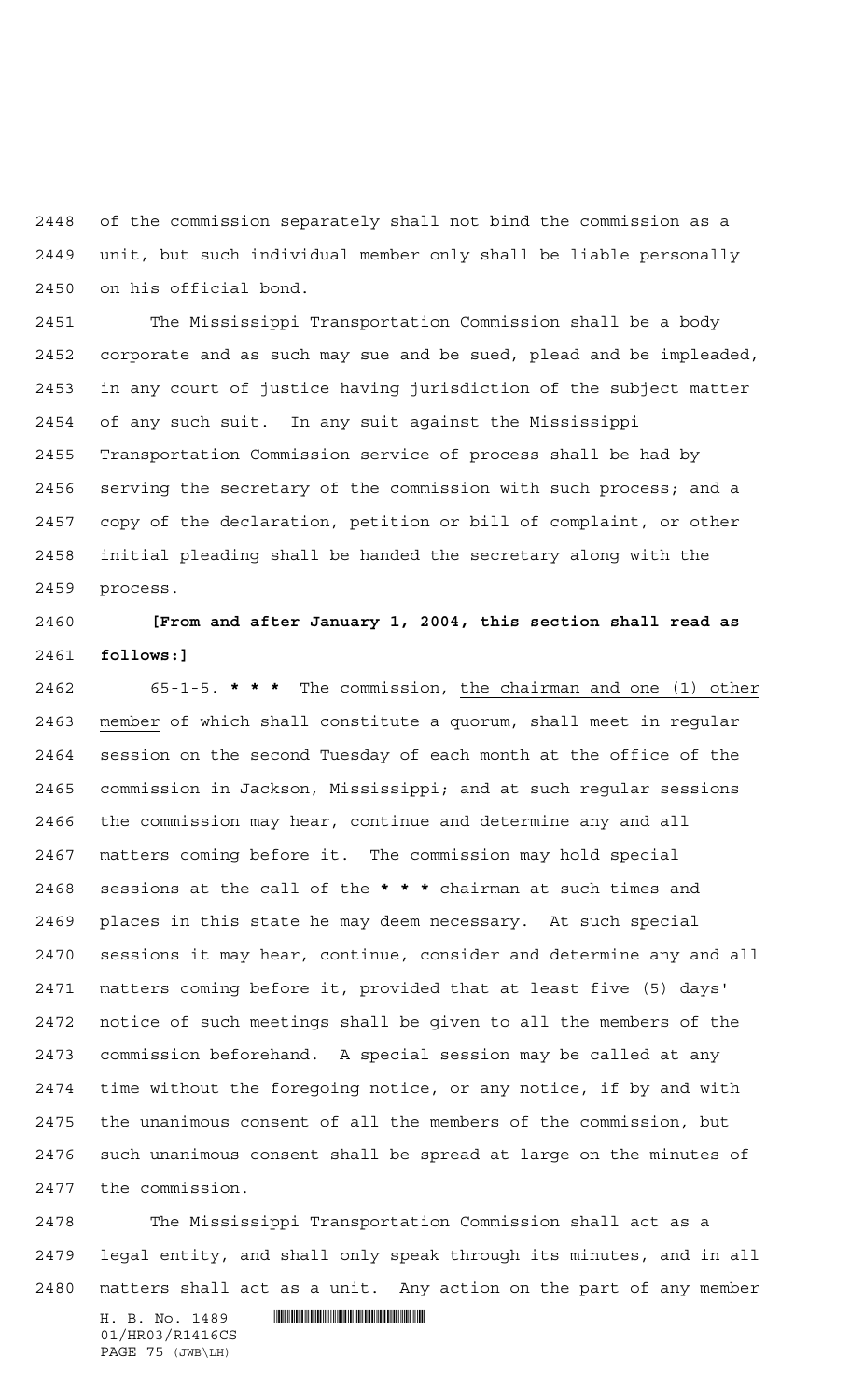of the commission separately shall not bind the commission as a unit, but such individual member only shall be liable personally on his official bond. However, the chairman of the commission is not prohibited from performing any of the duties and

responsibilities that otherwise are assigned to him by law.

 The Mississippi Transportation Commission shall be a body corporate and as such may sue and be sued, plead and be impleaded, in any court of justice having jurisdiction of the subject matter of any such suit. In any suit against the Mississippi Transportation Commission service of process shall be had by serving the secretary of the commission with such process; and a copy of the declaration, petition or bill of complaint, or other initial pleading shall be handed the secretary along with the process.

 SECTION 20. Section 65-1-21, Mississippi Code of 1972, is amended as follows:

 65-1-21. The permanent district offices for the Office of Highways of the Mississippi Department of Transportation and for the repair and housing of the equipment and vehicles of the department **\*\*\*** shall be at such locations as the commission may establish. The Department of Transportation shall erect and maintain **\*\*\*** appropriate signs or placques designating such offices.

 SECTION 21. Section 65-1-9, Mississippi Code of 1972, which creates the office of Executive Director of the Department of Transportation and prescribe its powers and duties, shall stand repealed from and after January 1, 2004.

 SECTION 22. The Attorney General of the State of Mississippi shall submit this act, immediately upon approval by the Governor, or upon approval by the Legislature subsequent to a veto, to the Attorney General of the United States or to the United States District Court for the District of Columbia in accordance with the

01/HR03/R1416CS PAGE 76 (JWB\LH)

 $H. B. No. 1489$  . HENDER THE SET OF A SET OF A SET OF A SET OF A SET OF A SET OF A SET OF A SET OF A SET OF A SET OF A SET OF A SET OF A SET OF A SET OF A SET OF A SET OF A SET OF A SET OF A SET OF A SET OF A SET OF A SET O